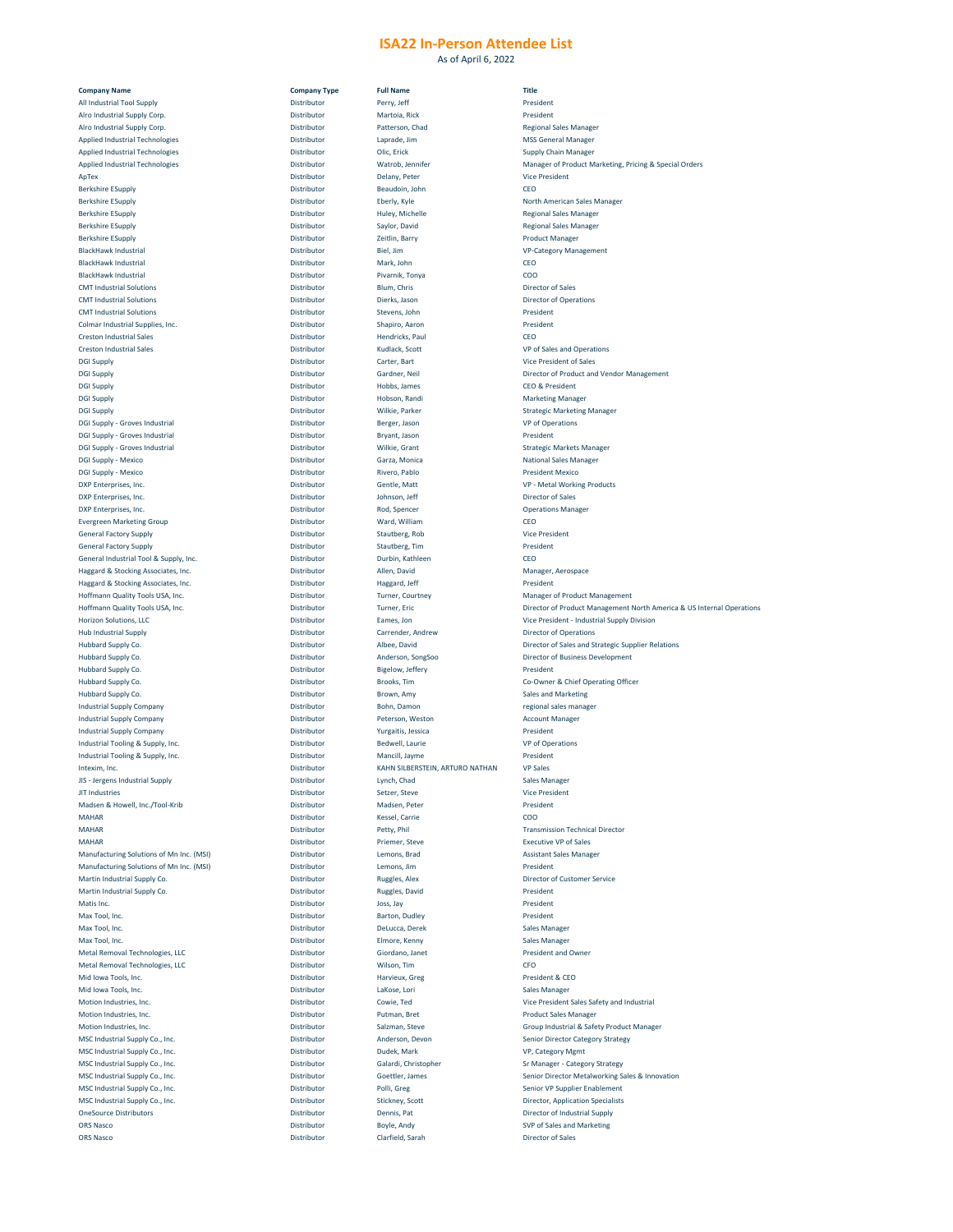As of April 6, 2022

|                                             |             |                          | Director of Sales - National and Industrial Accounts                 |
|---------------------------------------------|-------------|--------------------------|----------------------------------------------------------------------|
| <b>ORS Nasco</b>                            | Distributor | Hildebrandt, Mike        |                                                                      |
|                                             |             |                          |                                                                      |
| <b>ORS Nasco</b>                            | Distributor | Murray, Patrick          | <b>Director - Business Development</b>                               |
| Pack-n-Tape                                 | Distributor | Cerimele, Art            | CEO                                                                  |
| <b>Parker Industrial Supply</b>             | Distributor | Deppen, Chase            | <b>Vice President</b>                                                |
|                                             |             |                          |                                                                      |
| PF Markey Inc.                              | Distributor | Hagarty, Tom             | President                                                            |
| PF Markey Inc.                              | Distributor | Terry, Jim               | CEO/Owner                                                            |
| Powell Tool Supply, Inc.                    | Distributor | Melvin, Rick             | President                                                            |
|                                             |             |                          |                                                                      |
| Productivity, Inc.                          | Distributor | Crumbo, Chris            | <b>Regional Sales Manager</b>                                        |
| Productivity, Inc.                          | Distributor | O'Connor, Mike           | <b>Sales Manager</b>                                                 |
|                                             |             |                          |                                                                      |
| Productivity, Inc.                          | Distributor | Podgorsek, Dan           | Director, Tooling & Accessories                                      |
| Productivity, Inc.                          | Distributor | Shefveland, Kip          | <b>Business Development Manager</b>                                  |
|                                             |             |                          |                                                                      |
| PTSolutions                                 | Distributor | Bair, Mitch              | CEO                                                                  |
| PTSolutions                                 | Distributor | Haessly, Mike            | <b>National Sales and Marketing Manager</b>                          |
|                                             |             |                          |                                                                      |
| <b>Quality Mill Supply Co. Inc.</b>         | Distributor | Wallace, Tim             | <b>Vice President of Sales</b>                                       |
| R S Hughes Co. Inc                          | Distributor | <b>Eddings, Marc</b>     | <b>Vice President of National Accounts</b>                           |
|                                             |             |                          |                                                                      |
| R S Hughes Co. Inc                          | Distributor | Helton, Ryan             | Director of Metalworking                                             |
| R S Hughes Co. Inc                          | Distributor | Matthews, Bill           | CEO                                                                  |
| R S Hughes Co. Inc                          | Distributor | Page, Mike               | CMO-CTO                                                              |
|                                             |             |                          |                                                                      |
| R S Hughes Co. Inc                          | Distributor | Scott, Cindy             | VP of Talent Development-Human Resources                             |
| <b>R3 Safety</b>                            | Distributor | Heinzelman, Kurt         | <b>Director of Sales</b>                                             |
|                                             |             |                          |                                                                      |
| <b>R3 Safety</b>                            | Distributor | Miller, Michael          | <b>General Manager</b>                                               |
| <b>R3 Safety</b>                            | Distributor | White, Ronnie            | <b>Business Development Manager</b>                                  |
|                                             |             |                          |                                                                      |
| Ramstar Carbide Tool, Inc.                  | Distributor | Bavetta, Dino            | President                                                            |
| Replenex                                    | Distributor | Cohen, Matthew           | President                                                            |
|                                             |             |                          |                                                                      |
| Replenex                                    | Distributor | D'Aquisto, Tony          | <b>VP Operations</b>                                                 |
| <b>Richards Supply Company</b>              | Distributor | <b>Wessinger, Eric</b>   | President & CEO                                                      |
|                                             |             |                          |                                                                      |
| <b>RMP Industrial Supply, Inc.</b>          | Distributor | Raines, Jeremy           | President                                                            |
| Shively Bros. Inc.                          | Distributor | Clarambeau, Christopher  | President                                                            |
| <b>Shively Bros. Inc.</b>                   | Distributor |                          | <b>Team Leader</b>                                                   |
|                                             |             | Payne, Kelly             |                                                                      |
| <b>Shively Bros. Inc.</b>                   | Distributor | Sheppard, Patrick        | <b>New Business Development Director</b>                             |
|                                             |             |                          |                                                                      |
| <b>ST Solutions</b>                         | Distributor | McCain, Rodney           | <b>Sales Engineer</b>                                                |
| <b>ST Solutions</b>                         | Distributor | Persall, David           | <b>Regional Sales Director</b>                                       |
|                                             |             |                          |                                                                      |
| Stellar Industrial Supply Inc.              | Distributor | Brown, Colin             | <b>VP Sales - National</b>                                           |
| <b>Stellar Industrial Supply Inc.</b>       | Distributor | Dohn, Jamison            | V.P. Customer Experience NE                                          |
| Stellar Industrial Supply Inc.              | Distributor | Langdon, Molly           | <b>VP Customer Experience</b>                                        |
|                                             |             |                          |                                                                      |
| <b>Stellar Industrial Supply Inc.</b>       | Distributor | Wiborg, John             | President & CEO                                                      |
| Sterling Supply Co., Inc.                   | Distributor | Jenkins, David           | <b>Sales Manager</b>                                                 |
|                                             |             |                          |                                                                      |
| Tech Service Products, Inc.                 | Distributor | Dumestre, Brock          | President                                                            |
| The Tool Crib, Inc.                         | Distributor | Slagle, Frank            | President                                                            |
|                                             |             |                          |                                                                      |
| Triumph Tool Ltd.                           | Distributor | Morrison, Rich           | <b>Sales Manager</b>                                                 |
| Trumbull Industries, Inc.                   | Distributor | Beer, Richard            | <b>Branch Manager Northwest Pennsylvania</b>                         |
|                                             |             |                          |                                                                      |
| Trumbull Industries, Inc.                   | Distributor | Luteran, Stephen         | <b>Industrial Marketing Manager</b>                                  |
| <b>Turner Supply Co.</b>                    | Distributor | Thompson, Tommy          | <b>Executive Vice President</b>                                      |
|                                             |             |                          |                                                                      |
| <b>Turtle &amp; Hughes</b>                  | Distributor | Millard, Jayne           | <b>Executive Chairman</b>                                            |
| <b>Turtle &amp; Hughes</b>                  | Distributor | <b>Webster, Daniel</b>   | Sr. Director of THIS Supply Chain                                    |
| <b>Turtle &amp; Hughes</b>                  | Distributor |                          | President                                                            |
|                                             |             | West, Scott              |                                                                      |
| US TOOL GROUP                               | Distributor | Baugh, Mike              | Executive Vice President, Business Development & Supplier Management |
| US TOOL GROUP                               | Distributor | Bloom, Katie             | <b>Procurement Supervisor</b>                                        |
|                                             |             |                          |                                                                      |
| US TOOL GROUP                               | Distributor | <b>Boddie, Tracy</b>     | <b>Supplier Relations Lead</b>                                       |
| US TOOL GROUP                               | Distributor | Brown, Jim               | <b>Vice President of Operations</b>                                  |
|                                             |             |                          |                                                                      |
| US TOOL GROUP                               | Distributor | <b>Conner, Scott</b>     | Vice President - Programs                                            |
|                                             |             | Mills, Stephanie         | <b>Senior Manager, Supply Chain</b>                                  |
|                                             |             |                          |                                                                      |
| US TOOL GROUP                               | Distributor |                          |                                                                      |
| US TOOL GROUP                               | Distributor | Schappe, Brian           | <b>Corporate Procurement Manager</b>                                 |
|                                             |             |                          |                                                                      |
| US TOOL GROUP                               | Distributor | Williams, Brent          | President                                                            |
| <b>Vallen Distribution, Inc.</b>            | Distributor | Burgoon, Kris            | <b>Chief Marketing Officer</b>                                       |
|                                             |             |                          |                                                                      |
| <b>Vallen Distribution, Inc.</b>            | Distributor | Greene, Jeff             | <b>Director Marketing and Vendor Relations</b>                       |
| <b>Vallen Distribution, Inc.</b>            | Distributor | Kelley, Nathan           | <b>Director Metalworking Solutions &amp; Services</b>                |
|                                             |             |                          |                                                                      |
| <b>Vallen Distribution, Inc.</b>            | Distributor | Lansdale, Joyce          | <b>VP Corporate Accounts</b>                                         |
| Vallen Distribution, Inc.                   | Distributor | Timmons, Sonia           | <b>VP Finance</b>                                                    |
|                                             | Distributor |                          |                                                                      |
| W.W. Grainger, Inc.                         |             | Laux, Brad               | <b>Director Metalworking Strategy</b>                                |
| W.W. Grainger, Inc.                         | Distributor | Santa Maria, Diego       | <b>Director of Supplier Management</b>                               |
| W.W. Grainger, Inc.                         | Distributor | Wozniak, Paul            | <b>Director of Merchandising</b>                                     |
|                                             |             |                          |                                                                      |
| <b>Wayne Tool</b>                           | Distributor | Nichols Jr, Rob          | Sales                                                                |
| <b>Wayne Tool</b>                           | Distributor | Nichols, Bob             | <b>Sales Manager</b>                                                 |
|                                             |             |                          |                                                                      |
| Wesco                                       | Distributor | Byer, Lisa               | <b>Category Manager, MRO</b>                                         |
| Wesco                                       | Distributor | <b>Phillips, Brandon</b> | VP, Global Category Management                                       |
|                                             |             |                          |                                                                      |
| Wesco                                       | Distributor | Senol, Michael           | Sr. Director, Category Management US                                 |
| Wesco                                       | Distributor | Webber-Plank, Donald     | Sr. Manager, Category Management, MRO                                |
|                                             |             |                          |                                                                      |
| Wesco                                       | Distributor | Zippert, Martin          | <b>Supervisor, WESCO Integrated Services</b>                         |
| <b>White Distribution &amp; Supply, LLC</b> | Distributor | MacQuarrie, John         | CEO                                                                  |
|                                             |             |                          |                                                                      |
| Zoro                                        | Distributor | Fine, Mark               | <b>Senior Category Manager</b>                                       |
| <b>Brand Spec, Inc.</b>                     | <b>IMR</b>  | Utley, James             | President                                                            |
|                                             |             |                          |                                                                      |
| <b>Brian B May Company</b>                  | <b>IMR</b>  | Monday, Matt             | President                                                            |
| <b>Brian B May Company</b>                  | <b>IMR</b>  | Wiley, Mike              | <b>Vice President</b>                                                |
|                                             |             |                          |                                                                      |
| Browne & Company, Inc.                      | <b>IMR</b>  | Browne, David            | President                                                            |
| Browne & Company, Inc.                      | <b>IMR</b>  | Browne, John             | Sales                                                                |
|                                             |             |                          |                                                                      |
| C.R. Kinsman & Associates, Inc.             | <b>IMR</b>  | Kinsman, Craig           | President                                                            |
| C.R. Kinsman & Associates, Inc.             | <b>IMR</b>  | Kinsman, Ryan            | <b>Executive Vice President</b>                                      |
|                                             |             |                          |                                                                      |
| <b>Coast Industrial Sales</b>               | <b>IMR</b>  | Savage, Harly            | <b>Manufacturer's Representative</b>                                 |
| <b>Coast Industrial Sales</b>               | <b>IMR</b>  | Wierman, Sarah           | <b>Manufacturer's Representative</b>                                 |
|                                             |             |                          |                                                                      |
| Cutler Industrial Sales, Inc.               | <b>IMR</b>  | Cutler, Robert           | President                                                            |
| D.P. Brandel Company                        | <b>IMR</b>  | <b>Brandel, Brad</b>     | <b>Vice President</b>                                                |
|                                             | <b>IMR</b>  | Hudziak, Stephanie       | <b>Division Coordinator</b>                                          |
| <b>Durrie Sales Company</b>                 |             |                          |                                                                      |
| <b>Durrie Sales Company</b>                 | <b>IMR</b>  | McKeever, Patrick        | President                                                            |
| E.H. & Associates, LLC                      | <b>IMR</b>  | <b>Baumker, Greg</b>     | President                                                            |

| R S Hughes Co. Inc<br>Distributor<br>VP of Talent Development-Human Resources<br>Scott, Cindy<br><b>R3 Safety</b><br><b>Director of Sales</b><br>Distributor<br>Heinzelman, Kurt<br><b>R3 Safety</b><br>Distributor<br>Miller, Michael<br><b>General Manager</b><br><b>R3 Safety</b><br>Distributor<br>White, Ronnie<br><b>Business Development Manager</b><br>Distributor<br>President<br>Bavetta, Dino<br>President<br>Distributor<br>Cohen, Matthew<br>Replenex<br>Replenex<br>Distributor<br>D'Aquisto, Tony<br><b>VP Operations</b><br>Distributor<br>President & CEO<br><b>Wessinger, Eric</b><br><b>Richards Supply Company</b><br>President<br>Distributor<br>Raines, Jeremy<br>Distributor<br>President<br><b>Shively Bros. Inc.</b><br>Clarambeau, Christopher<br>Shively Bros. Inc.<br>Distributor<br>Payne, Kelly<br><b>Team Leader</b><br><b>Shively Bros. Inc.</b><br>Distributor<br><b>Sheppard, Patrick</b><br><b>New Business Development Director</b><br><b>ST Solutions</b><br>Distributor<br><b>Sales Engineer</b><br>McCain, Rodney<br><b>ST Solutions</b><br>Distributor<br>Persall, David<br><b>Regional Sales Director</b><br>Distributor<br><b>VP Sales - National</b><br>Stellar Industrial Supply Inc.<br>Brown, Colin<br><b>Stellar Industrial Supply Inc.</b><br>Distributor<br>Dohn, Jamison<br>V.P. Customer Experience NE<br>Distributor<br>Langdon, Molly<br><b>VP Customer Experience</b><br><b>Stellar Industrial Supply Inc.</b><br>Distributor<br>President & CEO<br>Wiborg, John<br>Distributor<br><b>Sterling Supply Co., Inc.</b><br>Jenkins, David<br><b>Sales Manager</b><br>Tech Service Products, Inc.<br>President<br>Distributor<br>Dumestre, Brock<br>President<br>The Tool Crib, Inc.<br>Distributor<br>Slagle, Frank<br>Triumph Tool Ltd.<br>Distributor<br>Morrison, Rich<br><b>Sales Manager</b><br>Trumbull Industries, Inc.<br><b>Branch Manager Northwest Pennsylvania</b><br>Distributor<br>Beer, Richard<br>Trumbull Industries, Inc.<br>Distributor<br><b>Industrial Marketing Manager</b><br>Luteran, Stephen<br><b>Executive Vice President</b><br><b>Turner Supply Co.</b><br>Distributor<br>Thompson, Tommy<br><b>Turtle &amp; Hughes</b><br>Distributor<br><b>Executive Chairman</b><br>Millard, Jayne<br><b>Turtle &amp; Hughes</b><br>Distributor<br>Sr. Director of THIS Supply Chain<br><b>Webster, Daniel</b><br><b>Turtle &amp; Hughes</b><br>Distributor<br>President<br>West, Scott<br>Distributor<br>Baugh, Mike<br>US TOOL GROUP<br>US TOOL GROUP<br>Distributor<br>Bloom, Katie<br><b>Procurement Supervisor</b><br>Distributor<br><b>Boddie, Tracy</b><br><b>Supplier Relations Lead</b><br>US TOOL GROUP<br>US TOOL GROUP<br>Distributor<br><b>Vice President of Operations</b><br>Brown, Jim<br>Distributor<br>US TOOL GROUP<br>Vice President - Programs<br><b>Conner, Scott</b><br>Mills, Stephanie<br>Senior Manager, Supply Chain<br>Distributor<br>US TOOL GROUP<br>Distributor<br>US TOOL GROUP<br>Schappe, Brian<br><b>Corporate Procurement Manager</b><br>Distributor<br>President<br>US TOOL GROUP<br><b>Williams, Brent</b><br>Vallen Distribution, Inc.<br>Distributor<br><b>Chief Marketing Officer</b><br>Burgoon, Kris<br><b>Vallen Distribution, Inc.</b><br>Distributor<br><b>Director Marketing and Vendor Relations</b><br>Greene, Jeff<br><b>Director Metalworking Solutions &amp; Services</b><br><b>Vallen Distribution, Inc.</b><br>Kelley, Nathan<br>Distributor<br>Distributor<br>Vallen Distribution, Inc.<br>Lansdale, Joyce<br><b>VP Corporate Accounts</b><br><b>Vallen Distribution, Inc.</b><br>Distributor<br>Timmons, Sonia<br><b>VP Finance</b><br>Distributor<br>W.W. Grainger, Inc.<br>Laux, Brad<br><b>Director Metalworking Strategy</b><br>Distributor<br>W.W. Grainger, Inc.<br><b>Director of Supplier Management</b><br>Santa Maria, Diego<br>Wozniak, Paul<br><b>Director of Merchandising</b><br>Distributor<br>W.W. Grainger, Inc.<br>Distributor<br>Nichols Jr, Rob<br><b>Wayne Tool</b><br>Sales<br><b>Wayne Tool</b><br>Distributor<br>Nichols, Bob<br><b>Sales Manager</b><br>Distributor<br>Wesco<br>Byer, Lisa<br><b>Category Manager, MRO</b><br>Wesco<br>Distributor<br>Phillips, Brandon<br>VP, Global Category Management<br>Senol, Michael<br>Distributor<br>Wesco<br>Sr. Director, Category Management US<br>Distributor<br>Webber-Plank, Donald<br>Wesco<br>Sr. Manager, Category Management, MRO<br>Distributor<br>Wesco<br><b>Supervisor, WESCO Integrated Services</b><br>Zippert, Martin<br>Distributor<br>White Distribution & Supply, LLC<br>MacQuarrie, John<br><b>CEO</b><br>Distributor<br>Fine, Mark<br><b>Senior Category Manager</b><br>Zoro<br><b>IMR</b><br>President<br><b>Brand Spec, Inc.</b><br>Utley, James<br><b>IMR</b><br>President<br>Monday, Matt<br><b>Brian B May Company</b><br><b>IMR</b><br><b>Vice President</b><br><b>Brian B May Company</b><br>Wiley, Mike<br>IMR<br>President<br>Browne & Company, Inc.<br>Browne, David<br>Browne & Company, Inc.<br><b>IMR</b><br>Sales<br>Browne, John<br><b>IMR</b><br>C.R. Kinsman & Associates, Inc.<br>President<br>Kinsman, Craig<br>C.R. Kinsman & Associates, Inc.<br>IMR<br><b>Executive Vice President</b><br>Kinsman, Ryan<br><b>Coast Industrial Sales</b><br><b>IMR</b><br><b>Manufacturer's Representative</b><br>Savage, Harly<br><b>Coast Industrial Sales</b><br>IMR<br><b>Manufacturer's Representative</b><br>Wierman, Sarah<br><b>IMR</b><br>Cutler Industrial Sales, Inc.<br>Cutler, Robert<br>President<br><b>IMR</b><br><b>Brandel, Brad</b><br><b>Vice President</b><br>D.P. Brandel Company<br>IMR<br>Hudziak, Stephanie<br><b>Durrie Sales Company</b><br><b>Division Coordinator</b><br>McKeever, Patrick<br><b>IMR</b><br>President<br>E.H. & Associates, LLC<br>President<br><b>IMR</b><br><b>Baumker, Greg</b> | R S Hughes Co. Inc                 | Distributor | Page, Mike | CMO-CTO                                                         |
|--------------------------------------------------------------------------------------------------------------------------------------------------------------------------------------------------------------------------------------------------------------------------------------------------------------------------------------------------------------------------------------------------------------------------------------------------------------------------------------------------------------------------------------------------------------------------------------------------------------------------------------------------------------------------------------------------------------------------------------------------------------------------------------------------------------------------------------------------------------------------------------------------------------------------------------------------------------------------------------------------------------------------------------------------------------------------------------------------------------------------------------------------------------------------------------------------------------------------------------------------------------------------------------------------------------------------------------------------------------------------------------------------------------------------------------------------------------------------------------------------------------------------------------------------------------------------------------------------------------------------------------------------------------------------------------------------------------------------------------------------------------------------------------------------------------------------------------------------------------------------------------------------------------------------------------------------------------------------------------------------------------------------------------------------------------------------------------------------------------------------------------------------------------------------------------------------------------------------------------------------------------------------------------------------------------------------------------------------------------------------------------------------------------------------------------------------------------------------------------------------------------------------------------------------------------------------------------------------------------------------------------------------------------------------------------------------------------------------------------------------------------------------------------------------------------------------------------------------------------------------------------------------------------------------------------------------------------------------------------------------------------------------------------------------------------------------------------------------------------------------------------------------------------------------------------------------------------------------------------------------------------------------------------------------------------------------------------------------------------------------------------------------------------------------------------------------------------------------------------------------------------------------------------------------------------------------------------------------------------------------------------------------------------------------------------------------------------------------------------------------------------------------------------------------------------------------------------------------------------------------------------------------------------------------------------------------------------------------------------------------------------------------------------------------------------------------------------------------------------------------------------------------------------------------------------------------------------------------------------------------------------------------------------------------------------------------------------------------------------------------------------------------------------------------------------------------------------------------------------------------------------------------------------------------------------------------------------------------------------------------------------------------------------------------------------------------------------------------------------------------------------------------------------------------------------------------------------------------------------------------------------------------------------------------------------------------------------------------------------------------------------------------------------------------------------------------------------------------------------------------------------------------------------------------------------------------------------------------------------------------------------------------------------------------------------------------------------------------------------------------------------------------------------------------------------------------------------------------------------------------------------------------------------------------------------------------------------------------------------------------------------------------------------------------------------------------------------------------------------------------------------------------------------------------------------------------------------------------------|------------------------------------|-------------|------------|-----------------------------------------------------------------|
|                                                                                                                                                                                                                                                                                                                                                                                                                                                                                                                                                                                                                                                                                                                                                                                                                                                                                                                                                                                                                                                                                                                                                                                                                                                                                                                                                                                                                                                                                                                                                                                                                                                                                                                                                                                                                                                                                                                                                                                                                                                                                                                                                                                                                                                                                                                                                                                                                                                                                                                                                                                                                                                                                                                                                                                                                                                                                                                                                                                                                                                                                                                                                                                                                                                                                                                                                                                                                                                                                                                                                                                                                                                                                                                                                                                                                                                                                                                                                                                                                                                                                                                                                                                                                                                                                                                                                                                                                                                                                                                                                                                                                                                                                                                                                                                                                                                                                                                                                                                                                                                                                                                                                                                                                                                                                                                                                                                                                                                                                                                                                                                                                                                                                                                                                                                                                                                        |                                    |             |            |                                                                 |
|                                                                                                                                                                                                                                                                                                                                                                                                                                                                                                                                                                                                                                                                                                                                                                                                                                                                                                                                                                                                                                                                                                                                                                                                                                                                                                                                                                                                                                                                                                                                                                                                                                                                                                                                                                                                                                                                                                                                                                                                                                                                                                                                                                                                                                                                                                                                                                                                                                                                                                                                                                                                                                                                                                                                                                                                                                                                                                                                                                                                                                                                                                                                                                                                                                                                                                                                                                                                                                                                                                                                                                                                                                                                                                                                                                                                                                                                                                                                                                                                                                                                                                                                                                                                                                                                                                                                                                                                                                                                                                                                                                                                                                                                                                                                                                                                                                                                                                                                                                                                                                                                                                                                                                                                                                                                                                                                                                                                                                                                                                                                                                                                                                                                                                                                                                                                                                                        |                                    |             |            |                                                                 |
|                                                                                                                                                                                                                                                                                                                                                                                                                                                                                                                                                                                                                                                                                                                                                                                                                                                                                                                                                                                                                                                                                                                                                                                                                                                                                                                                                                                                                                                                                                                                                                                                                                                                                                                                                                                                                                                                                                                                                                                                                                                                                                                                                                                                                                                                                                                                                                                                                                                                                                                                                                                                                                                                                                                                                                                                                                                                                                                                                                                                                                                                                                                                                                                                                                                                                                                                                                                                                                                                                                                                                                                                                                                                                                                                                                                                                                                                                                                                                                                                                                                                                                                                                                                                                                                                                                                                                                                                                                                                                                                                                                                                                                                                                                                                                                                                                                                                                                                                                                                                                                                                                                                                                                                                                                                                                                                                                                                                                                                                                                                                                                                                                                                                                                                                                                                                                                                        |                                    |             |            |                                                                 |
|                                                                                                                                                                                                                                                                                                                                                                                                                                                                                                                                                                                                                                                                                                                                                                                                                                                                                                                                                                                                                                                                                                                                                                                                                                                                                                                                                                                                                                                                                                                                                                                                                                                                                                                                                                                                                                                                                                                                                                                                                                                                                                                                                                                                                                                                                                                                                                                                                                                                                                                                                                                                                                                                                                                                                                                                                                                                                                                                                                                                                                                                                                                                                                                                                                                                                                                                                                                                                                                                                                                                                                                                                                                                                                                                                                                                                                                                                                                                                                                                                                                                                                                                                                                                                                                                                                                                                                                                                                                                                                                                                                                                                                                                                                                                                                                                                                                                                                                                                                                                                                                                                                                                                                                                                                                                                                                                                                                                                                                                                                                                                                                                                                                                                                                                                                                                                                                        |                                    |             |            |                                                                 |
|                                                                                                                                                                                                                                                                                                                                                                                                                                                                                                                                                                                                                                                                                                                                                                                                                                                                                                                                                                                                                                                                                                                                                                                                                                                                                                                                                                                                                                                                                                                                                                                                                                                                                                                                                                                                                                                                                                                                                                                                                                                                                                                                                                                                                                                                                                                                                                                                                                                                                                                                                                                                                                                                                                                                                                                                                                                                                                                                                                                                                                                                                                                                                                                                                                                                                                                                                                                                                                                                                                                                                                                                                                                                                                                                                                                                                                                                                                                                                                                                                                                                                                                                                                                                                                                                                                                                                                                                                                                                                                                                                                                                                                                                                                                                                                                                                                                                                                                                                                                                                                                                                                                                                                                                                                                                                                                                                                                                                                                                                                                                                                                                                                                                                                                                                                                                                                                        |                                    |             |            |                                                                 |
|                                                                                                                                                                                                                                                                                                                                                                                                                                                                                                                                                                                                                                                                                                                                                                                                                                                                                                                                                                                                                                                                                                                                                                                                                                                                                                                                                                                                                                                                                                                                                                                                                                                                                                                                                                                                                                                                                                                                                                                                                                                                                                                                                                                                                                                                                                                                                                                                                                                                                                                                                                                                                                                                                                                                                                                                                                                                                                                                                                                                                                                                                                                                                                                                                                                                                                                                                                                                                                                                                                                                                                                                                                                                                                                                                                                                                                                                                                                                                                                                                                                                                                                                                                                                                                                                                                                                                                                                                                                                                                                                                                                                                                                                                                                                                                                                                                                                                                                                                                                                                                                                                                                                                                                                                                                                                                                                                                                                                                                                                                                                                                                                                                                                                                                                                                                                                                                        | Ramstar Carbide Tool, Inc.         |             |            |                                                                 |
|                                                                                                                                                                                                                                                                                                                                                                                                                                                                                                                                                                                                                                                                                                                                                                                                                                                                                                                                                                                                                                                                                                                                                                                                                                                                                                                                                                                                                                                                                                                                                                                                                                                                                                                                                                                                                                                                                                                                                                                                                                                                                                                                                                                                                                                                                                                                                                                                                                                                                                                                                                                                                                                                                                                                                                                                                                                                                                                                                                                                                                                                                                                                                                                                                                                                                                                                                                                                                                                                                                                                                                                                                                                                                                                                                                                                                                                                                                                                                                                                                                                                                                                                                                                                                                                                                                                                                                                                                                                                                                                                                                                                                                                                                                                                                                                                                                                                                                                                                                                                                                                                                                                                                                                                                                                                                                                                                                                                                                                                                                                                                                                                                                                                                                                                                                                                                                                        |                                    |             |            |                                                                 |
|                                                                                                                                                                                                                                                                                                                                                                                                                                                                                                                                                                                                                                                                                                                                                                                                                                                                                                                                                                                                                                                                                                                                                                                                                                                                                                                                                                                                                                                                                                                                                                                                                                                                                                                                                                                                                                                                                                                                                                                                                                                                                                                                                                                                                                                                                                                                                                                                                                                                                                                                                                                                                                                                                                                                                                                                                                                                                                                                                                                                                                                                                                                                                                                                                                                                                                                                                                                                                                                                                                                                                                                                                                                                                                                                                                                                                                                                                                                                                                                                                                                                                                                                                                                                                                                                                                                                                                                                                                                                                                                                                                                                                                                                                                                                                                                                                                                                                                                                                                                                                                                                                                                                                                                                                                                                                                                                                                                                                                                                                                                                                                                                                                                                                                                                                                                                                                                        |                                    |             |            |                                                                 |
|                                                                                                                                                                                                                                                                                                                                                                                                                                                                                                                                                                                                                                                                                                                                                                                                                                                                                                                                                                                                                                                                                                                                                                                                                                                                                                                                                                                                                                                                                                                                                                                                                                                                                                                                                                                                                                                                                                                                                                                                                                                                                                                                                                                                                                                                                                                                                                                                                                                                                                                                                                                                                                                                                                                                                                                                                                                                                                                                                                                                                                                                                                                                                                                                                                                                                                                                                                                                                                                                                                                                                                                                                                                                                                                                                                                                                                                                                                                                                                                                                                                                                                                                                                                                                                                                                                                                                                                                                                                                                                                                                                                                                                                                                                                                                                                                                                                                                                                                                                                                                                                                                                                                                                                                                                                                                                                                                                                                                                                                                                                                                                                                                                                                                                                                                                                                                                                        |                                    |             |            |                                                                 |
|                                                                                                                                                                                                                                                                                                                                                                                                                                                                                                                                                                                                                                                                                                                                                                                                                                                                                                                                                                                                                                                                                                                                                                                                                                                                                                                                                                                                                                                                                                                                                                                                                                                                                                                                                                                                                                                                                                                                                                                                                                                                                                                                                                                                                                                                                                                                                                                                                                                                                                                                                                                                                                                                                                                                                                                                                                                                                                                                                                                                                                                                                                                                                                                                                                                                                                                                                                                                                                                                                                                                                                                                                                                                                                                                                                                                                                                                                                                                                                                                                                                                                                                                                                                                                                                                                                                                                                                                                                                                                                                                                                                                                                                                                                                                                                                                                                                                                                                                                                                                                                                                                                                                                                                                                                                                                                                                                                                                                                                                                                                                                                                                                                                                                                                                                                                                                                                        |                                    |             |            |                                                                 |
|                                                                                                                                                                                                                                                                                                                                                                                                                                                                                                                                                                                                                                                                                                                                                                                                                                                                                                                                                                                                                                                                                                                                                                                                                                                                                                                                                                                                                                                                                                                                                                                                                                                                                                                                                                                                                                                                                                                                                                                                                                                                                                                                                                                                                                                                                                                                                                                                                                                                                                                                                                                                                                                                                                                                                                                                                                                                                                                                                                                                                                                                                                                                                                                                                                                                                                                                                                                                                                                                                                                                                                                                                                                                                                                                                                                                                                                                                                                                                                                                                                                                                                                                                                                                                                                                                                                                                                                                                                                                                                                                                                                                                                                                                                                                                                                                                                                                                                                                                                                                                                                                                                                                                                                                                                                                                                                                                                                                                                                                                                                                                                                                                                                                                                                                                                                                                                                        | <b>RMP Industrial Supply, Inc.</b> |             |            |                                                                 |
|                                                                                                                                                                                                                                                                                                                                                                                                                                                                                                                                                                                                                                                                                                                                                                                                                                                                                                                                                                                                                                                                                                                                                                                                                                                                                                                                                                                                                                                                                                                                                                                                                                                                                                                                                                                                                                                                                                                                                                                                                                                                                                                                                                                                                                                                                                                                                                                                                                                                                                                                                                                                                                                                                                                                                                                                                                                                                                                                                                                                                                                                                                                                                                                                                                                                                                                                                                                                                                                                                                                                                                                                                                                                                                                                                                                                                                                                                                                                                                                                                                                                                                                                                                                                                                                                                                                                                                                                                                                                                                                                                                                                                                                                                                                                                                                                                                                                                                                                                                                                                                                                                                                                                                                                                                                                                                                                                                                                                                                                                                                                                                                                                                                                                                                                                                                                                                                        |                                    |             |            |                                                                 |
|                                                                                                                                                                                                                                                                                                                                                                                                                                                                                                                                                                                                                                                                                                                                                                                                                                                                                                                                                                                                                                                                                                                                                                                                                                                                                                                                                                                                                                                                                                                                                                                                                                                                                                                                                                                                                                                                                                                                                                                                                                                                                                                                                                                                                                                                                                                                                                                                                                                                                                                                                                                                                                                                                                                                                                                                                                                                                                                                                                                                                                                                                                                                                                                                                                                                                                                                                                                                                                                                                                                                                                                                                                                                                                                                                                                                                                                                                                                                                                                                                                                                                                                                                                                                                                                                                                                                                                                                                                                                                                                                                                                                                                                                                                                                                                                                                                                                                                                                                                                                                                                                                                                                                                                                                                                                                                                                                                                                                                                                                                                                                                                                                                                                                                                                                                                                                                                        |                                    |             |            |                                                                 |
|                                                                                                                                                                                                                                                                                                                                                                                                                                                                                                                                                                                                                                                                                                                                                                                                                                                                                                                                                                                                                                                                                                                                                                                                                                                                                                                                                                                                                                                                                                                                                                                                                                                                                                                                                                                                                                                                                                                                                                                                                                                                                                                                                                                                                                                                                                                                                                                                                                                                                                                                                                                                                                                                                                                                                                                                                                                                                                                                                                                                                                                                                                                                                                                                                                                                                                                                                                                                                                                                                                                                                                                                                                                                                                                                                                                                                                                                                                                                                                                                                                                                                                                                                                                                                                                                                                                                                                                                                                                                                                                                                                                                                                                                                                                                                                                                                                                                                                                                                                                                                                                                                                                                                                                                                                                                                                                                                                                                                                                                                                                                                                                                                                                                                                                                                                                                                                                        |                                    |             |            |                                                                 |
|                                                                                                                                                                                                                                                                                                                                                                                                                                                                                                                                                                                                                                                                                                                                                                                                                                                                                                                                                                                                                                                                                                                                                                                                                                                                                                                                                                                                                                                                                                                                                                                                                                                                                                                                                                                                                                                                                                                                                                                                                                                                                                                                                                                                                                                                                                                                                                                                                                                                                                                                                                                                                                                                                                                                                                                                                                                                                                                                                                                                                                                                                                                                                                                                                                                                                                                                                                                                                                                                                                                                                                                                                                                                                                                                                                                                                                                                                                                                                                                                                                                                                                                                                                                                                                                                                                                                                                                                                                                                                                                                                                                                                                                                                                                                                                                                                                                                                                                                                                                                                                                                                                                                                                                                                                                                                                                                                                                                                                                                                                                                                                                                                                                                                                                                                                                                                                                        |                                    |             |            |                                                                 |
|                                                                                                                                                                                                                                                                                                                                                                                                                                                                                                                                                                                                                                                                                                                                                                                                                                                                                                                                                                                                                                                                                                                                                                                                                                                                                                                                                                                                                                                                                                                                                                                                                                                                                                                                                                                                                                                                                                                                                                                                                                                                                                                                                                                                                                                                                                                                                                                                                                                                                                                                                                                                                                                                                                                                                                                                                                                                                                                                                                                                                                                                                                                                                                                                                                                                                                                                                                                                                                                                                                                                                                                                                                                                                                                                                                                                                                                                                                                                                                                                                                                                                                                                                                                                                                                                                                                                                                                                                                                                                                                                                                                                                                                                                                                                                                                                                                                                                                                                                                                                                                                                                                                                                                                                                                                                                                                                                                                                                                                                                                                                                                                                                                                                                                                                                                                                                                                        |                                    |             |            |                                                                 |
|                                                                                                                                                                                                                                                                                                                                                                                                                                                                                                                                                                                                                                                                                                                                                                                                                                                                                                                                                                                                                                                                                                                                                                                                                                                                                                                                                                                                                                                                                                                                                                                                                                                                                                                                                                                                                                                                                                                                                                                                                                                                                                                                                                                                                                                                                                                                                                                                                                                                                                                                                                                                                                                                                                                                                                                                                                                                                                                                                                                                                                                                                                                                                                                                                                                                                                                                                                                                                                                                                                                                                                                                                                                                                                                                                                                                                                                                                                                                                                                                                                                                                                                                                                                                                                                                                                                                                                                                                                                                                                                                                                                                                                                                                                                                                                                                                                                                                                                                                                                                                                                                                                                                                                                                                                                                                                                                                                                                                                                                                                                                                                                                                                                                                                                                                                                                                                                        |                                    |             |            |                                                                 |
|                                                                                                                                                                                                                                                                                                                                                                                                                                                                                                                                                                                                                                                                                                                                                                                                                                                                                                                                                                                                                                                                                                                                                                                                                                                                                                                                                                                                                                                                                                                                                                                                                                                                                                                                                                                                                                                                                                                                                                                                                                                                                                                                                                                                                                                                                                                                                                                                                                                                                                                                                                                                                                                                                                                                                                                                                                                                                                                                                                                                                                                                                                                                                                                                                                                                                                                                                                                                                                                                                                                                                                                                                                                                                                                                                                                                                                                                                                                                                                                                                                                                                                                                                                                                                                                                                                                                                                                                                                                                                                                                                                                                                                                                                                                                                                                                                                                                                                                                                                                                                                                                                                                                                                                                                                                                                                                                                                                                                                                                                                                                                                                                                                                                                                                                                                                                                                                        |                                    |             |            |                                                                 |
|                                                                                                                                                                                                                                                                                                                                                                                                                                                                                                                                                                                                                                                                                                                                                                                                                                                                                                                                                                                                                                                                                                                                                                                                                                                                                                                                                                                                                                                                                                                                                                                                                                                                                                                                                                                                                                                                                                                                                                                                                                                                                                                                                                                                                                                                                                                                                                                                                                                                                                                                                                                                                                                                                                                                                                                                                                                                                                                                                                                                                                                                                                                                                                                                                                                                                                                                                                                                                                                                                                                                                                                                                                                                                                                                                                                                                                                                                                                                                                                                                                                                                                                                                                                                                                                                                                                                                                                                                                                                                                                                                                                                                                                                                                                                                                                                                                                                                                                                                                                                                                                                                                                                                                                                                                                                                                                                                                                                                                                                                                                                                                                                                                                                                                                                                                                                                                                        |                                    |             |            |                                                                 |
|                                                                                                                                                                                                                                                                                                                                                                                                                                                                                                                                                                                                                                                                                                                                                                                                                                                                                                                                                                                                                                                                                                                                                                                                                                                                                                                                                                                                                                                                                                                                                                                                                                                                                                                                                                                                                                                                                                                                                                                                                                                                                                                                                                                                                                                                                                                                                                                                                                                                                                                                                                                                                                                                                                                                                                                                                                                                                                                                                                                                                                                                                                                                                                                                                                                                                                                                                                                                                                                                                                                                                                                                                                                                                                                                                                                                                                                                                                                                                                                                                                                                                                                                                                                                                                                                                                                                                                                                                                                                                                                                                                                                                                                                                                                                                                                                                                                                                                                                                                                                                                                                                                                                                                                                                                                                                                                                                                                                                                                                                                                                                                                                                                                                                                                                                                                                                                                        |                                    |             |            |                                                                 |
|                                                                                                                                                                                                                                                                                                                                                                                                                                                                                                                                                                                                                                                                                                                                                                                                                                                                                                                                                                                                                                                                                                                                                                                                                                                                                                                                                                                                                                                                                                                                                                                                                                                                                                                                                                                                                                                                                                                                                                                                                                                                                                                                                                                                                                                                                                                                                                                                                                                                                                                                                                                                                                                                                                                                                                                                                                                                                                                                                                                                                                                                                                                                                                                                                                                                                                                                                                                                                                                                                                                                                                                                                                                                                                                                                                                                                                                                                                                                                                                                                                                                                                                                                                                                                                                                                                                                                                                                                                                                                                                                                                                                                                                                                                                                                                                                                                                                                                                                                                                                                                                                                                                                                                                                                                                                                                                                                                                                                                                                                                                                                                                                                                                                                                                                                                                                                                                        | Stellar Industrial Supply Inc.     |             |            |                                                                 |
|                                                                                                                                                                                                                                                                                                                                                                                                                                                                                                                                                                                                                                                                                                                                                                                                                                                                                                                                                                                                                                                                                                                                                                                                                                                                                                                                                                                                                                                                                                                                                                                                                                                                                                                                                                                                                                                                                                                                                                                                                                                                                                                                                                                                                                                                                                                                                                                                                                                                                                                                                                                                                                                                                                                                                                                                                                                                                                                                                                                                                                                                                                                                                                                                                                                                                                                                                                                                                                                                                                                                                                                                                                                                                                                                                                                                                                                                                                                                                                                                                                                                                                                                                                                                                                                                                                                                                                                                                                                                                                                                                                                                                                                                                                                                                                                                                                                                                                                                                                                                                                                                                                                                                                                                                                                                                                                                                                                                                                                                                                                                                                                                                                                                                                                                                                                                                                                        |                                    |             |            |                                                                 |
|                                                                                                                                                                                                                                                                                                                                                                                                                                                                                                                                                                                                                                                                                                                                                                                                                                                                                                                                                                                                                                                                                                                                                                                                                                                                                                                                                                                                                                                                                                                                                                                                                                                                                                                                                                                                                                                                                                                                                                                                                                                                                                                                                                                                                                                                                                                                                                                                                                                                                                                                                                                                                                                                                                                                                                                                                                                                                                                                                                                                                                                                                                                                                                                                                                                                                                                                                                                                                                                                                                                                                                                                                                                                                                                                                                                                                                                                                                                                                                                                                                                                                                                                                                                                                                                                                                                                                                                                                                                                                                                                                                                                                                                                                                                                                                                                                                                                                                                                                                                                                                                                                                                                                                                                                                                                                                                                                                                                                                                                                                                                                                                                                                                                                                                                                                                                                                                        |                                    |             |            |                                                                 |
|                                                                                                                                                                                                                                                                                                                                                                                                                                                                                                                                                                                                                                                                                                                                                                                                                                                                                                                                                                                                                                                                                                                                                                                                                                                                                                                                                                                                                                                                                                                                                                                                                                                                                                                                                                                                                                                                                                                                                                                                                                                                                                                                                                                                                                                                                                                                                                                                                                                                                                                                                                                                                                                                                                                                                                                                                                                                                                                                                                                                                                                                                                                                                                                                                                                                                                                                                                                                                                                                                                                                                                                                                                                                                                                                                                                                                                                                                                                                                                                                                                                                                                                                                                                                                                                                                                                                                                                                                                                                                                                                                                                                                                                                                                                                                                                                                                                                                                                                                                                                                                                                                                                                                                                                                                                                                                                                                                                                                                                                                                                                                                                                                                                                                                                                                                                                                                                        |                                    |             |            |                                                                 |
|                                                                                                                                                                                                                                                                                                                                                                                                                                                                                                                                                                                                                                                                                                                                                                                                                                                                                                                                                                                                                                                                                                                                                                                                                                                                                                                                                                                                                                                                                                                                                                                                                                                                                                                                                                                                                                                                                                                                                                                                                                                                                                                                                                                                                                                                                                                                                                                                                                                                                                                                                                                                                                                                                                                                                                                                                                                                                                                                                                                                                                                                                                                                                                                                                                                                                                                                                                                                                                                                                                                                                                                                                                                                                                                                                                                                                                                                                                                                                                                                                                                                                                                                                                                                                                                                                                                                                                                                                                                                                                                                                                                                                                                                                                                                                                                                                                                                                                                                                                                                                                                                                                                                                                                                                                                                                                                                                                                                                                                                                                                                                                                                                                                                                                                                                                                                                                                        |                                    |             |            |                                                                 |
|                                                                                                                                                                                                                                                                                                                                                                                                                                                                                                                                                                                                                                                                                                                                                                                                                                                                                                                                                                                                                                                                                                                                                                                                                                                                                                                                                                                                                                                                                                                                                                                                                                                                                                                                                                                                                                                                                                                                                                                                                                                                                                                                                                                                                                                                                                                                                                                                                                                                                                                                                                                                                                                                                                                                                                                                                                                                                                                                                                                                                                                                                                                                                                                                                                                                                                                                                                                                                                                                                                                                                                                                                                                                                                                                                                                                                                                                                                                                                                                                                                                                                                                                                                                                                                                                                                                                                                                                                                                                                                                                                                                                                                                                                                                                                                                                                                                                                                                                                                                                                                                                                                                                                                                                                                                                                                                                                                                                                                                                                                                                                                                                                                                                                                                                                                                                                                                        |                                    |             |            |                                                                 |
|                                                                                                                                                                                                                                                                                                                                                                                                                                                                                                                                                                                                                                                                                                                                                                                                                                                                                                                                                                                                                                                                                                                                                                                                                                                                                                                                                                                                                                                                                                                                                                                                                                                                                                                                                                                                                                                                                                                                                                                                                                                                                                                                                                                                                                                                                                                                                                                                                                                                                                                                                                                                                                                                                                                                                                                                                                                                                                                                                                                                                                                                                                                                                                                                                                                                                                                                                                                                                                                                                                                                                                                                                                                                                                                                                                                                                                                                                                                                                                                                                                                                                                                                                                                                                                                                                                                                                                                                                                                                                                                                                                                                                                                                                                                                                                                                                                                                                                                                                                                                                                                                                                                                                                                                                                                                                                                                                                                                                                                                                                                                                                                                                                                                                                                                                                                                                                                        |                                    |             |            |                                                                 |
|                                                                                                                                                                                                                                                                                                                                                                                                                                                                                                                                                                                                                                                                                                                                                                                                                                                                                                                                                                                                                                                                                                                                                                                                                                                                                                                                                                                                                                                                                                                                                                                                                                                                                                                                                                                                                                                                                                                                                                                                                                                                                                                                                                                                                                                                                                                                                                                                                                                                                                                                                                                                                                                                                                                                                                                                                                                                                                                                                                                                                                                                                                                                                                                                                                                                                                                                                                                                                                                                                                                                                                                                                                                                                                                                                                                                                                                                                                                                                                                                                                                                                                                                                                                                                                                                                                                                                                                                                                                                                                                                                                                                                                                                                                                                                                                                                                                                                                                                                                                                                                                                                                                                                                                                                                                                                                                                                                                                                                                                                                                                                                                                                                                                                                                                                                                                                                                        |                                    |             |            |                                                                 |
|                                                                                                                                                                                                                                                                                                                                                                                                                                                                                                                                                                                                                                                                                                                                                                                                                                                                                                                                                                                                                                                                                                                                                                                                                                                                                                                                                                                                                                                                                                                                                                                                                                                                                                                                                                                                                                                                                                                                                                                                                                                                                                                                                                                                                                                                                                                                                                                                                                                                                                                                                                                                                                                                                                                                                                                                                                                                                                                                                                                                                                                                                                                                                                                                                                                                                                                                                                                                                                                                                                                                                                                                                                                                                                                                                                                                                                                                                                                                                                                                                                                                                                                                                                                                                                                                                                                                                                                                                                                                                                                                                                                                                                                                                                                                                                                                                                                                                                                                                                                                                                                                                                                                                                                                                                                                                                                                                                                                                                                                                                                                                                                                                                                                                                                                                                                                                                                        |                                    |             |            |                                                                 |
|                                                                                                                                                                                                                                                                                                                                                                                                                                                                                                                                                                                                                                                                                                                                                                                                                                                                                                                                                                                                                                                                                                                                                                                                                                                                                                                                                                                                                                                                                                                                                                                                                                                                                                                                                                                                                                                                                                                                                                                                                                                                                                                                                                                                                                                                                                                                                                                                                                                                                                                                                                                                                                                                                                                                                                                                                                                                                                                                                                                                                                                                                                                                                                                                                                                                                                                                                                                                                                                                                                                                                                                                                                                                                                                                                                                                                                                                                                                                                                                                                                                                                                                                                                                                                                                                                                                                                                                                                                                                                                                                                                                                                                                                                                                                                                                                                                                                                                                                                                                                                                                                                                                                                                                                                                                                                                                                                                                                                                                                                                                                                                                                                                                                                                                                                                                                                                                        |                                    |             |            |                                                                 |
|                                                                                                                                                                                                                                                                                                                                                                                                                                                                                                                                                                                                                                                                                                                                                                                                                                                                                                                                                                                                                                                                                                                                                                                                                                                                                                                                                                                                                                                                                                                                                                                                                                                                                                                                                                                                                                                                                                                                                                                                                                                                                                                                                                                                                                                                                                                                                                                                                                                                                                                                                                                                                                                                                                                                                                                                                                                                                                                                                                                                                                                                                                                                                                                                                                                                                                                                                                                                                                                                                                                                                                                                                                                                                                                                                                                                                                                                                                                                                                                                                                                                                                                                                                                                                                                                                                                                                                                                                                                                                                                                                                                                                                                                                                                                                                                                                                                                                                                                                                                                                                                                                                                                                                                                                                                                                                                                                                                                                                                                                                                                                                                                                                                                                                                                                                                                                                                        |                                    |             |            |                                                                 |
|                                                                                                                                                                                                                                                                                                                                                                                                                                                                                                                                                                                                                                                                                                                                                                                                                                                                                                                                                                                                                                                                                                                                                                                                                                                                                                                                                                                                                                                                                                                                                                                                                                                                                                                                                                                                                                                                                                                                                                                                                                                                                                                                                                                                                                                                                                                                                                                                                                                                                                                                                                                                                                                                                                                                                                                                                                                                                                                                                                                                                                                                                                                                                                                                                                                                                                                                                                                                                                                                                                                                                                                                                                                                                                                                                                                                                                                                                                                                                                                                                                                                                                                                                                                                                                                                                                                                                                                                                                                                                                                                                                                                                                                                                                                                                                                                                                                                                                                                                                                                                                                                                                                                                                                                                                                                                                                                                                                                                                                                                                                                                                                                                                                                                                                                                                                                                                                        |                                    |             |            |                                                                 |
|                                                                                                                                                                                                                                                                                                                                                                                                                                                                                                                                                                                                                                                                                                                                                                                                                                                                                                                                                                                                                                                                                                                                                                                                                                                                                                                                                                                                                                                                                                                                                                                                                                                                                                                                                                                                                                                                                                                                                                                                                                                                                                                                                                                                                                                                                                                                                                                                                                                                                                                                                                                                                                                                                                                                                                                                                                                                                                                                                                                                                                                                                                                                                                                                                                                                                                                                                                                                                                                                                                                                                                                                                                                                                                                                                                                                                                                                                                                                                                                                                                                                                                                                                                                                                                                                                                                                                                                                                                                                                                                                                                                                                                                                                                                                                                                                                                                                                                                                                                                                                                                                                                                                                                                                                                                                                                                                                                                                                                                                                                                                                                                                                                                                                                                                                                                                                                                        |                                    |             |            |                                                                 |
|                                                                                                                                                                                                                                                                                                                                                                                                                                                                                                                                                                                                                                                                                                                                                                                                                                                                                                                                                                                                                                                                                                                                                                                                                                                                                                                                                                                                                                                                                                                                                                                                                                                                                                                                                                                                                                                                                                                                                                                                                                                                                                                                                                                                                                                                                                                                                                                                                                                                                                                                                                                                                                                                                                                                                                                                                                                                                                                                                                                                                                                                                                                                                                                                                                                                                                                                                                                                                                                                                                                                                                                                                                                                                                                                                                                                                                                                                                                                                                                                                                                                                                                                                                                                                                                                                                                                                                                                                                                                                                                                                                                                                                                                                                                                                                                                                                                                                                                                                                                                                                                                                                                                                                                                                                                                                                                                                                                                                                                                                                                                                                                                                                                                                                                                                                                                                                                        |                                    |             |            |                                                                 |
|                                                                                                                                                                                                                                                                                                                                                                                                                                                                                                                                                                                                                                                                                                                                                                                                                                                                                                                                                                                                                                                                                                                                                                                                                                                                                                                                                                                                                                                                                                                                                                                                                                                                                                                                                                                                                                                                                                                                                                                                                                                                                                                                                                                                                                                                                                                                                                                                                                                                                                                                                                                                                                                                                                                                                                                                                                                                                                                                                                                                                                                                                                                                                                                                                                                                                                                                                                                                                                                                                                                                                                                                                                                                                                                                                                                                                                                                                                                                                                                                                                                                                                                                                                                                                                                                                                                                                                                                                                                                                                                                                                                                                                                                                                                                                                                                                                                                                                                                                                                                                                                                                                                                                                                                                                                                                                                                                                                                                                                                                                                                                                                                                                                                                                                                                                                                                                                        |                                    |             |            |                                                                 |
|                                                                                                                                                                                                                                                                                                                                                                                                                                                                                                                                                                                                                                                                                                                                                                                                                                                                                                                                                                                                                                                                                                                                                                                                                                                                                                                                                                                                                                                                                                                                                                                                                                                                                                                                                                                                                                                                                                                                                                                                                                                                                                                                                                                                                                                                                                                                                                                                                                                                                                                                                                                                                                                                                                                                                                                                                                                                                                                                                                                                                                                                                                                                                                                                                                                                                                                                                                                                                                                                                                                                                                                                                                                                                                                                                                                                                                                                                                                                                                                                                                                                                                                                                                                                                                                                                                                                                                                                                                                                                                                                                                                                                                                                                                                                                                                                                                                                                                                                                                                                                                                                                                                                                                                                                                                                                                                                                                                                                                                                                                                                                                                                                                                                                                                                                                                                                                                        |                                    |             |            | Executive Vice President, Business Development & Supplier Manag |
|                                                                                                                                                                                                                                                                                                                                                                                                                                                                                                                                                                                                                                                                                                                                                                                                                                                                                                                                                                                                                                                                                                                                                                                                                                                                                                                                                                                                                                                                                                                                                                                                                                                                                                                                                                                                                                                                                                                                                                                                                                                                                                                                                                                                                                                                                                                                                                                                                                                                                                                                                                                                                                                                                                                                                                                                                                                                                                                                                                                                                                                                                                                                                                                                                                                                                                                                                                                                                                                                                                                                                                                                                                                                                                                                                                                                                                                                                                                                                                                                                                                                                                                                                                                                                                                                                                                                                                                                                                                                                                                                                                                                                                                                                                                                                                                                                                                                                                                                                                                                                                                                                                                                                                                                                                                                                                                                                                                                                                                                                                                                                                                                                                                                                                                                                                                                                                                        |                                    |             |            |                                                                 |
|                                                                                                                                                                                                                                                                                                                                                                                                                                                                                                                                                                                                                                                                                                                                                                                                                                                                                                                                                                                                                                                                                                                                                                                                                                                                                                                                                                                                                                                                                                                                                                                                                                                                                                                                                                                                                                                                                                                                                                                                                                                                                                                                                                                                                                                                                                                                                                                                                                                                                                                                                                                                                                                                                                                                                                                                                                                                                                                                                                                                                                                                                                                                                                                                                                                                                                                                                                                                                                                                                                                                                                                                                                                                                                                                                                                                                                                                                                                                                                                                                                                                                                                                                                                                                                                                                                                                                                                                                                                                                                                                                                                                                                                                                                                                                                                                                                                                                                                                                                                                                                                                                                                                                                                                                                                                                                                                                                                                                                                                                                                                                                                                                                                                                                                                                                                                                                                        |                                    |             |            |                                                                 |
|                                                                                                                                                                                                                                                                                                                                                                                                                                                                                                                                                                                                                                                                                                                                                                                                                                                                                                                                                                                                                                                                                                                                                                                                                                                                                                                                                                                                                                                                                                                                                                                                                                                                                                                                                                                                                                                                                                                                                                                                                                                                                                                                                                                                                                                                                                                                                                                                                                                                                                                                                                                                                                                                                                                                                                                                                                                                                                                                                                                                                                                                                                                                                                                                                                                                                                                                                                                                                                                                                                                                                                                                                                                                                                                                                                                                                                                                                                                                                                                                                                                                                                                                                                                                                                                                                                                                                                                                                                                                                                                                                                                                                                                                                                                                                                                                                                                                                                                                                                                                                                                                                                                                                                                                                                                                                                                                                                                                                                                                                                                                                                                                                                                                                                                                                                                                                                                        |                                    |             |            |                                                                 |
|                                                                                                                                                                                                                                                                                                                                                                                                                                                                                                                                                                                                                                                                                                                                                                                                                                                                                                                                                                                                                                                                                                                                                                                                                                                                                                                                                                                                                                                                                                                                                                                                                                                                                                                                                                                                                                                                                                                                                                                                                                                                                                                                                                                                                                                                                                                                                                                                                                                                                                                                                                                                                                                                                                                                                                                                                                                                                                                                                                                                                                                                                                                                                                                                                                                                                                                                                                                                                                                                                                                                                                                                                                                                                                                                                                                                                                                                                                                                                                                                                                                                                                                                                                                                                                                                                                                                                                                                                                                                                                                                                                                                                                                                                                                                                                                                                                                                                                                                                                                                                                                                                                                                                                                                                                                                                                                                                                                                                                                                                                                                                                                                                                                                                                                                                                                                                                                        |                                    |             |            |                                                                 |
|                                                                                                                                                                                                                                                                                                                                                                                                                                                                                                                                                                                                                                                                                                                                                                                                                                                                                                                                                                                                                                                                                                                                                                                                                                                                                                                                                                                                                                                                                                                                                                                                                                                                                                                                                                                                                                                                                                                                                                                                                                                                                                                                                                                                                                                                                                                                                                                                                                                                                                                                                                                                                                                                                                                                                                                                                                                                                                                                                                                                                                                                                                                                                                                                                                                                                                                                                                                                                                                                                                                                                                                                                                                                                                                                                                                                                                                                                                                                                                                                                                                                                                                                                                                                                                                                                                                                                                                                                                                                                                                                                                                                                                                                                                                                                                                                                                                                                                                                                                                                                                                                                                                                                                                                                                                                                                                                                                                                                                                                                                                                                                                                                                                                                                                                                                                                                                                        |                                    |             |            |                                                                 |
|                                                                                                                                                                                                                                                                                                                                                                                                                                                                                                                                                                                                                                                                                                                                                                                                                                                                                                                                                                                                                                                                                                                                                                                                                                                                                                                                                                                                                                                                                                                                                                                                                                                                                                                                                                                                                                                                                                                                                                                                                                                                                                                                                                                                                                                                                                                                                                                                                                                                                                                                                                                                                                                                                                                                                                                                                                                                                                                                                                                                                                                                                                                                                                                                                                                                                                                                                                                                                                                                                                                                                                                                                                                                                                                                                                                                                                                                                                                                                                                                                                                                                                                                                                                                                                                                                                                                                                                                                                                                                                                                                                                                                                                                                                                                                                                                                                                                                                                                                                                                                                                                                                                                                                                                                                                                                                                                                                                                                                                                                                                                                                                                                                                                                                                                                                                                                                                        |                                    |             |            |                                                                 |
|                                                                                                                                                                                                                                                                                                                                                                                                                                                                                                                                                                                                                                                                                                                                                                                                                                                                                                                                                                                                                                                                                                                                                                                                                                                                                                                                                                                                                                                                                                                                                                                                                                                                                                                                                                                                                                                                                                                                                                                                                                                                                                                                                                                                                                                                                                                                                                                                                                                                                                                                                                                                                                                                                                                                                                                                                                                                                                                                                                                                                                                                                                                                                                                                                                                                                                                                                                                                                                                                                                                                                                                                                                                                                                                                                                                                                                                                                                                                                                                                                                                                                                                                                                                                                                                                                                                                                                                                                                                                                                                                                                                                                                                                                                                                                                                                                                                                                                                                                                                                                                                                                                                                                                                                                                                                                                                                                                                                                                                                                                                                                                                                                                                                                                                                                                                                                                                        |                                    |             |            |                                                                 |
|                                                                                                                                                                                                                                                                                                                                                                                                                                                                                                                                                                                                                                                                                                                                                                                                                                                                                                                                                                                                                                                                                                                                                                                                                                                                                                                                                                                                                                                                                                                                                                                                                                                                                                                                                                                                                                                                                                                                                                                                                                                                                                                                                                                                                                                                                                                                                                                                                                                                                                                                                                                                                                                                                                                                                                                                                                                                                                                                                                                                                                                                                                                                                                                                                                                                                                                                                                                                                                                                                                                                                                                                                                                                                                                                                                                                                                                                                                                                                                                                                                                                                                                                                                                                                                                                                                                                                                                                                                                                                                                                                                                                                                                                                                                                                                                                                                                                                                                                                                                                                                                                                                                                                                                                                                                                                                                                                                                                                                                                                                                                                                                                                                                                                                                                                                                                                                                        |                                    |             |            |                                                                 |
|                                                                                                                                                                                                                                                                                                                                                                                                                                                                                                                                                                                                                                                                                                                                                                                                                                                                                                                                                                                                                                                                                                                                                                                                                                                                                                                                                                                                                                                                                                                                                                                                                                                                                                                                                                                                                                                                                                                                                                                                                                                                                                                                                                                                                                                                                                                                                                                                                                                                                                                                                                                                                                                                                                                                                                                                                                                                                                                                                                                                                                                                                                                                                                                                                                                                                                                                                                                                                                                                                                                                                                                                                                                                                                                                                                                                                                                                                                                                                                                                                                                                                                                                                                                                                                                                                                                                                                                                                                                                                                                                                                                                                                                                                                                                                                                                                                                                                                                                                                                                                                                                                                                                                                                                                                                                                                                                                                                                                                                                                                                                                                                                                                                                                                                                                                                                                                                        |                                    |             |            |                                                                 |
|                                                                                                                                                                                                                                                                                                                                                                                                                                                                                                                                                                                                                                                                                                                                                                                                                                                                                                                                                                                                                                                                                                                                                                                                                                                                                                                                                                                                                                                                                                                                                                                                                                                                                                                                                                                                                                                                                                                                                                                                                                                                                                                                                                                                                                                                                                                                                                                                                                                                                                                                                                                                                                                                                                                                                                                                                                                                                                                                                                                                                                                                                                                                                                                                                                                                                                                                                                                                                                                                                                                                                                                                                                                                                                                                                                                                                                                                                                                                                                                                                                                                                                                                                                                                                                                                                                                                                                                                                                                                                                                                                                                                                                                                                                                                                                                                                                                                                                                                                                                                                                                                                                                                                                                                                                                                                                                                                                                                                                                                                                                                                                                                                                                                                                                                                                                                                                                        |                                    |             |            |                                                                 |
|                                                                                                                                                                                                                                                                                                                                                                                                                                                                                                                                                                                                                                                                                                                                                                                                                                                                                                                                                                                                                                                                                                                                                                                                                                                                                                                                                                                                                                                                                                                                                                                                                                                                                                                                                                                                                                                                                                                                                                                                                                                                                                                                                                                                                                                                                                                                                                                                                                                                                                                                                                                                                                                                                                                                                                                                                                                                                                                                                                                                                                                                                                                                                                                                                                                                                                                                                                                                                                                                                                                                                                                                                                                                                                                                                                                                                                                                                                                                                                                                                                                                                                                                                                                                                                                                                                                                                                                                                                                                                                                                                                                                                                                                                                                                                                                                                                                                                                                                                                                                                                                                                                                                                                                                                                                                                                                                                                                                                                                                                                                                                                                                                                                                                                                                                                                                                                                        |                                    |             |            |                                                                 |
|                                                                                                                                                                                                                                                                                                                                                                                                                                                                                                                                                                                                                                                                                                                                                                                                                                                                                                                                                                                                                                                                                                                                                                                                                                                                                                                                                                                                                                                                                                                                                                                                                                                                                                                                                                                                                                                                                                                                                                                                                                                                                                                                                                                                                                                                                                                                                                                                                                                                                                                                                                                                                                                                                                                                                                                                                                                                                                                                                                                                                                                                                                                                                                                                                                                                                                                                                                                                                                                                                                                                                                                                                                                                                                                                                                                                                                                                                                                                                                                                                                                                                                                                                                                                                                                                                                                                                                                                                                                                                                                                                                                                                                                                                                                                                                                                                                                                                                                                                                                                                                                                                                                                                                                                                                                                                                                                                                                                                                                                                                                                                                                                                                                                                                                                                                                                                                                        |                                    |             |            |                                                                 |
|                                                                                                                                                                                                                                                                                                                                                                                                                                                                                                                                                                                                                                                                                                                                                                                                                                                                                                                                                                                                                                                                                                                                                                                                                                                                                                                                                                                                                                                                                                                                                                                                                                                                                                                                                                                                                                                                                                                                                                                                                                                                                                                                                                                                                                                                                                                                                                                                                                                                                                                                                                                                                                                                                                                                                                                                                                                                                                                                                                                                                                                                                                                                                                                                                                                                                                                                                                                                                                                                                                                                                                                                                                                                                                                                                                                                                                                                                                                                                                                                                                                                                                                                                                                                                                                                                                                                                                                                                                                                                                                                                                                                                                                                                                                                                                                                                                                                                                                                                                                                                                                                                                                                                                                                                                                                                                                                                                                                                                                                                                                                                                                                                                                                                                                                                                                                                                                        |                                    |             |            |                                                                 |
|                                                                                                                                                                                                                                                                                                                                                                                                                                                                                                                                                                                                                                                                                                                                                                                                                                                                                                                                                                                                                                                                                                                                                                                                                                                                                                                                                                                                                                                                                                                                                                                                                                                                                                                                                                                                                                                                                                                                                                                                                                                                                                                                                                                                                                                                                                                                                                                                                                                                                                                                                                                                                                                                                                                                                                                                                                                                                                                                                                                                                                                                                                                                                                                                                                                                                                                                                                                                                                                                                                                                                                                                                                                                                                                                                                                                                                                                                                                                                                                                                                                                                                                                                                                                                                                                                                                                                                                                                                                                                                                                                                                                                                                                                                                                                                                                                                                                                                                                                                                                                                                                                                                                                                                                                                                                                                                                                                                                                                                                                                                                                                                                                                                                                                                                                                                                                                                        |                                    |             |            |                                                                 |
|                                                                                                                                                                                                                                                                                                                                                                                                                                                                                                                                                                                                                                                                                                                                                                                                                                                                                                                                                                                                                                                                                                                                                                                                                                                                                                                                                                                                                                                                                                                                                                                                                                                                                                                                                                                                                                                                                                                                                                                                                                                                                                                                                                                                                                                                                                                                                                                                                                                                                                                                                                                                                                                                                                                                                                                                                                                                                                                                                                                                                                                                                                                                                                                                                                                                                                                                                                                                                                                                                                                                                                                                                                                                                                                                                                                                                                                                                                                                                                                                                                                                                                                                                                                                                                                                                                                                                                                                                                                                                                                                                                                                                                                                                                                                                                                                                                                                                                                                                                                                                                                                                                                                                                                                                                                                                                                                                                                                                                                                                                                                                                                                                                                                                                                                                                                                                                                        |                                    |             |            |                                                                 |
|                                                                                                                                                                                                                                                                                                                                                                                                                                                                                                                                                                                                                                                                                                                                                                                                                                                                                                                                                                                                                                                                                                                                                                                                                                                                                                                                                                                                                                                                                                                                                                                                                                                                                                                                                                                                                                                                                                                                                                                                                                                                                                                                                                                                                                                                                                                                                                                                                                                                                                                                                                                                                                                                                                                                                                                                                                                                                                                                                                                                                                                                                                                                                                                                                                                                                                                                                                                                                                                                                                                                                                                                                                                                                                                                                                                                                                                                                                                                                                                                                                                                                                                                                                                                                                                                                                                                                                                                                                                                                                                                                                                                                                                                                                                                                                                                                                                                                                                                                                                                                                                                                                                                                                                                                                                                                                                                                                                                                                                                                                                                                                                                                                                                                                                                                                                                                                                        |                                    |             |            |                                                                 |
|                                                                                                                                                                                                                                                                                                                                                                                                                                                                                                                                                                                                                                                                                                                                                                                                                                                                                                                                                                                                                                                                                                                                                                                                                                                                                                                                                                                                                                                                                                                                                                                                                                                                                                                                                                                                                                                                                                                                                                                                                                                                                                                                                                                                                                                                                                                                                                                                                                                                                                                                                                                                                                                                                                                                                                                                                                                                                                                                                                                                                                                                                                                                                                                                                                                                                                                                                                                                                                                                                                                                                                                                                                                                                                                                                                                                                                                                                                                                                                                                                                                                                                                                                                                                                                                                                                                                                                                                                                                                                                                                                                                                                                                                                                                                                                                                                                                                                                                                                                                                                                                                                                                                                                                                                                                                                                                                                                                                                                                                                                                                                                                                                                                                                                                                                                                                                                                        |                                    |             |            |                                                                 |
|                                                                                                                                                                                                                                                                                                                                                                                                                                                                                                                                                                                                                                                                                                                                                                                                                                                                                                                                                                                                                                                                                                                                                                                                                                                                                                                                                                                                                                                                                                                                                                                                                                                                                                                                                                                                                                                                                                                                                                                                                                                                                                                                                                                                                                                                                                                                                                                                                                                                                                                                                                                                                                                                                                                                                                                                                                                                                                                                                                                                                                                                                                                                                                                                                                                                                                                                                                                                                                                                                                                                                                                                                                                                                                                                                                                                                                                                                                                                                                                                                                                                                                                                                                                                                                                                                                                                                                                                                                                                                                                                                                                                                                                                                                                                                                                                                                                                                                                                                                                                                                                                                                                                                                                                                                                                                                                                                                                                                                                                                                                                                                                                                                                                                                                                                                                                                                                        |                                    |             |            |                                                                 |
|                                                                                                                                                                                                                                                                                                                                                                                                                                                                                                                                                                                                                                                                                                                                                                                                                                                                                                                                                                                                                                                                                                                                                                                                                                                                                                                                                                                                                                                                                                                                                                                                                                                                                                                                                                                                                                                                                                                                                                                                                                                                                                                                                                                                                                                                                                                                                                                                                                                                                                                                                                                                                                                                                                                                                                                                                                                                                                                                                                                                                                                                                                                                                                                                                                                                                                                                                                                                                                                                                                                                                                                                                                                                                                                                                                                                                                                                                                                                                                                                                                                                                                                                                                                                                                                                                                                                                                                                                                                                                                                                                                                                                                                                                                                                                                                                                                                                                                                                                                                                                                                                                                                                                                                                                                                                                                                                                                                                                                                                                                                                                                                                                                                                                                                                                                                                                                                        |                                    |             |            |                                                                 |
|                                                                                                                                                                                                                                                                                                                                                                                                                                                                                                                                                                                                                                                                                                                                                                                                                                                                                                                                                                                                                                                                                                                                                                                                                                                                                                                                                                                                                                                                                                                                                                                                                                                                                                                                                                                                                                                                                                                                                                                                                                                                                                                                                                                                                                                                                                                                                                                                                                                                                                                                                                                                                                                                                                                                                                                                                                                                                                                                                                                                                                                                                                                                                                                                                                                                                                                                                                                                                                                                                                                                                                                                                                                                                                                                                                                                                                                                                                                                                                                                                                                                                                                                                                                                                                                                                                                                                                                                                                                                                                                                                                                                                                                                                                                                                                                                                                                                                                                                                                                                                                                                                                                                                                                                                                                                                                                                                                                                                                                                                                                                                                                                                                                                                                                                                                                                                                                        |                                    |             |            |                                                                 |
|                                                                                                                                                                                                                                                                                                                                                                                                                                                                                                                                                                                                                                                                                                                                                                                                                                                                                                                                                                                                                                                                                                                                                                                                                                                                                                                                                                                                                                                                                                                                                                                                                                                                                                                                                                                                                                                                                                                                                                                                                                                                                                                                                                                                                                                                                                                                                                                                                                                                                                                                                                                                                                                                                                                                                                                                                                                                                                                                                                                                                                                                                                                                                                                                                                                                                                                                                                                                                                                                                                                                                                                                                                                                                                                                                                                                                                                                                                                                                                                                                                                                                                                                                                                                                                                                                                                                                                                                                                                                                                                                                                                                                                                                                                                                                                                                                                                                                                                                                                                                                                                                                                                                                                                                                                                                                                                                                                                                                                                                                                                                                                                                                                                                                                                                                                                                                                                        |                                    |             |            |                                                                 |
|                                                                                                                                                                                                                                                                                                                                                                                                                                                                                                                                                                                                                                                                                                                                                                                                                                                                                                                                                                                                                                                                                                                                                                                                                                                                                                                                                                                                                                                                                                                                                                                                                                                                                                                                                                                                                                                                                                                                                                                                                                                                                                                                                                                                                                                                                                                                                                                                                                                                                                                                                                                                                                                                                                                                                                                                                                                                                                                                                                                                                                                                                                                                                                                                                                                                                                                                                                                                                                                                                                                                                                                                                                                                                                                                                                                                                                                                                                                                                                                                                                                                                                                                                                                                                                                                                                                                                                                                                                                                                                                                                                                                                                                                                                                                                                                                                                                                                                                                                                                                                                                                                                                                                                                                                                                                                                                                                                                                                                                                                                                                                                                                                                                                                                                                                                                                                                                        |                                    |             |            |                                                                 |
|                                                                                                                                                                                                                                                                                                                                                                                                                                                                                                                                                                                                                                                                                                                                                                                                                                                                                                                                                                                                                                                                                                                                                                                                                                                                                                                                                                                                                                                                                                                                                                                                                                                                                                                                                                                                                                                                                                                                                                                                                                                                                                                                                                                                                                                                                                                                                                                                                                                                                                                                                                                                                                                                                                                                                                                                                                                                                                                                                                                                                                                                                                                                                                                                                                                                                                                                                                                                                                                                                                                                                                                                                                                                                                                                                                                                                                                                                                                                                                                                                                                                                                                                                                                                                                                                                                                                                                                                                                                                                                                                                                                                                                                                                                                                                                                                                                                                                                                                                                                                                                                                                                                                                                                                                                                                                                                                                                                                                                                                                                                                                                                                                                                                                                                                                                                                                                                        |                                    |             |            |                                                                 |
|                                                                                                                                                                                                                                                                                                                                                                                                                                                                                                                                                                                                                                                                                                                                                                                                                                                                                                                                                                                                                                                                                                                                                                                                                                                                                                                                                                                                                                                                                                                                                                                                                                                                                                                                                                                                                                                                                                                                                                                                                                                                                                                                                                                                                                                                                                                                                                                                                                                                                                                                                                                                                                                                                                                                                                                                                                                                                                                                                                                                                                                                                                                                                                                                                                                                                                                                                                                                                                                                                                                                                                                                                                                                                                                                                                                                                                                                                                                                                                                                                                                                                                                                                                                                                                                                                                                                                                                                                                                                                                                                                                                                                                                                                                                                                                                                                                                                                                                                                                                                                                                                                                                                                                                                                                                                                                                                                                                                                                                                                                                                                                                                                                                                                                                                                                                                                                                        |                                    |             |            |                                                                 |
|                                                                                                                                                                                                                                                                                                                                                                                                                                                                                                                                                                                                                                                                                                                                                                                                                                                                                                                                                                                                                                                                                                                                                                                                                                                                                                                                                                                                                                                                                                                                                                                                                                                                                                                                                                                                                                                                                                                                                                                                                                                                                                                                                                                                                                                                                                                                                                                                                                                                                                                                                                                                                                                                                                                                                                                                                                                                                                                                                                                                                                                                                                                                                                                                                                                                                                                                                                                                                                                                                                                                                                                                                                                                                                                                                                                                                                                                                                                                                                                                                                                                                                                                                                                                                                                                                                                                                                                                                                                                                                                                                                                                                                                                                                                                                                                                                                                                                                                                                                                                                                                                                                                                                                                                                                                                                                                                                                                                                                                                                                                                                                                                                                                                                                                                                                                                                                                        |                                    |             |            |                                                                 |
|                                                                                                                                                                                                                                                                                                                                                                                                                                                                                                                                                                                                                                                                                                                                                                                                                                                                                                                                                                                                                                                                                                                                                                                                                                                                                                                                                                                                                                                                                                                                                                                                                                                                                                                                                                                                                                                                                                                                                                                                                                                                                                                                                                                                                                                                                                                                                                                                                                                                                                                                                                                                                                                                                                                                                                                                                                                                                                                                                                                                                                                                                                                                                                                                                                                                                                                                                                                                                                                                                                                                                                                                                                                                                                                                                                                                                                                                                                                                                                                                                                                                                                                                                                                                                                                                                                                                                                                                                                                                                                                                                                                                                                                                                                                                                                                                                                                                                                                                                                                                                                                                                                                                                                                                                                                                                                                                                                                                                                                                                                                                                                                                                                                                                                                                                                                                                                                        |                                    |             |            |                                                                 |
|                                                                                                                                                                                                                                                                                                                                                                                                                                                                                                                                                                                                                                                                                                                                                                                                                                                                                                                                                                                                                                                                                                                                                                                                                                                                                                                                                                                                                                                                                                                                                                                                                                                                                                                                                                                                                                                                                                                                                                                                                                                                                                                                                                                                                                                                                                                                                                                                                                                                                                                                                                                                                                                                                                                                                                                                                                                                                                                                                                                                                                                                                                                                                                                                                                                                                                                                                                                                                                                                                                                                                                                                                                                                                                                                                                                                                                                                                                                                                                                                                                                                                                                                                                                                                                                                                                                                                                                                                                                                                                                                                                                                                                                                                                                                                                                                                                                                                                                                                                                                                                                                                                                                                                                                                                                                                                                                                                                                                                                                                                                                                                                                                                                                                                                                                                                                                                                        |                                    |             |            |                                                                 |
|                                                                                                                                                                                                                                                                                                                                                                                                                                                                                                                                                                                                                                                                                                                                                                                                                                                                                                                                                                                                                                                                                                                                                                                                                                                                                                                                                                                                                                                                                                                                                                                                                                                                                                                                                                                                                                                                                                                                                                                                                                                                                                                                                                                                                                                                                                                                                                                                                                                                                                                                                                                                                                                                                                                                                                                                                                                                                                                                                                                                                                                                                                                                                                                                                                                                                                                                                                                                                                                                                                                                                                                                                                                                                                                                                                                                                                                                                                                                                                                                                                                                                                                                                                                                                                                                                                                                                                                                                                                                                                                                                                                                                                                                                                                                                                                                                                                                                                                                                                                                                                                                                                                                                                                                                                                                                                                                                                                                                                                                                                                                                                                                                                                                                                                                                                                                                                                        |                                    |             |            |                                                                 |
|                                                                                                                                                                                                                                                                                                                                                                                                                                                                                                                                                                                                                                                                                                                                                                                                                                                                                                                                                                                                                                                                                                                                                                                                                                                                                                                                                                                                                                                                                                                                                                                                                                                                                                                                                                                                                                                                                                                                                                                                                                                                                                                                                                                                                                                                                                                                                                                                                                                                                                                                                                                                                                                                                                                                                                                                                                                                                                                                                                                                                                                                                                                                                                                                                                                                                                                                                                                                                                                                                                                                                                                                                                                                                                                                                                                                                                                                                                                                                                                                                                                                                                                                                                                                                                                                                                                                                                                                                                                                                                                                                                                                                                                                                                                                                                                                                                                                                                                                                                                                                                                                                                                                                                                                                                                                                                                                                                                                                                                                                                                                                                                                                                                                                                                                                                                                                                                        |                                    |             |            |                                                                 |
|                                                                                                                                                                                                                                                                                                                                                                                                                                                                                                                                                                                                                                                                                                                                                                                                                                                                                                                                                                                                                                                                                                                                                                                                                                                                                                                                                                                                                                                                                                                                                                                                                                                                                                                                                                                                                                                                                                                                                                                                                                                                                                                                                                                                                                                                                                                                                                                                                                                                                                                                                                                                                                                                                                                                                                                                                                                                                                                                                                                                                                                                                                                                                                                                                                                                                                                                                                                                                                                                                                                                                                                                                                                                                                                                                                                                                                                                                                                                                                                                                                                                                                                                                                                                                                                                                                                                                                                                                                                                                                                                                                                                                                                                                                                                                                                                                                                                                                                                                                                                                                                                                                                                                                                                                                                                                                                                                                                                                                                                                                                                                                                                                                                                                                                                                                                                                                                        |                                    |             |            |                                                                 |
|                                                                                                                                                                                                                                                                                                                                                                                                                                                                                                                                                                                                                                                                                                                                                                                                                                                                                                                                                                                                                                                                                                                                                                                                                                                                                                                                                                                                                                                                                                                                                                                                                                                                                                                                                                                                                                                                                                                                                                                                                                                                                                                                                                                                                                                                                                                                                                                                                                                                                                                                                                                                                                                                                                                                                                                                                                                                                                                                                                                                                                                                                                                                                                                                                                                                                                                                                                                                                                                                                                                                                                                                                                                                                                                                                                                                                                                                                                                                                                                                                                                                                                                                                                                                                                                                                                                                                                                                                                                                                                                                                                                                                                                                                                                                                                                                                                                                                                                                                                                                                                                                                                                                                                                                                                                                                                                                                                                                                                                                                                                                                                                                                                                                                                                                                                                                                                                        |                                    |             |            |                                                                 |
|                                                                                                                                                                                                                                                                                                                                                                                                                                                                                                                                                                                                                                                                                                                                                                                                                                                                                                                                                                                                                                                                                                                                                                                                                                                                                                                                                                                                                                                                                                                                                                                                                                                                                                                                                                                                                                                                                                                                                                                                                                                                                                                                                                                                                                                                                                                                                                                                                                                                                                                                                                                                                                                                                                                                                                                                                                                                                                                                                                                                                                                                                                                                                                                                                                                                                                                                                                                                                                                                                                                                                                                                                                                                                                                                                                                                                                                                                                                                                                                                                                                                                                                                                                                                                                                                                                                                                                                                                                                                                                                                                                                                                                                                                                                                                                                                                                                                                                                                                                                                                                                                                                                                                                                                                                                                                                                                                                                                                                                                                                                                                                                                                                                                                                                                                                                                                                                        |                                    |             |            |                                                                 |
|                                                                                                                                                                                                                                                                                                                                                                                                                                                                                                                                                                                                                                                                                                                                                                                                                                                                                                                                                                                                                                                                                                                                                                                                                                                                                                                                                                                                                                                                                                                                                                                                                                                                                                                                                                                                                                                                                                                                                                                                                                                                                                                                                                                                                                                                                                                                                                                                                                                                                                                                                                                                                                                                                                                                                                                                                                                                                                                                                                                                                                                                                                                                                                                                                                                                                                                                                                                                                                                                                                                                                                                                                                                                                                                                                                                                                                                                                                                                                                                                                                                                                                                                                                                                                                                                                                                                                                                                                                                                                                                                                                                                                                                                                                                                                                                                                                                                                                                                                                                                                                                                                                                                                                                                                                                                                                                                                                                                                                                                                                                                                                                                                                                                                                                                                                                                                                                        |                                    |             |            |                                                                 |
|                                                                                                                                                                                                                                                                                                                                                                                                                                                                                                                                                                                                                                                                                                                                                                                                                                                                                                                                                                                                                                                                                                                                                                                                                                                                                                                                                                                                                                                                                                                                                                                                                                                                                                                                                                                                                                                                                                                                                                                                                                                                                                                                                                                                                                                                                                                                                                                                                                                                                                                                                                                                                                                                                                                                                                                                                                                                                                                                                                                                                                                                                                                                                                                                                                                                                                                                                                                                                                                                                                                                                                                                                                                                                                                                                                                                                                                                                                                                                                                                                                                                                                                                                                                                                                                                                                                                                                                                                                                                                                                                                                                                                                                                                                                                                                                                                                                                                                                                                                                                                                                                                                                                                                                                                                                                                                                                                                                                                                                                                                                                                                                                                                                                                                                                                                                                                                                        |                                    |             |            |                                                                 |
|                                                                                                                                                                                                                                                                                                                                                                                                                                                                                                                                                                                                                                                                                                                                                                                                                                                                                                                                                                                                                                                                                                                                                                                                                                                                                                                                                                                                                                                                                                                                                                                                                                                                                                                                                                                                                                                                                                                                                                                                                                                                                                                                                                                                                                                                                                                                                                                                                                                                                                                                                                                                                                                                                                                                                                                                                                                                                                                                                                                                                                                                                                                                                                                                                                                                                                                                                                                                                                                                                                                                                                                                                                                                                                                                                                                                                                                                                                                                                                                                                                                                                                                                                                                                                                                                                                                                                                                                                                                                                                                                                                                                                                                                                                                                                                                                                                                                                                                                                                                                                                                                                                                                                                                                                                                                                                                                                                                                                                                                                                                                                                                                                                                                                                                                                                                                                                                        |                                    |             |            |                                                                 |
|                                                                                                                                                                                                                                                                                                                                                                                                                                                                                                                                                                                                                                                                                                                                                                                                                                                                                                                                                                                                                                                                                                                                                                                                                                                                                                                                                                                                                                                                                                                                                                                                                                                                                                                                                                                                                                                                                                                                                                                                                                                                                                                                                                                                                                                                                                                                                                                                                                                                                                                                                                                                                                                                                                                                                                                                                                                                                                                                                                                                                                                                                                                                                                                                                                                                                                                                                                                                                                                                                                                                                                                                                                                                                                                                                                                                                                                                                                                                                                                                                                                                                                                                                                                                                                                                                                                                                                                                                                                                                                                                                                                                                                                                                                                                                                                                                                                                                                                                                                                                                                                                                                                                                                                                                                                                                                                                                                                                                                                                                                                                                                                                                                                                                                                                                                                                                                                        |                                    |             |            |                                                                 |
|                                                                                                                                                                                                                                                                                                                                                                                                                                                                                                                                                                                                                                                                                                                                                                                                                                                                                                                                                                                                                                                                                                                                                                                                                                                                                                                                                                                                                                                                                                                                                                                                                                                                                                                                                                                                                                                                                                                                                                                                                                                                                                                                                                                                                                                                                                                                                                                                                                                                                                                                                                                                                                                                                                                                                                                                                                                                                                                                                                                                                                                                                                                                                                                                                                                                                                                                                                                                                                                                                                                                                                                                                                                                                                                                                                                                                                                                                                                                                                                                                                                                                                                                                                                                                                                                                                                                                                                                                                                                                                                                                                                                                                                                                                                                                                                                                                                                                                                                                                                                                                                                                                                                                                                                                                                                                                                                                                                                                                                                                                                                                                                                                                                                                                                                                                                                                                                        |                                    |             |            |                                                                 |
|                                                                                                                                                                                                                                                                                                                                                                                                                                                                                                                                                                                                                                                                                                                                                                                                                                                                                                                                                                                                                                                                                                                                                                                                                                                                                                                                                                                                                                                                                                                                                                                                                                                                                                                                                                                                                                                                                                                                                                                                                                                                                                                                                                                                                                                                                                                                                                                                                                                                                                                                                                                                                                                                                                                                                                                                                                                                                                                                                                                                                                                                                                                                                                                                                                                                                                                                                                                                                                                                                                                                                                                                                                                                                                                                                                                                                                                                                                                                                                                                                                                                                                                                                                                                                                                                                                                                                                                                                                                                                                                                                                                                                                                                                                                                                                                                                                                                                                                                                                                                                                                                                                                                                                                                                                                                                                                                                                                                                                                                                                                                                                                                                                                                                                                                                                                                                                                        |                                    |             |            |                                                                 |
|                                                                                                                                                                                                                                                                                                                                                                                                                                                                                                                                                                                                                                                                                                                                                                                                                                                                                                                                                                                                                                                                                                                                                                                                                                                                                                                                                                                                                                                                                                                                                                                                                                                                                                                                                                                                                                                                                                                                                                                                                                                                                                                                                                                                                                                                                                                                                                                                                                                                                                                                                                                                                                                                                                                                                                                                                                                                                                                                                                                                                                                                                                                                                                                                                                                                                                                                                                                                                                                                                                                                                                                                                                                                                                                                                                                                                                                                                                                                                                                                                                                                                                                                                                                                                                                                                                                                                                                                                                                                                                                                                                                                                                                                                                                                                                                                                                                                                                                                                                                                                                                                                                                                                                                                                                                                                                                                                                                                                                                                                                                                                                                                                                                                                                                                                                                                                                                        |                                    |             |            |                                                                 |
|                                                                                                                                                                                                                                                                                                                                                                                                                                                                                                                                                                                                                                                                                                                                                                                                                                                                                                                                                                                                                                                                                                                                                                                                                                                                                                                                                                                                                                                                                                                                                                                                                                                                                                                                                                                                                                                                                                                                                                                                                                                                                                                                                                                                                                                                                                                                                                                                                                                                                                                                                                                                                                                                                                                                                                                                                                                                                                                                                                                                                                                                                                                                                                                                                                                                                                                                                                                                                                                                                                                                                                                                                                                                                                                                                                                                                                                                                                                                                                                                                                                                                                                                                                                                                                                                                                                                                                                                                                                                                                                                                                                                                                                                                                                                                                                                                                                                                                                                                                                                                                                                                                                                                                                                                                                                                                                                                                                                                                                                                                                                                                                                                                                                                                                                                                                                                                                        |                                    |             |            |                                                                 |
|                                                                                                                                                                                                                                                                                                                                                                                                                                                                                                                                                                                                                                                                                                                                                                                                                                                                                                                                                                                                                                                                                                                                                                                                                                                                                                                                                                                                                                                                                                                                                                                                                                                                                                                                                                                                                                                                                                                                                                                                                                                                                                                                                                                                                                                                                                                                                                                                                                                                                                                                                                                                                                                                                                                                                                                                                                                                                                                                                                                                                                                                                                                                                                                                                                                                                                                                                                                                                                                                                                                                                                                                                                                                                                                                                                                                                                                                                                                                                                                                                                                                                                                                                                                                                                                                                                                                                                                                                                                                                                                                                                                                                                                                                                                                                                                                                                                                                                                                                                                                                                                                                                                                                                                                                                                                                                                                                                                                                                                                                                                                                                                                                                                                                                                                                                                                                                                        |                                    |             |            |                                                                 |
|                                                                                                                                                                                                                                                                                                                                                                                                                                                                                                                                                                                                                                                                                                                                                                                                                                                                                                                                                                                                                                                                                                                                                                                                                                                                                                                                                                                                                                                                                                                                                                                                                                                                                                                                                                                                                                                                                                                                                                                                                                                                                                                                                                                                                                                                                                                                                                                                                                                                                                                                                                                                                                                                                                                                                                                                                                                                                                                                                                                                                                                                                                                                                                                                                                                                                                                                                                                                                                                                                                                                                                                                                                                                                                                                                                                                                                                                                                                                                                                                                                                                                                                                                                                                                                                                                                                                                                                                                                                                                                                                                                                                                                                                                                                                                                                                                                                                                                                                                                                                                                                                                                                                                                                                                                                                                                                                                                                                                                                                                                                                                                                                                                                                                                                                                                                                                                                        |                                    |             |            |                                                                 |
|                                                                                                                                                                                                                                                                                                                                                                                                                                                                                                                                                                                                                                                                                                                                                                                                                                                                                                                                                                                                                                                                                                                                                                                                                                                                                                                                                                                                                                                                                                                                                                                                                                                                                                                                                                                                                                                                                                                                                                                                                                                                                                                                                                                                                                                                                                                                                                                                                                                                                                                                                                                                                                                                                                                                                                                                                                                                                                                                                                                                                                                                                                                                                                                                                                                                                                                                                                                                                                                                                                                                                                                                                                                                                                                                                                                                                                                                                                                                                                                                                                                                                                                                                                                                                                                                                                                                                                                                                                                                                                                                                                                                                                                                                                                                                                                                                                                                                                                                                                                                                                                                                                                                                                                                                                                                                                                                                                                                                                                                                                                                                                                                                                                                                                                                                                                                                                                        |                                    |             |            |                                                                 |
|                                                                                                                                                                                                                                                                                                                                                                                                                                                                                                                                                                                                                                                                                                                                                                                                                                                                                                                                                                                                                                                                                                                                                                                                                                                                                                                                                                                                                                                                                                                                                                                                                                                                                                                                                                                                                                                                                                                                                                                                                                                                                                                                                                                                                                                                                                                                                                                                                                                                                                                                                                                                                                                                                                                                                                                                                                                                                                                                                                                                                                                                                                                                                                                                                                                                                                                                                                                                                                                                                                                                                                                                                                                                                                                                                                                                                                                                                                                                                                                                                                                                                                                                                                                                                                                                                                                                                                                                                                                                                                                                                                                                                                                                                                                                                                                                                                                                                                                                                                                                                                                                                                                                                                                                                                                                                                                                                                                                                                                                                                                                                                                                                                                                                                                                                                                                                                                        |                                    |             |            |                                                                 |
|                                                                                                                                                                                                                                                                                                                                                                                                                                                                                                                                                                                                                                                                                                                                                                                                                                                                                                                                                                                                                                                                                                                                                                                                                                                                                                                                                                                                                                                                                                                                                                                                                                                                                                                                                                                                                                                                                                                                                                                                                                                                                                                                                                                                                                                                                                                                                                                                                                                                                                                                                                                                                                                                                                                                                                                                                                                                                                                                                                                                                                                                                                                                                                                                                                                                                                                                                                                                                                                                                                                                                                                                                                                                                                                                                                                                                                                                                                                                                                                                                                                                                                                                                                                                                                                                                                                                                                                                                                                                                                                                                                                                                                                                                                                                                                                                                                                                                                                                                                                                                                                                                                                                                                                                                                                                                                                                                                                                                                                                                                                                                                                                                                                                                                                                                                                                                                                        |                                    |             |            |                                                                 |
|                                                                                                                                                                                                                                                                                                                                                                                                                                                                                                                                                                                                                                                                                                                                                                                                                                                                                                                                                                                                                                                                                                                                                                                                                                                                                                                                                                                                                                                                                                                                                                                                                                                                                                                                                                                                                                                                                                                                                                                                                                                                                                                                                                                                                                                                                                                                                                                                                                                                                                                                                                                                                                                                                                                                                                                                                                                                                                                                                                                                                                                                                                                                                                                                                                                                                                                                                                                                                                                                                                                                                                                                                                                                                                                                                                                                                                                                                                                                                                                                                                                                                                                                                                                                                                                                                                                                                                                                                                                                                                                                                                                                                                                                                                                                                                                                                                                                                                                                                                                                                                                                                                                                                                                                                                                                                                                                                                                                                                                                                                                                                                                                                                                                                                                                                                                                                                                        |                                    |             |            |                                                                 |
|                                                                                                                                                                                                                                                                                                                                                                                                                                                                                                                                                                                                                                                                                                                                                                                                                                                                                                                                                                                                                                                                                                                                                                                                                                                                                                                                                                                                                                                                                                                                                                                                                                                                                                                                                                                                                                                                                                                                                                                                                                                                                                                                                                                                                                                                                                                                                                                                                                                                                                                                                                                                                                                                                                                                                                                                                                                                                                                                                                                                                                                                                                                                                                                                                                                                                                                                                                                                                                                                                                                                                                                                                                                                                                                                                                                                                                                                                                                                                                                                                                                                                                                                                                                                                                                                                                                                                                                                                                                                                                                                                                                                                                                                                                                                                                                                                                                                                                                                                                                                                                                                                                                                                                                                                                                                                                                                                                                                                                                                                                                                                                                                                                                                                                                                                                                                                                                        | <b>Durrie Sales Company</b>        |             |            |                                                                 |
|                                                                                                                                                                                                                                                                                                                                                                                                                                                                                                                                                                                                                                                                                                                                                                                                                                                                                                                                                                                                                                                                                                                                                                                                                                                                                                                                                                                                                                                                                                                                                                                                                                                                                                                                                                                                                                                                                                                                                                                                                                                                                                                                                                                                                                                                                                                                                                                                                                                                                                                                                                                                                                                                                                                                                                                                                                                                                                                                                                                                                                                                                                                                                                                                                                                                                                                                                                                                                                                                                                                                                                                                                                                                                                                                                                                                                                                                                                                                                                                                                                                                                                                                                                                                                                                                                                                                                                                                                                                                                                                                                                                                                                                                                                                                                                                                                                                                                                                                                                                                                                                                                                                                                                                                                                                                                                                                                                                                                                                                                                                                                                                                                                                                                                                                                                                                                                                        |                                    |             |            |                                                                 |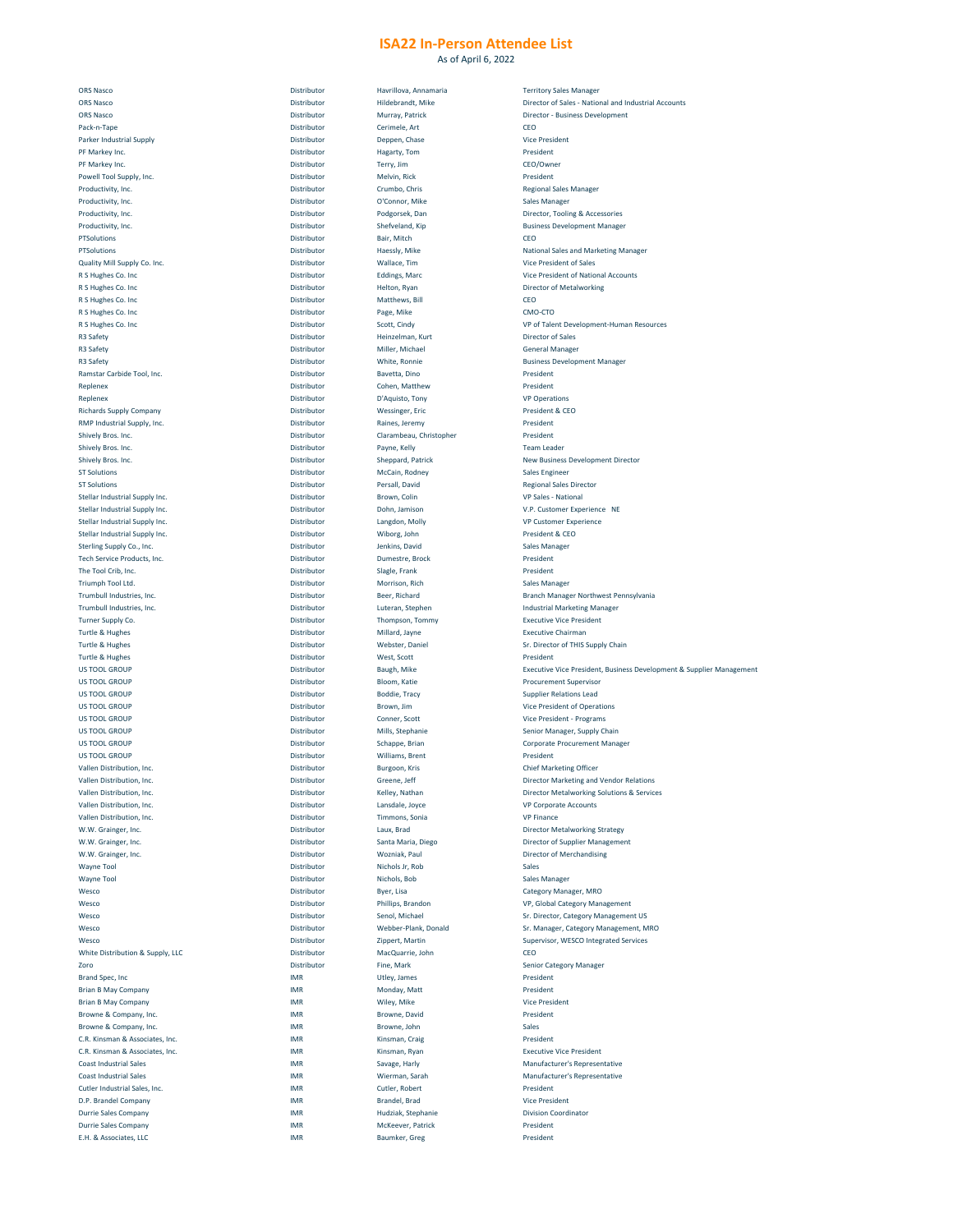As of April 6, 2022

| E.H. & Associates, LLC                                                                                                                                                                                                                                                         | <b>IMR</b>   | Karlson, Barry             |                                          |
|--------------------------------------------------------------------------------------------------------------------------------------------------------------------------------------------------------------------------------------------------------------------------------|--------------|----------------------------|------------------------------------------|
| Earl R. Waddell & Sons, Inc.                                                                                                                                                                                                                                                   | <b>IMR</b>   | Klipfel, Lauren            | Sales / Marketing                        |
| Earl R. Waddell & Sons, Inc.                                                                                                                                                                                                                                                   | <b>IMR</b>   | Niscavits, Mell            | Sales                                    |
| Earl R. Waddell & Sons, Inc.                                                                                                                                                                                                                                                   | <b>IMR</b>   | Waddell, Allen             | President                                |
|                                                                                                                                                                                                                                                                                |              |                            |                                          |
| <b>Factory Tooling Solutions, Inc.</b>                                                                                                                                                                                                                                         | IMR          | Beavers, Chris             | <b>Vice President Sales</b>              |
| <b>GA Sales Company</b>                                                                                                                                                                                                                                                        | IMR          | <b>Brail, David</b>        | President                                |
| <b>Great Lakes Tooling Solutions</b>                                                                                                                                                                                                                                           | IMR          | Chasnis, Bill              | <b>Sales Representative</b>              |
| <b>Gulf Southwest Sales</b>                                                                                                                                                                                                                                                    | <b>IMR</b>   | Yerian, Dan                | President                                |
| Industrial Sales Group, LLC                                                                                                                                                                                                                                                    | <b>IMR</b>   | <b>Schied, Brian</b>       | <b>Vice President</b>                    |
| <b>Integrity Tooling</b>                                                                                                                                                                                                                                                       | IMR          | Williams, Dave             | President                                |
|                                                                                                                                                                                                                                                                                |              |                            |                                          |
| <b>ISM</b>                                                                                                                                                                                                                                                                     | IMR          | Jury, Scott                | Principal                                |
| <b>ISM</b>                                                                                                                                                                                                                                                                     | <b>IMR</b>   | Lewis, Kyle                | Principle                                |
| Jorgensen Sales Company                                                                                                                                                                                                                                                        | <b>IMR</b>   | Jorgensen, Jim             | Sales                                    |
| Jorgensen Sales Company                                                                                                                                                                                                                                                        | IMR          | Jorgensen, Matt            | Sales                                    |
| <b>Lawless Marketing Group</b>                                                                                                                                                                                                                                                 | IMR          | Lawless, Tom               | President                                |
|                                                                                                                                                                                                                                                                                |              |                            |                                          |
| Lawless Sales Group                                                                                                                                                                                                                                                            | <b>IMR</b>   | Lawless, Richard           | CEO                                      |
| Lawless Sales Group                                                                                                                                                                                                                                                            | <b>IMR</b>   | Schindler, Mark            | President                                |
| Lawless Sales Group                                                                                                                                                                                                                                                            | <b>IMR</b>   | Stone, Eric                | President - West                         |
| Lawless Sales Group                                                                                                                                                                                                                                                            | <b>IMR</b>   | Vailes, Justin             | <b>President - East</b>                  |
| Lawless Sales Group - East                                                                                                                                                                                                                                                     | <b>IMR</b>   | Kraft, Steve               | President                                |
|                                                                                                                                                                                                                                                                                |              |                            |                                          |
| LineDrive                                                                                                                                                                                                                                                                      | <b>IMR</b>   | Johnson, Jim               | President-Portfolio                      |
| LineDrive                                                                                                                                                                                                                                                                      | <b>IMR</b>   | Kraai-Keely, Kristin       | <b>VP Portfolio Management</b>           |
| <b>M Squared Solutions</b>                                                                                                                                                                                                                                                     | <b>IMR</b>   | Murray, Mike               | President                                |
| <b>Marketing Manufacturing Technology</b>                                                                                                                                                                                                                                      | <b>IMR</b>   | Giannetti, Enrico          | Manufacturer's Rep.                      |
| <b>Marketing Manufacturing Technology</b>                                                                                                                                                                                                                                      | <b>IMR</b>   | Giannetti, Rich            | Mfg. Rep.                                |
| Pacesetter Sales & Associates                                                                                                                                                                                                                                                  |              |                            | President                                |
|                                                                                                                                                                                                                                                                                | <b>IMR</b>   | Lindsay, Craig             |                                          |
| Pittman Industrial Marketing, Inc.                                                                                                                                                                                                                                             | IMR          | Pittman, John              | President                                |
| Pittman Industrial Marketing, Inc.                                                                                                                                                                                                                                             | <b>IMR</b>   | Roberts, Jeremy            | <b>Territory Manager</b>                 |
| Ron Wallace & Associates, Inc.                                                                                                                                                                                                                                                 | <b>IMR</b>   | Wallace, Rob               | President                                |
| <b>Sales &amp; Marketing Dynamics</b>                                                                                                                                                                                                                                          | <b>IMR</b>   | Thornberry, Les            | President                                |
|                                                                                                                                                                                                                                                                                |              |                            | <b>Sales Director</b>                    |
| Surpless, Dunn & Co., Inc.                                                                                                                                                                                                                                                     | <b>IMR</b>   | Ballman, Andy              |                                          |
| Surpless, Dunn & Co., Inc.                                                                                                                                                                                                                                                     | <b>IMR</b>   | Surpless, Jim              | President                                |
| The Factory Link                                                                                                                                                                                                                                                               | <b>IMR</b>   | Hauberg, Mark              | President                                |
| The Ranger Group                                                                                                                                                                                                                                                               | <b>IMR</b>   | Sharpe, Rod                | President                                |
| The Whittemore Co.                                                                                                                                                                                                                                                             | <b>IMR</b>   | Monahan, Ryan              | <b>Sales &amp; Applications Engineer</b> |
| The Whittemore Co.                                                                                                                                                                                                                                                             |              |                            | President                                |
|                                                                                                                                                                                                                                                                                | <b>IMR</b>   | Zaval, Dave                |                                          |
| <b>Tom Paine Group</b>                                                                                                                                                                                                                                                         | <b>IMR</b>   | Paine, Tom                 | President                                |
| Tucker Weitzel & Associates, Inc.                                                                                                                                                                                                                                              | <b>IMR</b>   | <b>Tucker, Gary</b>        | Owner                                    |
| Tucker Weitzel & Associates, Inc.                                                                                                                                                                                                                                              | <b>IMR</b>   | Weitzel, Dave              | Owner                                    |
| Turpin Sales & Marketing Inc.                                                                                                                                                                                                                                                  | <b>IMR</b>   | Alatsas, Ted               | <b>National Account Manager</b>          |
| Turpin Sales & Marketing Inc.                                                                                                                                                                                                                                                  | <b>IMR</b>   | Borchers, Dawn             | <b>Senior National Accounts Manager</b>  |
|                                                                                                                                                                                                                                                                                |              |                            |                                          |
| Turpin Sales & Marketing Inc.                                                                                                                                                                                                                                                  | <b>IMR</b>   | Henry, Jeff                | <b>Vice President</b>                    |
| Turpin Sales & Marketing Inc.                                                                                                                                                                                                                                                  | <b>IMR</b>   | <b>Turpin, David</b>       | President                                |
| W. G. Wright & Associates                                                                                                                                                                                                                                                      | IMR          | Wright, Dave               | President                                |
| W.K. Coleman Co.                                                                                                                                                                                                                                                               | <b>IMR</b>   | Meehan, Eric               | President                                |
| Weinacht & Associates                                                                                                                                                                                                                                                          | <b>IMR</b>   | Weinacht, Kevin            | President                                |
|                                                                                                                                                                                                                                                                                |              |                            |                                          |
| <b>1sourcevend</b>                                                                                                                                                                                                                                                             | Manufacturer | Canale, Brett              | <b>Director of Sales</b>                 |
| <b>1sourcevend</b>                                                                                                                                                                                                                                                             | Manufacturer | Hill, Ben                  | <b>Sales Associate &amp; Support</b>     |
| <b>1sourcevend</b>                                                                                                                                                                                                                                                             | Manufacturer | Hill, Mark                 | President                                |
|                                                                                                                                                                                                                                                                                | Manufacturer | Dujovski, Chris            | Director, Industrial Channel             |
|                                                                                                                                                                                                                                                                                |              | Fortuna, John              | <b>National Channel Director</b>         |
| <b>3M Safety &amp; Industrial Business Group</b>                                                                                                                                                                                                                               |              |                            |                                          |
|                                                                                                                                                                                                                                                                                | Manufacturer |                            |                                          |
|                                                                                                                                                                                                                                                                                | Manufacturer | Lynott, Larry              | Vice President, Industrial Channel,      |
|                                                                                                                                                                                                                                                                                | Manufacturer | Naslund, Lars              | Vice President, Global Commercial        |
|                                                                                                                                                                                                                                                                                | Manufacturer | Yegnaswami, Mahesh         | Director, Global Channel Developn        |
|                                                                                                                                                                                                                                                                                |              |                            |                                          |
|                                                                                                                                                                                                                                                                                | Manufacturer | McCullough, Scott          | <b>Sales &amp; Marketing Manager</b>     |
| <b>3M Safety &amp; Industrial Business Group</b><br><b>3M Safety &amp; Industrial Business Group</b><br><b>3M Safety &amp; Industrial Business Group</b><br><b>3M Safety &amp; Industrial Business Group</b><br>Acme Industrial Co., Subsidiary of Jergens, Inc.<br>Adenna LLC | Manufacturer | Decespedes, Eva            | <b>Associate Sales Manager</b>           |
| Adenna LLC                                                                                                                                                                                                                                                                     | Manufacturer | Duke, Jessilyn             | <b>Executive Vice President Sales</b>    |
| Adenna LLC                                                                                                                                                                                                                                                                     | Manufacturer | Jordan, Kelly              | <b>Regional Manager</b>                  |
| Allied Machine & Engineering Corp.                                                                                                                                                                                                                                             | Manufacturer | Hank, Charlie              | <b>Regional Manager</b>                  |
|                                                                                                                                                                                                                                                                                |              |                            |                                          |
| Allied Machine & Engineering Corp.                                                                                                                                                                                                                                             | Manufacturer | Rosenberger, Jamie         | <b>Director of Marketing</b>             |
| Allied Machine & Engineering Corp.                                                                                                                                                                                                                                             | Manufacturer | Tope, Eric                 | Vice President of Marketing & Sale       |
| <b>Apex Tool Group</b>                                                                                                                                                                                                                                                         | Manufacturer | Bailey, John               | john.bailey@apextoolgroup.com            |
| <b>Apex Tool Group</b>                                                                                                                                                                                                                                                         | Manufacturer | Bigg, Dave                 | <b>Global Product Manager, Cordless</b>  |
|                                                                                                                                                                                                                                                                                | Manufacturer |                            |                                          |
| <b>Apex Tool Group</b>                                                                                                                                                                                                                                                         |              | Ertzman, James             | <b>Channel Marketing Manager</b>         |
| <b>Apex Tool Group</b>                                                                                                                                                                                                                                                         | Manufacturer | Erwin, John                | Director, Market Development             |
| <b>Apex Tool Group</b>                                                                                                                                                                                                                                                         | Manufacturer | Peters, Mark               | <b>Regional Sales Director</b>           |
| ARC Abrasives, Inc.                                                                                                                                                                                                                                                            | Manufacturer | Carson, Lauren             | <b>General Manager</b>                   |
| ARC Abrasives, Inc.                                                                                                                                                                                                                                                            | Manufacturer | Case, Jeff                 | <b>Director of Business Development</b>  |
| <b>ARCH Cutting Tools</b>                                                                                                                                                                                                                                                      | Manufacturer | Fracassi, Dino             | Sr Director of Sale and National Ac      |
|                                                                                                                                                                                                                                                                                |              |                            |                                          |
|                                                                                                                                                                                                                                                                                | Manufacturer | <b>Fuller, Terry</b>       | Rep                                      |
|                                                                                                                                                                                                                                                                                | Manufacturer | Gantt, Kelly               | Rep                                      |
|                                                                                                                                                                                                                                                                                | Manufacturer | Orris, Bill                | <b>Sr Director Product Development a</b> |
|                                                                                                                                                                                                                                                                                | Manufacturer | Redzepagic, Anja           | National Channel Manager & Key A         |
|                                                                                                                                                                                                                                                                                | Manufacturer | <b>Ryder, Brittany</b>     | <b>Customer Service Superviso</b>        |
|                                                                                                                                                                                                                                                                                |              |                            |                                          |
|                                                                                                                                                                                                                                                                                | Manufacturer | Diaz-Stringel, Hector      | <b>President and General Manager</b>     |
|                                                                                                                                                                                                                                                                                | Manufacturer | Phillips, Matt             | Director of Sales & Marketing            |
| <b>ARCH Cutting Tools</b><br><b>ARCH Cutting Tools</b><br><b>ARCH Cutting Tools</b><br><b>ARCH Cutting Tools</b><br><b>ARCH Cutting Tools</b><br>ATA Tools, Inc.<br>ATA Tools, Inc.<br><b>Bahco Bandsaw</b>                                                                    | Manufacturer | Farmer, Robert             | <b>National Sales Manager - Bahco Ba</b> |
|                                                                                                                                                                                                                                                                                | Manufacturer | McWhinney, Brent           | <b>Director- Specialized Sales</b>       |
|                                                                                                                                                                                                                                                                                |              |                            |                                          |
|                                                                                                                                                                                                                                                                                | Manufacturer | <b>Stathopoulos, Tasos</b> | Vice President, Industrial Sales         |
| <b>Bahco Bandsaw</b><br><b>BESSEY Tools North America</b><br><b>Boca Bearing Company</b>                                                                                                                                                                                       | Manufacturer | Baum, Allen                | Owner                                    |
| <b>Boca Bearing Company</b>                                                                                                                                                                                                                                                    | Manufacturer | Flanzbaum, Jason           | President                                |
| Boneham Metal Products Inc.                                                                                                                                                                                                                                                    | Manufacturer | Boneham, Charles           | Director                                 |
|                                                                                                                                                                                                                                                                                |              |                            |                                          |
| C.H. Hanson Co                                                                                                                                                                                                                                                                 | Manufacturer | Hanson, Philip             | President                                |
| Carr Lane Manufacturing Co.                                                                                                                                                                                                                                                    | Manufacturer | Miller, Jim                | <b>North American Sales Manager</b>      |
| <b>Carr Lane Manufacturing Co.</b>                                                                                                                                                                                                                                             | Manufacturer | Schlitt, Steve             | <b>Chief Financial Officer</b>           |
| Carr Lane Manufacturing Co.                                                                                                                                                                                                                                                    | Manufacturer | Westland, Keri             | <b>Director of Adminstration</b>         |

| esident - East                |
|-------------------------------|
| esident                       |
| esident-Portfolio             |
| <b>Portfolio Management</b>   |
| esident                       |
| anufacturer's Rep.            |
| g. Rep.                       |
| esident                       |
| esident                       |
| rritory Manager               |
| esident                       |
| esident                       |
| es Director                   |
| esident                       |
| esident                       |
| esident                       |
| es & Applications Engineer    |
| esident                       |
| esident                       |
| vner                          |
| mer                           |
| tional Account Manager        |
| nior National Accounts Manage |
| e President:                  |
| esident                       |

ssociate & Support , Industrial Channel I Channel Director sident, Industrial Channel, US & Canada sident, Global Commercial 5, Global Channel Development Marketing Manager re Vice President Sales esident of Marketing & Sales  $\textsf{c}_\textit{A}$  apextoolgroup.com Product Manager, Cordless Tools Marketing Manager , Market Development r of Business Development tor of Sale and National Accounts tor Product Development and Customs I Channel Manager & Key Accounts er Service Superviso **ATA ATA CHOCA EXELEMENT** r of Sales & Marketing I Sales Manager - Bahco Bandsaw - Specialized Sales Bessey Stathols North America States merican Sales Manager cof Adminstration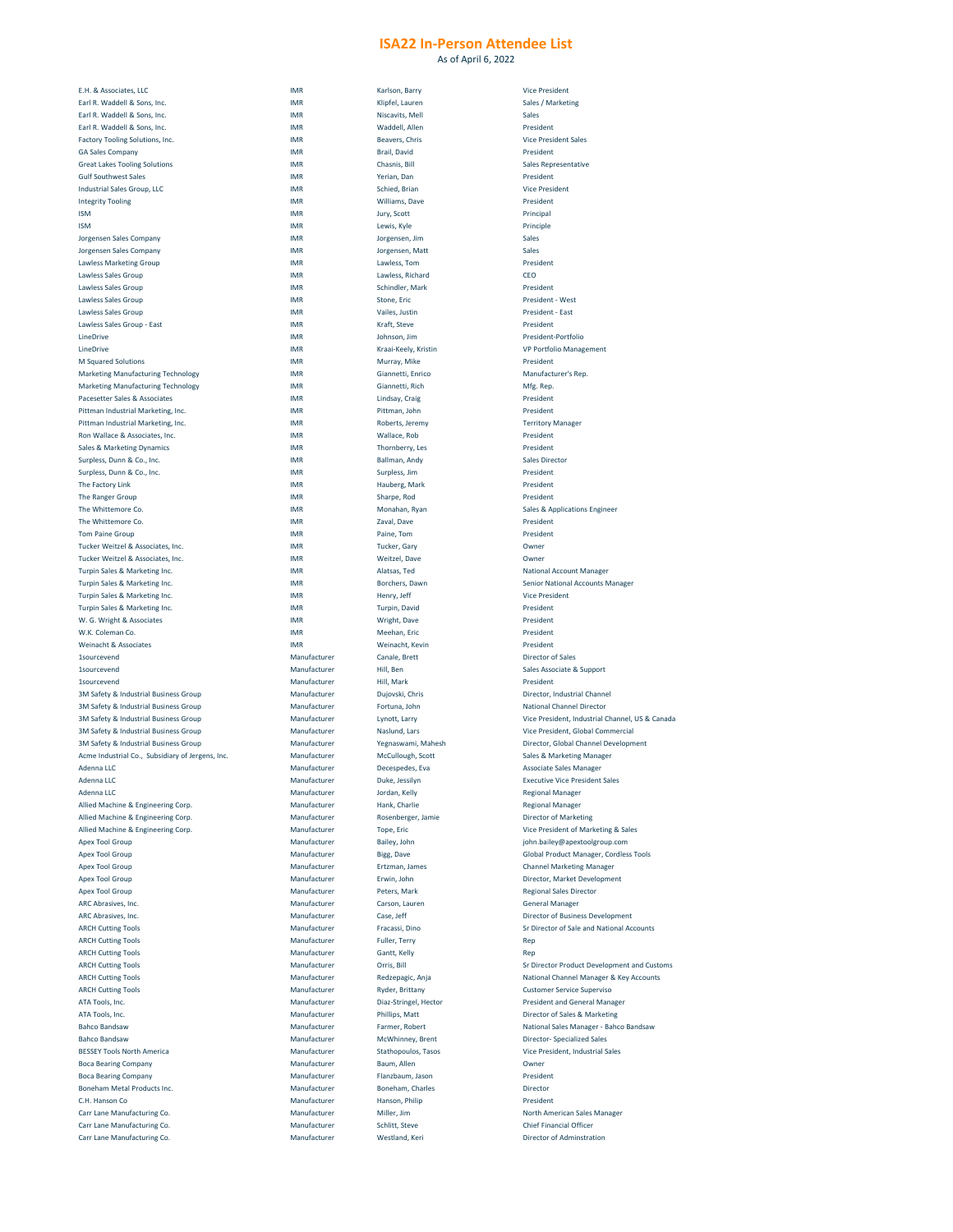As of April 6, 2022

| <b>Castrol Industrial North America</b>                                                                                                                                                                                                                                                                                          | Manufacturer | Bennick, Joe            | <b>Sales Director</b>      |
|----------------------------------------------------------------------------------------------------------------------------------------------------------------------------------------------------------------------------------------------------------------------------------------------------------------------------------|--------------|-------------------------|----------------------------|
| <b>Castrol Industrial North America</b>                                                                                                                                                                                                                                                                                          | Manufacturer | Ratcliffe, Brenda       | <b>Distribution Cha</b>    |
|                                                                                                                                                                                                                                                                                                                                  |              |                         |                            |
| <b>CERATIZIT Sacramento, LP</b>                                                                                                                                                                                                                                                                                                  | Manufacturer | Wendt, Nick             | <b>National Sales M</b>    |
| CERATIZIT USA, Inc.                                                                                                                                                                                                                                                                                                              | Manufacturer | Cope, Dan               | Executive VP of            |
| CERATIZIT USA, Inc.                                                                                                                                                                                                                                                                                                              | Manufacturer | Engler, Craig           | <b>National Sales M</b>    |
| CERATIZIT USA, Inc.                                                                                                                                                                                                                                                                                                              | Manufacturer | Kuhnle, Steve           | <b>National Sales M</b>    |
|                                                                                                                                                                                                                                                                                                                                  |              |                         |                            |
| CERATIZIT USA, Inc.                                                                                                                                                                                                                                                                                                              | Manufacturer | Wilt, Troy              | <b>National Sales M</b>    |
| CERATIZIT USA, Inc.                                                                                                                                                                                                                                                                                                              | Manufacturer | Zachman, Jill           | <b>Partner Marketii</b>    |
| <b>CGW Abrasives</b>                                                                                                                                                                                                                                                                                                             | Manufacturer | Herman, Kevin           | <b>Director of Sales</b>   |
|                                                                                                                                                                                                                                                                                                                                  |              |                         |                            |
| <b>CGW Abrasives</b>                                                                                                                                                                                                                                                                                                             | Manufacturer | Waddle, Steve           | <b>Director of Sales</b>   |
| <b>Chem Arrow Corporation</b>                                                                                                                                                                                                                                                                                                    | Manufacturer | Donner, David           | <b>DIRECTOR-US SA</b>      |
| <b>Chem Arrow Corporation</b>                                                                                                                                                                                                                                                                                                    | Manufacturer | Drieseberg, Mike        | Vice President C           |
|                                                                                                                                                                                                                                                                                                                                  |              |                         |                            |
| Cobra Carbide                                                                                                                                                                                                                                                                                                                    | Manufacturer | Aghi, Rakesh            | CEO                        |
| Cobra Carbide                                                                                                                                                                                                                                                                                                                    | Manufacturer | Davis, Patrick          | COO                        |
| CRC Industries, Inc.                                                                                                                                                                                                                                                                                                             | Manufacturer | Fresta, Louis           | <b>VP Sales</b>            |
|                                                                                                                                                                                                                                                                                                                                  |              |                         |                            |
| CRC Industries, Inc.                                                                                                                                                                                                                                                                                                             | Manufacturer | Hancock, Rich           | <b>Senior Sales Dire</b>   |
| CRC Industries, Inc.                                                                                                                                                                                                                                                                                                             | Manufacturer | Hodges, Scott           | <b>Sales Manager</b>       |
| CRC Industries, Inc.                                                                                                                                                                                                                                                                                                             | Manufacturer | Maurer, Mark            | <b>Director of Strat</b>   |
| CRC Industries, Inc.                                                                                                                                                                                                                                                                                                             | Manufacturer | Sceeles, Mark           | <b>Sales Manager</b>       |
|                                                                                                                                                                                                                                                                                                                                  |              |                         |                            |
| <b>CUMI</b>                                                                                                                                                                                                                                                                                                                      | Manufacturer | Pearson, Todd           | Manager - Key A            |
| <b>DAPRA Corporation</b>                                                                                                                                                                                                                                                                                                         | Manufacturer | Henning, Jim            | VP, Sales and Ma           |
| <b>DAPRA Corporation</b>                                                                                                                                                                                                                                                                                                         | Manufacturer | Lawlor, Shawn           | CEO                        |
|                                                                                                                                                                                                                                                                                                                                  |              |                         |                            |
| Diamond Saw Works, Inc.                                                                                                                                                                                                                                                                                                          | Manufacturer | Clark, Brian            | <b>National Sales M</b>    |
| Diamond Saw Works, Inc.                                                                                                                                                                                                                                                                                                          | Manufacturer | Hartwell, Sharon        | <b>Customer Servic</b>     |
| Dorian Tool International Inc.                                                                                                                                                                                                                                                                                                   | Manufacturer | Giannetti, Enrico Rocco | President                  |
|                                                                                                                                                                                                                                                                                                                                  |              |                         |                            |
| Dorian Tool International, Inc                                                                                                                                                                                                                                                                                                   | Manufacturer | Giannetti, Yolanda      | Director of Inter          |
| <b>DuBois Chemicals/Cimcool Fluid Technology</b>                                                                                                                                                                                                                                                                                 | Manufacturer | Conroy, Mary            | <b>Product Line Ma</b>     |
| <b>DuBois Chemicals/Cimcool Fluid Technology</b>                                                                                                                                                                                                                                                                                 | Manufacturer | Harris, Shawn           | Midwest / West             |
|                                                                                                                                                                                                                                                                                                                                  |              |                         |                            |
| <b>DuBois Chemicals/Cimcool Fluid Technology</b>                                                                                                                                                                                                                                                                                 | Manufacturer | Marrone, Richard        | <b>Channel Develor</b>     |
| <b>DuBois Chemicals/Cimcool Fluid Technology</b>                                                                                                                                                                                                                                                                                 | Manufacturer | Skaggs, Brian           | Vice President of          |
| Dynabrade, Inc.                                                                                                                                                                                                                                                                                                                  | Manufacturer | Buffamonti, Michael     | President                  |
|                                                                                                                                                                                                                                                                                                                                  |              |                         |                            |
| Dynabrade, Inc.                                                                                                                                                                                                                                                                                                                  | Manufacturer | Deer, Fred              | <b>U.S. National Sal</b>   |
| Dynabrade, Inc.                                                                                                                                                                                                                                                                                                                  | Manufacturer | Saraf, Michael          | Vice President of          |
| Dynabrade, Inc.                                                                                                                                                                                                                                                                                                                  | Manufacturer | Veiders, Ronald         | <b>Director of Mark</b>    |
|                                                                                                                                                                                                                                                                                                                                  |              |                         |                            |
| Dynabrade, Inc.                                                                                                                                                                                                                                                                                                                  | Manufacturer | Zahlis, Ken             | <b>National Accoun</b>     |
| <b>EMUGE - FRANKEN USA</b>                                                                                                                                                                                                                                                                                                       | Manufacturer | Filippelli, Shannon     | <b>Marketing Mana</b>      |
|                                                                                                                                                                                                                                                                                                                                  |              |                         |                            |
| <b>EMUGE - FRANKEN USA</b>                                                                                                                                                                                                                                                                                                       | Manufacturer | Hellinger, Bob          | President                  |
| <b>EMUGE - FRANKEN USA</b>                                                                                                                                                                                                                                                                                                       | Manufacturer | Lowe, Scott             | <b>National Sales M</b>    |
| <b>Engis Corporation</b>                                                                                                                                                                                                                                                                                                         | Manufacturer | Melick, Keith           | Sales Manager, A           |
| <b>Engis Corporation</b>                                                                                                                                                                                                                                                                                                         | Manufacturer | Wittmeyer, Travis       | <b>Regional Sales M</b>    |
|                                                                                                                                                                                                                                                                                                                                  |              |                         |                            |
| <b>Everede Tool Company</b>                                                                                                                                                                                                                                                                                                      | Manufacturer | Landfair, Joseph        | <b>National Sales M</b>    |
| <b>Everede Tool Company</b>                                                                                                                                                                                                                                                                                                      | Manufacturer | Rinehart, Kimberly      | Spouse                     |
| <b>Everede Tool Company</b>                                                                                                                                                                                                                                                                                                      | Manufacturer | Rinehart, Randall       | <b>Vice President</b>      |
|                                                                                                                                                                                                                                                                                                                                  |              |                         |                            |
| <b>FACTooling</b>                                                                                                                                                                                                                                                                                                                | Manufacturer | Walter, Bill            | President                  |
| Flexovit USA, Inc.                                                                                                                                                                                                                                                                                                               | Manufacturer | Hanna, Jeff             | <b>National Sales M</b>    |
|                                                                                                                                                                                                                                                                                                                                  |              |                         |                            |
| <b>Fullerton Tool Company</b>                                                                                                                                                                                                                                                                                                    | Manufacturer | Curry, Mat              | Vice President of          |
| <b>Fullerton Tool Company</b>                                                                                                                                                                                                                                                                                                    | Manufacturer | Curry, Patrick          | President                  |
| <b>Great Lakes Tooling Solutions</b>                                                                                                                                                                                                                                                                                             | Manufacturer | Verburg, Justin         | <b>Manufacturer Re</b>     |
| <b>Guardair Corporation</b>                                                                                                                                                                                                                                                                                                      | Manufacturer | Bruening, Jerry         | <b>Director of Sales</b>   |
|                                                                                                                                                                                                                                                                                                                                  |              |                         |                            |
| <b>Guardair Corporation</b>                                                                                                                                                                                                                                                                                                      | Manufacturer | Tremblay, Tom           | President                  |
| Guhring, Inc                                                                                                                                                                                                                                                                                                                     | Manufacturer | Haenle, Dr. Peter       | President                  |
|                                                                                                                                                                                                                                                                                                                                  |              |                         |                            |
| Guhring, Inc                                                                                                                                                                                                                                                                                                                     | Manufacturer | Hafke, Mike             | Vice President -           |
| Guhring, Inc                                                                                                                                                                                                                                                                                                                     | Manufacturer | Hull, Brandon           | VP, Product Mgr            |
| <b>GWS Tool Group</b>                                                                                                                                                                                                                                                                                                            | Manufacturer | Dunlop, Jeff            | <b>Managing Direct</b>     |
|                                                                                                                                                                                                                                                                                                                                  |              |                         |                            |
| <b>GWS Tool Group</b>                                                                                                                                                                                                                                                                                                            | Manufacturer | Lafferty, Adam          | <b>Executive Vice P</b>    |
| <b>GWS Tool Group</b>                                                                                                                                                                                                                                                                                                            | Manufacturer | Rodenroth, Bradd        | <b>Managing Direct</b>     |
| H&R Mfg. and Supply, Inc.                                                                                                                                                                                                                                                                                                        | Manufacturer | Hivnor, Derek           | President                  |
|                                                                                                                                                                                                                                                                                                                                  |              |                         |                            |
| Haimer USA, LLC                                                                                                                                                                                                                                                                                                                  | Manufacturer | Baier, Steven           | Vice President of          |
| Haimer USA, LLC                                                                                                                                                                                                                                                                                                                  | Manufacturer | Holden, Brendt          | President                  |
| <b>Harvey Performance Company</b>                                                                                                                                                                                                                                                                                                | Manufacturer | Cahill, David           | Director of Key A          |
|                                                                                                                                                                                                                                                                                                                                  |              |                         |                            |
| <b>Harvey Performance Company</b>                                                                                                                                                                                                                                                                                                | Manufacturer | Lawless, Michael        | Vice President Sa          |
| <b>Henkel Corporation</b>                                                                                                                                                                                                                                                                                                        | Manufacturer | <b>Bufkin, Derek</b>    | <b>Vice President N</b>    |
| <b>Henkel Corporation</b>                                                                                                                                                                                                                                                                                                        | Manufacturer | Fausett, Michael        | <b>Distributor Acco</b>    |
|                                                                                                                                                                                                                                                                                                                                  |              |                         |                            |
| <b>Henkel Corporation</b>                                                                                                                                                                                                                                                                                                        | Manufacturer | Garrison, Greg          | <b>National Distribu</b>   |
| <b>Henkel Corporation</b>                                                                                                                                                                                                                                                                                                        | Manufacturer | Laughlin, Brian         | <b>National Distribu</b>   |
| <b>Heule Precision Tools</b>                                                                                                                                                                                                                                                                                                     | Manufacturer | Hargrove, Bill          | <b>National Sales M</b>    |
|                                                                                                                                                                                                                                                                                                                                  |              |                         |                            |
| <b>Holemaker Technology</b>                                                                                                                                                                                                                                                                                                      | Manufacturer | Crane, Hugh             | Director                   |
| <b>Holemaker Technology</b>                                                                                                                                                                                                                                                                                                      | Manufacturer | O'Roark, Tim            | <b>US Sales Represe</b>    |
|                                                                                                                                                                                                                                                                                                                                  |              |                         |                            |
| Horn USA, Inc.                                                                                                                                                                                                                                                                                                                   | Manufacturer | Csizmar, Michael        | <b>Regional Sales M</b>    |
| Horn USA, Inc.                                                                                                                                                                                                                                                                                                                   | Manufacturer | Drape, Duane            | <b>National Sales M</b>    |
| Horn USA, Inc.                                                                                                                                                                                                                                                                                                                   | Manufacturer | Guy, James              | <b>Regional Sales M</b>    |
|                                                                                                                                                                                                                                                                                                                                  |              |                         |                            |
| <b>IDEAL Industries, Inc.</b>                                                                                                                                                                                                                                                                                                    |              | Esce, David             | <b>Industrial Nation</b>   |
| Industrial Magnetics, Inc. Mag-Mate Div.                                                                                                                                                                                                                                                                                         | Manufacturer |                         | <b>Strategic Accour</b>    |
| <b>Ingersoll Cutting Tools</b>                                                                                                                                                                                                                                                                                                   | Manufacturer | Hardy, Paul             |                            |
|                                                                                                                                                                                                                                                                                                                                  |              |                         |                            |
|                                                                                                                                                                                                                                                                                                                                  | Manufacturer | Bertoldi, Giovanni      | Vice President of          |
|                                                                                                                                                                                                                                                                                                                                  | Manufacturer | Clear, Jeffrey          | <b>Divisional Manag</b>    |
|                                                                                                                                                                                                                                                                                                                                  | Manufacturer | Crabtree, Michael       | <b>Divisional Manag</b>    |
|                                                                                                                                                                                                                                                                                                                                  |              |                         |                            |
|                                                                                                                                                                                                                                                                                                                                  | Manufacturer | Cross, Steve            | <b>Field Sales</b>         |
|                                                                                                                                                                                                                                                                                                                                  | Manufacturer | Joseph, Jacob           | President                  |
|                                                                                                                                                                                                                                                                                                                                  |              |                         |                            |
|                                                                                                                                                                                                                                                                                                                                  | Manufacturer | Silves, David           | <b>Divisional Manag</b>    |
|                                                                                                                                                                                                                                                                                                                                  | Manufacturer | Struss, Darin           | <b>Division Sales M</b>    |
|                                                                                                                                                                                                                                                                                                                                  | Manufacturer | Benson, Andrew          | <b>Chief Marketing</b>     |
|                                                                                                                                                                                                                                                                                                                                  |              |                         |                            |
|                                                                                                                                                                                                                                                                                                                                  | Manufacturer | Lambert, Steven         | <b>Regional Manage</b>     |
|                                                                                                                                                                                                                                                                                                                                  | Manufacturer | Wilfong, Larry          | Vice President of          |
|                                                                                                                                                                                                                                                                                                                                  | Manufacturer |                         | Vice President of          |
|                                                                                                                                                                                                                                                                                                                                  |              | Zimmerman, Rod          |                            |
|                                                                                                                                                                                                                                                                                                                                  | Manufacturer | Delaney, Mary           | <b>Marketing &amp; Cus</b> |
| <b>Ingersoll Cutting Tools</b><br><b>Ingersoll Cutting Tools</b><br><b>Ingersoll Cutting Tools</b><br><b>Ingersoll Cutting Tools</b><br><b>Ingersoll Cutting Tools</b><br><b>Ingersoll Cutting Tools</b><br>Iscar Metals, Inc.<br>Iscar Metals, Inc.<br>Iscar Metals, Inc.<br>Iscar Metals, Inc.<br>Jergens Inc.<br>Jergens Inc. | Manufacturer | Farkas, Joe             | <b>National Sales M</b>    |

| <b>Bennick, Joe</b>  |
|----------------------|
| Ratcliffe, Brenda    |
| <b>Wendt, Nick</b>   |
| Cope, Dan            |
| <b>Engler, Craig</b> |
| Kuhnle, Steve        |
| Wilt, Troy           |
| Zachman, Jill        |
| Herman, Kevin        |
| Waddle, Steve        |
| Donner, David        |
| Drieseberg, Mike     |
| Aghi, Rakesh         |
| Davis, Patrick       |
| Fresta, Louis        |
| Hancock, Rich        |
| Hodges, Scott        |
| Maurer, Mark         |

Distribution Channel Manager **National Sales Manager** Executive VP of Cutting Tools **National Sales Manager National Sales Manager National Sales Manager** Partner Marketing Specialist DIRECTOR-US SALES Vice President Corporate Sales Senior Sales Director Director of Strategic Accounts and Sales Programs Sales Manager Manager - Key Accounts VP, Sales and Marketing **National Sales Manager Customer Service Manager** Director of International & National Sales Product Line Manager Midwest / West Region Manager Channel Development Manager Vice President of Sales, Central Region U.S. National Sales Manager Vice President of Global Sales Director of Marketing **National Accounts Manager** Marketing Manager **National Sales Manager** Sales Manager, Americas Regional Sales Manager **National Sales Manager National Sales Manager** Vice President of Sales and Marketing Manufacturer Representative Vice President - Sales & Marketing VP, Product Mgmt. & Business Dev. Managing Director - Key Account Specialist Executive Vice President Managing Director - Application Specialist Vice President of Sales Director of Key Accounts Vice President Sales: West Vice President North America Channel Management Distributor Account Managers National Distribution Account Manager National Distribution Account Manager **National Sales Manager** US Sales Representative Regional Sales Manager **National Sales Manager** Regional Sales Manager Industrial National Sales Manager Strategic Accounts Manager Vice President of Sales Divisional Manager Divisional Manager Divisional Manager Division Sales Manager Chief Marketing Officer/ General Manager Regional Manager- S. Texas/S. Louisiana Region Vice President of Sales- East Zone Vice President of Sales- West Zone Marketing & Customer Operations Manager **National Sales Manager**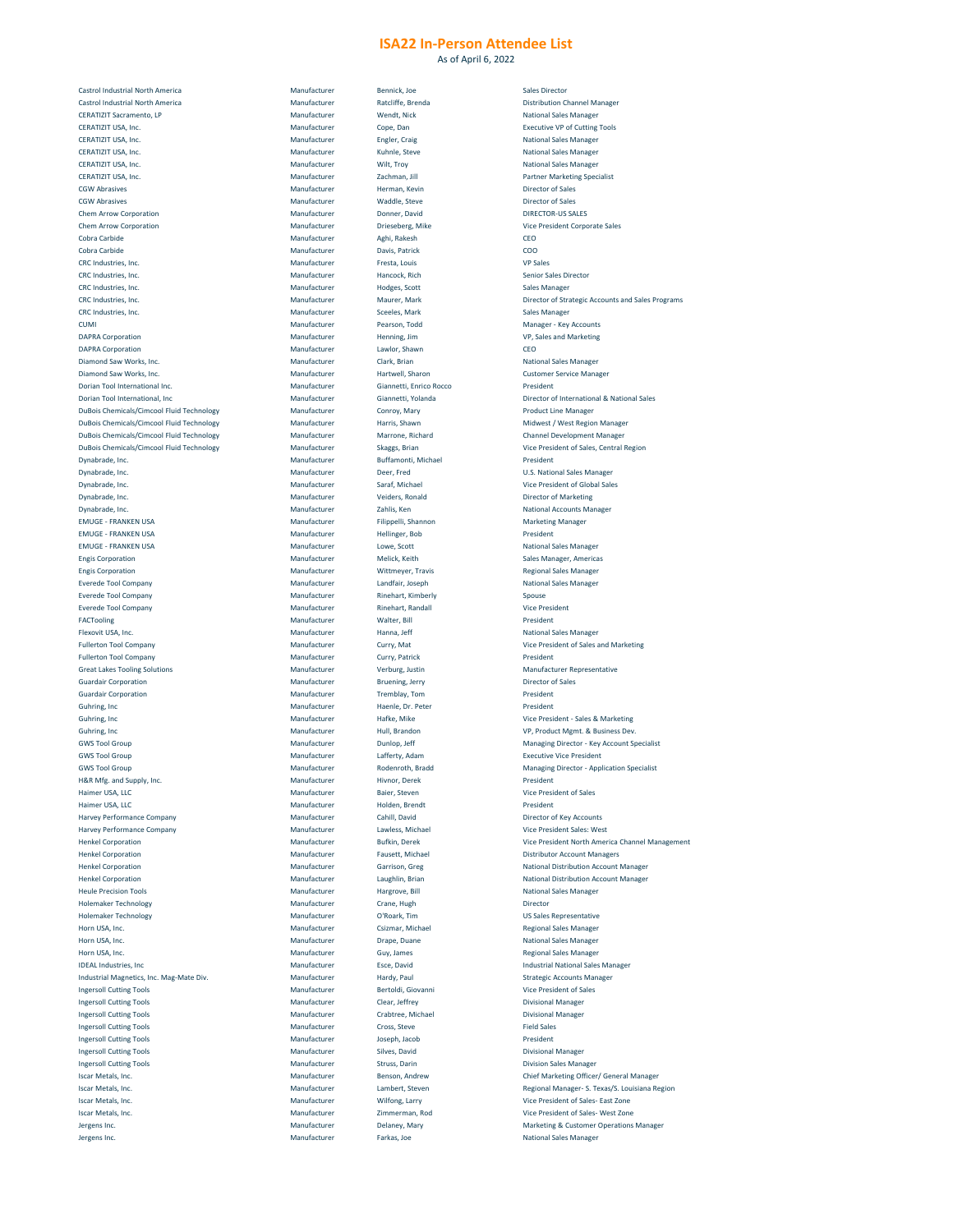As of April 6, 2022

| Jergens Inc.                        | Manufacturer | Schron, Jack            | President                                                |
|-------------------------------------|--------------|-------------------------|----------------------------------------------------------|
|                                     | Manufacturer |                         |                                                          |
| Jergens Inc.                        |              | Schron, Matt            | <b>General Manager</b>                                   |
| Jewell Tool Technology              | Manufacturer | Keimig, Katelyn         | <b>Production Control &amp; Business Development</b>     |
| Jewell Tool Technology              | Manufacturer | Kimmel, Jake            | <b>Tooling Engineer</b>                                  |
| <b>Kanca Forging USA Inc</b>        | Manufacturer | Demirel, Sait           | <b>Vice President Sales</b>                              |
|                                     | Manufacturer |                         |                                                          |
| Kennametal Inc.                     |              | Evans, Jay              | <b>Manager Channel Partner Sales</b>                     |
| Kennametal Inc.                     | Manufacturer | Helman, Marc            | <b>Manager, Channel Partner Sales</b>                    |
| Kennametal Inc.                     | Manufacturer | Howard, Kevin           | <b>Director of Sales</b>                                 |
| Kennametal Inc.                     | Manufacturer | Koscelnik, Bill         | <b>Manager, Channel Partner Sales</b>                    |
|                                     |              |                         |                                                          |
| Kennametal Inc.                     | Manufacturer | Mudge, Keith            | <b>VP of Sales</b>                                       |
| Kennametal Inc.                     | Manufacturer | Roberts, Mike           | <b>Regional Director</b>                                 |
| Kennametal Inc.                     | Manufacturer | Roland, John            | <b>Director of Sales</b>                                 |
|                                     |              |                         |                                                          |
| Kennametal Inc.                     | Manufacturer | Sedan, Manuel           | <b>Director Channel Development</b>                      |
| Kennametal Inc.                     | Manufacturer | Shull, Kevin            | <b>Manager, Channel Partner Sales</b>                    |
| Kennametal Inc.                     | Manufacturer | <b>Standing, Gary</b>   | <b>Director of Regional Distribution</b>                 |
|                                     |              |                         |                                                          |
| <b>Krylon Products Group</b>        | Manufacturer | Belcik, Jim             | <b>Account Manager</b>                                   |
| <b>Krylon Products Group</b>        | Manufacturer | Chizmar, T. J.          | <b>National Sales Manager</b>                            |
| <b>Krylon Products Group</b>        | Manufacturer | Hollo, Ryan             | <b>Sales Manager</b>                                     |
| <b>Kutol Products</b>               | Manufacturer | Carey, Rob              | <b>Regional Sales Manager</b>                            |
|                                     |              |                         |                                                          |
| <b>KYOCERA Precision Tools</b>      | Manufacturer | Fukuda, Yohei           | <b>GM of Sales and Marketing</b>                         |
| <b>KYOCERA Precision Tools</b>      | Manufacturer | Pettay, W Scott         | <b>National Sales Manager</b>                            |
| <b>Kyocera SGS Precision Tools</b>  | Manufacturer | Carrignan, Cliff        | <b>Eastern Regional Manager</b>                          |
|                                     |              |                         |                                                          |
| <b>Kyocera SGS Precision Tools</b>  | Manufacturer | Garza, Ernest           | <b>Western Regional Manager</b>                          |
| <b>Kyocera SGS Precision Tools</b>  | Manufacturer | Gonzalez, Alejandro     | <b>Regional Manager - Latin America</b>                  |
| <b>Kyocera SGS Precision Tools</b>  | Manufacturer | Haag, Tom               | President                                                |
|                                     |              |                         |                                                          |
| <b>Kyocera SGS Precision Tools</b>  | Manufacturer | <b>Reed, Tyler Duke</b> | <b>National Accounts Manager</b>                         |
| <b>Kyocera SGS Precision Tools</b>  | Manufacturer | Stockinger, Mark        | VP - Sales & Marketing                                   |
| Lakeland Industries                 | Manufacturer | Dutton, David           | <b>VP of Marketing and Sales Operations</b>              |
| LENOX                               | Manufacturer |                         | Director, Channel Marketing                              |
|                                     |              | <b>Gardner, Marty</b>   |                                                          |
| LENOX                               | Manufacturer | Nehmer, Mike            | Director, NA Sales - Bandsaw                             |
| LENOX                               | Manufacturer | Vogel, Craig            | <b>Global Vice President of Sales and Marketing</b>      |
| Lift-All, Inc.                      | Manufacturer | Dively, Jason           | <b>Vice President of Sales</b>                           |
|                                     |              |                         |                                                          |
| Lift-All, Inc.                      | Manufacturer | Lamberti, Jeff          | <b>Regional Sales Manager</b>                            |
| <b>LINK Industries</b>              | Manufacturer | <b>Binkley, Spencer</b> | <b>Mechanical Engineer</b>                               |
| LINK Industries                     | Manufacturer | Veryser, Jeff           | <b>General Manager</b>                                   |
|                                     |              |                         |                                                          |
| Lista Vidmar                        | Manufacturer | <b>Spaulding, Pat</b>   | <b>Vice President, Sales</b>                             |
| Lista Vidmar                        | Manufacturer | Tatro, Tony             | <b>National Accounts Team - Leader</b>                   |
| LMT Onsrud LP                       | Manufacturer | Friend, John            | Sales Director, Western Region                           |
|                                     |              |                         |                                                          |
| LMT Onsrud LP                       | Manufacturer | Humphreys, Matt         | <b>National and OEM Account Manager</b>                  |
| LMT Onsrud LP                       | Manufacturer | Pickett, Chris          | <b>Sales Director</b>                                    |
| <b>Lowell Corporation</b>           | Manufacturer | Carnes, Paul            | V.P. Sales & Marketing                                   |
|                                     |              |                         |                                                          |
| M.A. Ford Mfg. Co., Inc.            | Manufacturer | Brauer, Judy            | <b>Manager Global Marketing and National Acc</b>         |
| M.A. Ford Mfg. Co., Inc.            | Manufacturer | Ellis, Jim              | Director of Sales Americas and Israel                    |
| M.A. Ford Mfg. Co., Inc.            | Manufacturer | Jusick, Mark            | <b>RBM/North American Integration Manager</b>            |
| M.K. Morse Company                  | Manufacturer | Anderson, Wally         | <b>Sales Manager</b>                                     |
|                                     |              |                         |                                                          |
| M.K. Morse Company                  | Manufacturer | Barron, Paul            | <b>Regional Sales Manager</b>                            |
| M.K. Morse Company                  | Manufacturer | Carey, Jeff             | <b>Regional Sales Director</b>                           |
| M.K. Morse Company                  | Manufacturer | Fry, Bryon              | <b>Regional Sales Manager</b>                            |
|                                     |              |                         |                                                          |
| M.K. Morse Company                  | Manufacturer | Lee, Tim                | <b>Regional Sales Manager</b>                            |
| M.K. Morse Company                  | Manufacturer | Metz, Philip            | <b>Executive Director of Strategic Accounts &amp; La</b> |
| M.K. Morse Company                  | Manufacturer | Woodall, Jeffrey        | <b>Regional Sales Manager</b>                            |
|                                     |              |                         |                                                          |
| M.K. Morse Company                  | Manufacturer | <b>Woodruff, Bruce</b>  | <b>Director of Marketing</b>                             |
| Magnetic Products, Inc.             | Manufacturer | Affatati, John          | <b>Business Development Manager -Industrial D</b>        |
| Mapal Inc.                          | Manufacturer | Farley, Shawn           | <b>East Regional Manager</b>                             |
| Mapal Inc.                          | Manufacturer | Park, Don               | <b>Channel &amp; Pricing Manager</b>                     |
|                                     |              |                         |                                                          |
| Mapal Inc.                          | Manufacturer | Thum, Mark              | CSO                                                      |
| <b>Martin Tool</b>                  | Manufacturer | Burroughs, John         | Sales                                                    |
| Martindale Electric Co.             | Manufacturer | Biliunas, Linas         | President                                                |
|                                     |              |                         |                                                          |
| Martindale Electric Co.             | Manufacturer | Pavlik, Bill            | <b>National Sales Manager</b>                            |
| <b>Master Fluid Solutions</b>       | Manufacturer | Athans, Justin          | <b>Regional Sales Manager</b>                            |
| <b>Master Fluid Solutions</b>       | Manufacturer | Barned, Dave            | Senior VP and GM - North America                         |
|                                     |              |                         |                                                          |
| <b>Master Fluid Solutions</b>       | Manufacturer | Dhatt, Monte            | <b>Director Of Sales - Americas</b>                      |
| <b>Master Fluid Solutions</b>       | Manufacturer | Diaz, Louis             | <b>Regional Sales Manager</b>                            |
| <b>Master Fluid Solutions</b>       | Manufacturer | Madden, Paul            | <b>Global Vice President of Sales</b>                    |
| <b>Master Fluid Solutions</b>       | Manufacturer | Schalk-Tiell, Nichole   | <b>North American Marketing Manager</b>                  |
|                                     |              |                         |                                                          |
| <b>Master Fluid Solutions</b>       | Manufacturer | Weston, Mike            | <b>Regional Sales Manager</b>                            |
| <b>Maudlin Products</b>             | Manufacturer | Countryman, Wade        | <b>National Account Manager - Industrial</b>             |
| <b>Mayhew Tools</b>                 | Manufacturer | Smith, Wayne            | <b>Sales Manager</b>                                     |
|                                     |              |                         |                                                          |
| <b>MCR Safety</b>                   | Manufacturer | Ezell, Ron              | <b>Director of Sales</b>                                 |
| <b>MCR Safety</b>                   | Manufacturer | Sisco, Matt             | <b>VP of Sales</b>                                       |
| Melin Tool Co., Inc.                | Manufacturer | Gittinger, Niki         | <b>Marketing Manager</b>                                 |
|                                     |              |                         |                                                          |
| Melin Tool Co., Inc.                | Manufacturer | Hensel, Tom             | <b>Sales Manager</b>                                     |
| Melin Tool Co., Inc.                | Manufacturer | Wochna, Mike            | President                                                |
| <b>Meltblown Technologies</b>       | Manufacturer | <b>Bakewell, Scott</b>  | <b>Vice President, Sales</b>                             |
|                                     |              |                         |                                                          |
| <b>Meltblown Technologies</b>       | Manufacturer | Bedrossian, Harry       | <b>Business Development</b>                              |
| <b>Meltblown Technologies</b>       | Manufacturer | <b>Yurgaitis, Derek</b> | President                                                |
| <b>Mitutoyo America Corporation</b> | Manufacturer | Banks, Jeremy           | <b>National Sales Mgr - Distributed Product</b>          |
|                                     |              |                         |                                                          |
| <b>Mitutoyo America Corporation</b> | Manufacturer | Harkness, Patrick       | Vice President Distributed Product                       |
| Modern Abrasive Corp.               | Manufacturer | Jarosik, Tim            | President                                                |
| Modern Abrasive Corp.               | Manufacturer | Nudelman, Harvey        | Retired                                                  |
|                                     |              |                         |                                                          |
| <b>Mohawk Special Cutting Tools</b> | Manufacturer | WHYTE, DEREK            | <b>Commercial Manager</b>                                |
| Morse Cutting Tools, Inc.           | Manufacturer | Elfreich, Tim           | <b>Sales Manager</b>                                     |
| Morse Cutting Tools, Inc.           | Manufacturer | Kamman, Bill            | <b>Regional Sales Manager</b>                            |
|                                     |              |                         |                                                          |
| Morse Cutting Tools, Inc.           |              |                         |                                                          |
|                                     | Manufacturer | Sellers, David          | <b>Regional Sales Manager</b>                            |
| Morse Cutting Tools, Inc.           | Manufacturer | Springer, Jeff          | <b>Regional Sales Manager</b>                            |
| Norton / Saint-Gobain               | Manufacturer | <b>Baliva, Patrick</b>  | <b>Executive Sales Director</b>                          |

| Jergens Inc.                                              | Manufacturer                 | Schron, Jack                      |
|-----------------------------------------------------------|------------------------------|-----------------------------------|
| Jergens Inc.                                              | Manufacturer                 | Schron, Matt                      |
| <b>Jewell Tool Technology</b>                             | Manufacturer                 | Keimig, Katelyn                   |
| <b>Jewell Tool Technology</b>                             | Manufacturer                 | Kimmel, Jake                      |
| <b>Kanca Forging USA Inc</b>                              | Manufacturer                 | Demirel, Sait                     |
| Kennametal Inc.                                           | Manufacturer                 | Evans, Jay                        |
| Kennametal Inc.                                           | Manufacturer                 | Helman, Marc                      |
| Kennametal Inc.<br>Kennametal Inc.                        | Manufacturer                 | Howard, Kevin                     |
| Kennametal Inc.                                           | Manufacturer<br>Manufacturer | Koscelnik, Bill                   |
| Kennametal Inc.                                           | Manufacturer                 | Mudge, Keith<br>Roberts, Mike     |
| Kennametal Inc.                                           | Manufacturer                 | Roland, John                      |
| Kennametal Inc.                                           | Manufacturer                 | Sedan, Manuel                     |
| Kennametal Inc.                                           | Manufacturer                 | Shull, Kevin                      |
| Kennametal Inc.                                           | Manufacturer                 | <b>Standing, Gary</b>             |
| <b>Krylon Products Group</b>                              | Manufacturer                 | Belcik, Jim                       |
| <b>Krylon Products Group</b>                              | Manufacturer                 | Chizmar, T. J.                    |
| <b>Krylon Products Group</b>                              | Manufacturer                 | Hollo, Ryan                       |
| <b>Kutol Products</b>                                     | Manufacturer                 | Carey, Rob                        |
| <b>KYOCERA Precision Tools</b>                            | Manufacturer                 | Fukuda, Yohei                     |
| <b>KYOCERA Precision Tools</b>                            | Manufacturer                 | Pettay, W Scott                   |
| <b>Kyocera SGS Precision Tools</b>                        | Manufacturer                 | Carrignan, Cliff                  |
| <b>Kyocera SGS Precision Tools</b>                        | Manufacturer                 | Garza, Ernest                     |
| <b>Kyocera SGS Precision Tools</b>                        | Manufacturer                 | Gonzalez, Alejandro               |
| <b>Kyocera SGS Precision Tools</b>                        | Manufacturer                 | Haag, Tom                         |
| <b>Kyocera SGS Precision Tools</b>                        | Manufacturer                 | <b>Reed, Tyler Duke</b>           |
| <b>Kyocera SGS Precision Tools</b><br>Lakeland Industries | Manufacturer<br>Manufacturer | Stockinger, Mark<br>Dutton, David |
| <b>LENOX</b>                                              | Manufacturer                 | <b>Gardner, Marty</b>             |
| <b>LENOX</b>                                              | Manufacturer                 | Nehmer, Mike                      |
| <b>LENOX</b>                                              | Manufacturer                 | Vogel, Craig                      |
| Lift-All, Inc.                                            | Manufacturer                 | Dively, Jason                     |
| Lift-All, Inc.                                            | Manufacturer                 | Lamberti, Jeff                    |
| <b>LINK Industries</b>                                    | Manufacturer                 | <b>Binkley, Spencer</b>           |
| <b>LINK Industries</b>                                    | Manufacturer                 | Veryser, Jeff                     |
| Lista Vidmar                                              | Manufacturer                 | Spaulding, Pat                    |
| Lista Vidmar                                              | Manufacturer                 | Tatro, Tony                       |
| LMT Onsrud LP                                             | Manufacturer                 | Friend, John                      |
| LMT Onsrud LP                                             | Manufacturer                 | Humphreys, Matt                   |
| LMT Onsrud LP                                             | Manufacturer                 | Pickett, Chris                    |
| <b>Lowell Corporation</b>                                 | Manufacturer                 | Carnes, Paul                      |
| M.A. Ford Mfg. Co., Inc.                                  | Manufacturer                 | Brauer, Judy                      |
| M.A. Ford Mfg. Co., Inc.                                  | Manufacturer                 | Ellis, Jim                        |
| M.A. Ford Mfg. Co., Inc.                                  | Manufacturer                 | Jusick, Mark                      |
|                                                           |                              |                                   |
| M.K. Morse Company                                        | Manufacturer                 | Anderson, Wally                   |
| M.K. Morse Company                                        | Manufacturer                 | Barron, Paul                      |
| M.K. Morse Company                                        | Manufacturer                 | Carey, Jeff                       |
| M.K. Morse Company                                        | Manufacturer                 | Fry, Bryon                        |
| M.K. Morse Company                                        | Manufacturer<br>Manufacturer | Lee, Tim                          |
| M.K. Morse Company<br>M.K. Morse Company                  | Manufacturer                 | Metz, Philip<br>Woodall, Jeffrey  |
| M.K. Morse Company                                        | Manufacturer                 | Woodruff, Bruce                   |
| Magnetic Products, Inc.                                   | Manufacturer                 | Affatati, John                    |
| Mapal Inc.                                                | Manufacturer                 | Farley, Shawn                     |
| Mapal Inc.                                                | Manufacturer                 | Park, Don                         |
| Mapal Inc.                                                | Manufacturer                 | Thum, Mark                        |
| <b>Martin Tool</b>                                        | Manufacturer                 | Burroughs, John                   |
| Martindale Electric Co.                                   | Manufacturer                 | Biliunas, Linas                   |
| Martindale Electric Co.                                   | Manufacturer                 | Pavlik, Bill                      |
| <b>Master Fluid Solutions</b>                             | Manufacturer                 | Athans, Justin                    |
| <b>Master Fluid Solutions</b>                             | Manufacturer                 | Barned, Dave                      |
| <b>Master Fluid Solutions</b>                             | Manufacturer                 | Dhatt, Monte                      |
| <b>Master Fluid Solutions</b>                             | Manufacturer                 | Diaz, Louis                       |
| <b>Master Fluid Solutions</b>                             | Manufacturer                 | Madden, Paul                      |
| <b>Master Fluid Solutions</b>                             | Manufacturer                 | Schalk-Tiell, Nichole             |
| <b>Master Fluid Solutions</b>                             | Manufacturer                 | Weston, Mike                      |
| <b>Maudlin Products</b>                                   | Manufacturer<br>Manufacturer | Countryman, Wade                  |
| <b>Mayhew Tools</b><br><b>MCR Safety</b>                  | Manufacturer                 | Smith, Wayne<br>Ezell, Ron        |
| <b>MCR Safety</b>                                         | Manufacturer                 | Sisco, Matt                       |
| Melin Tool Co., Inc.                                      | Manufacturer                 | Gittinger, Niki                   |
| Melin Tool Co., Inc.                                      | Manufacturer                 | Hensel, Tom                       |
| Melin Tool Co., Inc.                                      | Manufacturer                 | Wochna, Mike                      |
| <b>Meltblown Technologies</b>                             | Manufacturer                 | <b>Bakewell, Scott</b>            |
| <b>Meltblown Technologies</b>                             | Manufacturer                 | <b>Bedrossian, Harry</b>          |
| <b>Meltblown Technologies</b>                             | Manufacturer                 | Yurgaitis, Derek                  |
| <b>Mitutoyo America Corporation</b>                       | Manufacturer                 | Banks, Jeremy                     |
| <b>Mitutoyo America Corporation</b>                       | Manufacturer                 | Harkness, Patrick                 |
| Modern Abrasive Corp.                                     | Manufacturer                 | Jarosik, Tim                      |
| Modern Abrasive Corp.                                     | Manufacturer                 | Nudelman, Harvey                  |
| <b>Mohawk Special Cutting Tools</b>                       | Manufacturer                 | <b>WHYTE, DEREK</b>               |
| Morse Cutting Tools, Inc.                                 | Manufacturer                 | Elfreich, Tim                     |
| Morse Cutting Tools, Inc.                                 | Manufacturer                 | Kamman, Bill                      |
| Morse Cutting Tools, Inc.                                 | Manufacturer                 | Sellers, David                    |
| Morse Cutting Tools, Inc.<br>Norton / Saint-Gobain        | Manufacturer<br>Manufacturer | Springer, Jeff<br>Baliva, Patrick |

| President                                        |
|--------------------------------------------------|
| General Manager                                  |
| <b>Production Control &amp; Business Develor</b> |
| <b>Tooling Engineer</b>                          |
| <b>Vice President Sales</b>                      |
| <b>Manager Channel Partner Sales</b>             |
| <b>Manager, Channel Partner Sales</b>            |
| <b>Director of Sales</b>                         |
| <b>Manager, Channel Partner Sales</b>            |
| <b>VP of Sales</b>                               |
| <b>Regional Director</b>                         |
| <b>Director of Sales</b>                         |
| <b>Director Channel Development</b>              |
| <b>Manager, Channel Partner Sales</b>            |
| <b>Director of Regional Distribution</b>         |
| <b>Account Manager</b>                           |
| <b>National Sales Manager</b>                    |
| Sales Manager                                    |

Regional Sales Manager **GM of Sales and Marketing National Sales Manager** Eastern Regional Manager Western Regional Manager Regional Manager - Latin America **National Accounts Manager** VP - Sales & Marketing VP of Marketing and Sales Operations Director, Channel Marketing Director, NA Sales - Bandsaw **Global Vice President of Sales and Marketing** Vice President of Sales Regional Sales Manager Mechanical Engineer General Manager Vice President, Sales National Accounts Team - Leader Sales Director, Western Region National and OEM Account Manager V.P. Sales & Marketing Manager Global Marketing and National Accounts Director of Sales Americas and Israel RBM/North American Integration Manager Sales Manager Regional Sales Manager Regional Sales Director Regional Sales Manager Regional Sales Manager Executive Director of Strategic Accounts & Latin America Regional Sales Manager Director of Marketing Business Development Manager -Industrial Distribution East Regional Manager Channel & Pricing Manager **National Sales Manager** Regional Sales Manager Senior VP and GM - North America Director Of Sales - Americas Regional Sales Manager **Global Vice President of Sales** North American Marketing Manager Regional Sales Manager National Account Manager - Industrial Sales Manager Director of Sales Marketing Manager Sales Manager Vice President, Sales **Business Development** National Sales Mgr - Distributed Product Vice President Distributed Product Commercial Manager Sales Manager Regional Sales Manager Regional Sales Manager Regional Sales Manager **Executive Sales Director**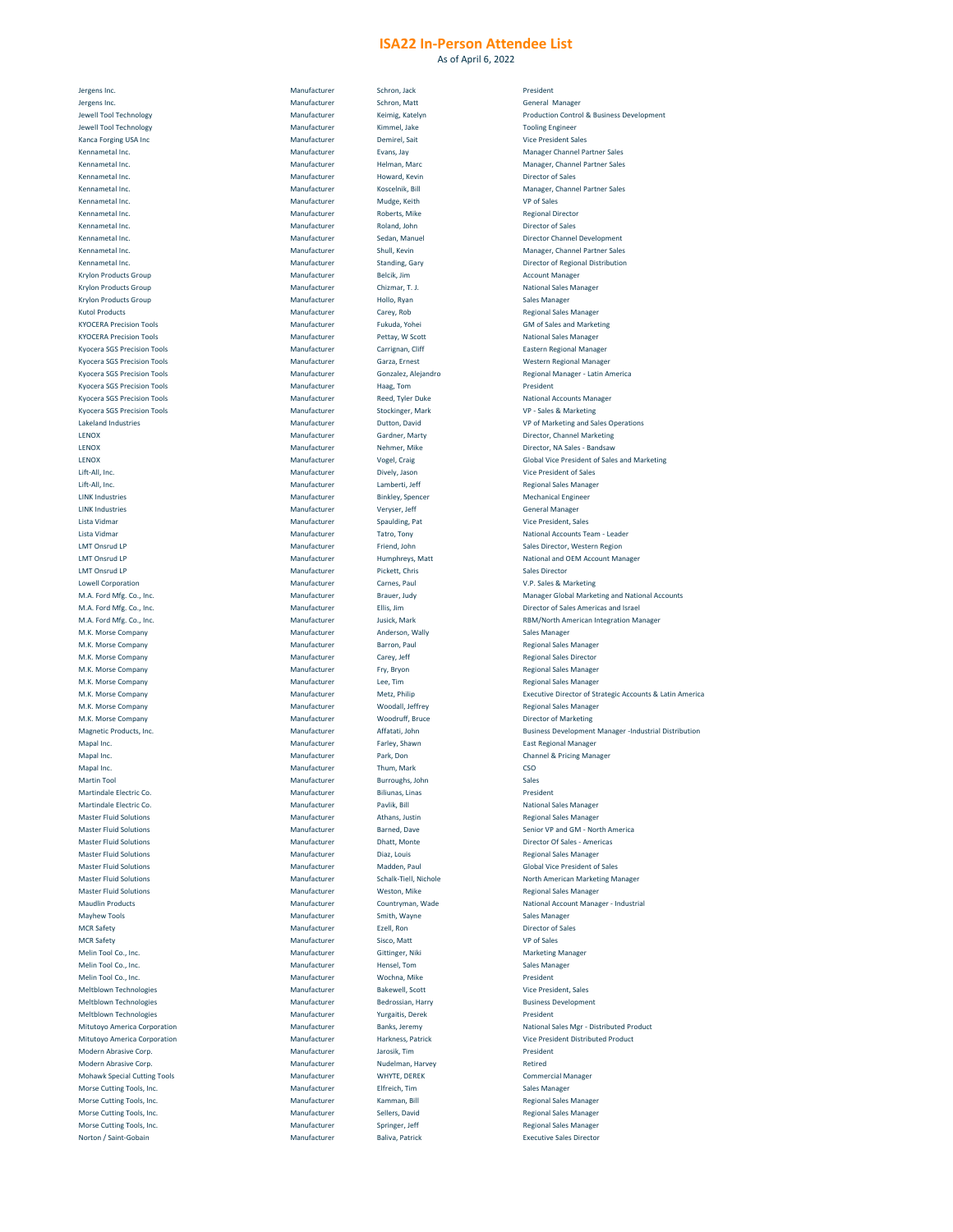As of April 6, 2022

| Norton / Saint-Gobain                          | Manufacturer | Dwyer, Patrick           | <b>VP Abrasives,</b>   |
|------------------------------------------------|--------------|--------------------------|------------------------|
|                                                |              |                          |                        |
| Norton / Saint-Gobain                          | Manufacturer | Hare, Lisa               | <b>National Distr</b>  |
| Norton / Saint-Gobain                          | Manufacturer | Johannes, Kurt           | Director, Nati         |
| Norton / Saint-Gobain                          | Manufacturer | Johnson, Ryan            | Manager, Nat           |
| Norton / Saint-Gobain                          | Manufacturer | Kidd, Randy              | <b>Area Sales Dir</b>  |
| Norton / Saint-Gobain                          | Manufacturer | Marschke, Abby           | <b>Exec Dir Mktg</b>   |
|                                                |              |                          |                        |
| Norton / Saint-Gobain                          | Manufacturer | Mata, Lori               | Director, Indu         |
| Norton / Saint-Gobain                          | Manufacturer | Reale, Jamie             | <b>Industrial Mkt</b>  |
| Norton / Saint-Gobain                          | Manufacturer | Stahlman, Rick           | <b>Area Sales Dir</b>  |
| Norton / Saint-Gobain                          | Manufacturer | Williams, Katie          | <b>Customer Ser</b>    |
|                                                |              |                          |                        |
| <b>NSK America Corporation</b>                 | Manufacturer | Gabris, Michael          | <b>Industrial Sale</b> |
| <b>NSK America Corporation</b>                 | Manufacturer | Shea, Michael            | <b>Product Sales</b>   |
| PFERD Inc.                                     | Manufacturer | Astacio, Rafael          | President              |
|                                                |              |                          |                        |
| PFERD Inc.                                     | Manufacturer | Drake, Sarah             | <b>Marketing Ma</b>    |
| PFERD Inc.                                     | Manufacturer | McKinney, Jeremy         | <b>National Sales</b>  |
| <b>Plasel Plastic Ltd</b>                      | Manufacturer | Watson, Tom              | <b>USA Sales Ma</b>    |
| Platit, Inc.                                   | Manufacturer | Bulaja, Goran            | <b>Vice Presiden</b>   |
|                                                |              |                          |                        |
| Platit, Inc.                                   | Manufacturer | Torp, Bo                 | President              |
| Pro Line Products, Inc.                        | Manufacturer | Lawless, Vaughn          | VP, Product N          |
| Pro Line Products, Inc.                        | Manufacturer | <b>McDonald, Patrick</b> | President              |
|                                                |              |                          |                        |
| Pro Line Products, Inc.                        | Manufacturer | Smith, Kristen           | <b>Account Mana</b>    |
| Pro Line Products, Inc.                        | Manufacturer | Stephens, Jason          | <b>Regional Sales</b>  |
| <b>QA1 Precision Products</b>                  | Manufacturer | Diaz, Jeff               | Industrial Pro         |
| <b>QA1 Precision Products</b>                  | Manufacturer | Swedin, Jenna            | <b>Industrial Acc</b>  |
|                                                |              |                          |                        |
| Radiac Abrasives, Inc. A Tyrolit Company       | Manufacturer | Linsten, Ron             | Director, Core         |
| Radiac Abrasives, Inc. A Tyrolit Company       | Manufacturer | Raveling, Marlea         | <b>Mass Market</b>     |
| <b>REGO-FIX Tool Corp.</b>                     | Manufacturer | Obras, William           | <b>General Mana</b>    |
| <b>REGO-FIX Tool Corp.</b>                     | Manufacturer | Schemel, Jeffrey         | <b>North Americ</b>    |
|                                                |              |                          |                        |
| Riten Industries, Inc.                         | Manufacturer | Bryan, Benjamin          | <b>Regional Sales</b>  |
| Riten Industries, Inc.                         | Manufacturer | Hizer, Kent              | <b>National Sales</b>  |
| Riten Industries, Inc.                         | Manufacturer | Spratt, Thomas           | <b>Eastern Regio</b>   |
| <b>RobbJack Corporation</b>                    | Manufacturer | Chavez, Richard          | <b>National Sales</b>  |
|                                                |              |                          |                        |
| <b>RobbJack Corporation</b>                    | Manufacturer | MacArthur, Mike          | President              |
| <b>Rocky Mountain Twist</b>                    | Manufacturer | Bergum, Chris            | Guest                  |
| <b>Rocky Mountain Twist</b>                    | Manufacturer | Cheff, Mick              | President              |
|                                                |              |                          |                        |
| <b>Rocky Mountain Twist</b>                    | Manufacturer | Stead, John              | Director               |
| <b>Rollomatic Group</b>                        | Manufacturer | Kane, Joe                | President, Str.        |
| <b>Royal Products</b>                          | Manufacturer | Glotzbach, Kendal        | <b>Regional Busil</b>  |
| <b>Royal Products</b>                          | Manufacturer | Mecca, Brian             | Director of Sa         |
|                                                |              |                          |                        |
| Rust-Oleum Corp.                               | Manufacturer | Holtz, Brian             | <b>National Acco</b>   |
| <b>Rust-Oleum Corp.</b>                        | Manufacturer | O'Malley, Mike           | <b>National Acco</b>   |
| <b>Rust-Oleum Corp.</b>                        | Manufacturer | Weldon, Jim              | <b>National Acco</b>   |
| Sandvik Coromant Co.                           | Manufacturer | Kaleta, John             | <b>Strategic Rela</b>  |
|                                                |              |                          |                        |
| Sandvik Coromant Co.                           | Manufacturer | Messersmith, Veronica    | <b>Vice Presiden</b>   |
| Sarralle, SAPI de CV                           | Manufacturer | Davila, Jorge            | <b>General Mana</b>    |
| Sarralle, SAPI de CV                           | Manufacturer | Sanchez, Roberto         | <b>Marketing Ma</b>    |
|                                                |              |                          |                        |
| <b>SCHUNK</b>                                  | Manufacturer | Gaunce, Michael          | <b>Vice Presiden</b>   |
| <b>SCHUNK</b>                                  | Manufacturer | Welch, Randy             | Key Acct. Mar          |
| <b>Scientific Cutting Tools, Inc.</b>          | Manufacturer | White, Todd              | <b>Sales Director</b>  |
| <b>Seco Tools LLC</b>                          | Manufacturer | <b>Graff, Crystal</b>    | Distributor De         |
|                                                |              |                          |                        |
| <b>Seco Tools LLC</b>                          | Manufacturer | Hecht, Scott             | Director of Sa         |
| <b>Seco Tools LLC</b>                          | Manufacturer | Keenan, Rob              | President, No          |
| Simonds Saw LLC                                | Manufacturer | Miles, David             | President              |
| Simonds Saw LLC                                | Manufacturer | Roy, Raymond             | Director of Sa         |
|                                                |              |                          |                        |
| Simonds Saw LLC                                | Manufacturer | <b>Tyler, Alex</b>       | <b>National Sales</b>  |
| <b>Sioux Tools</b>                             | Manufacturer | Ivory, Russell           | <b>National Sales</b>  |
| <b>Sioux Tools</b>                             | Manufacturer | O'Brien, Michael         | <b>Territory Man</b>   |
|                                                |              |                          |                        |
| <b>SMW Autoblok, Corp.</b>                     | Manufacturer | Robbins, Larry           | <b>President-Cor</b>   |
| Sowa Tool & Machine Co., Ltd.                  | Manufacturer | Bonfiglio, Jesse         | Director of Pr         |
| <b>Stanley Black &amp; Decker</b>              | Manufacturer | Brown, Don               | VP, Industrial         |
| <b>Stanley Black &amp; Decker</b>              | Manufacturer | Mulligan, Patrick        | <b>Vice Presiden</b>   |
|                                                |              |                          |                        |
| Stanley Black & Decker (DeWalt, Proto, Powers) | Manufacturer | Ford, Maria              | President of C         |
| Stanley Black & Decker (DeWalt, Proto, Powers) | Manufacturer | Morad, Ricardo           | <b>Regional Marl</b>   |
| Stanley Black & Decker (DeWalt, Proto, Powers) | Manufacturer | Whitten, Drew            | <b>National Acco</b>   |
| <b>Steiner Industries</b>                      | Manufacturer | Garbutt, Darren          | Director of Sa         |
|                                                |              |                          |                        |
| <b>Steiner Industries</b>                      | Manufacturer | Nyberg, Brent            | <b>Key Account N</b>   |
| Stratasys                                      | Manufacturer | Haugen, Lucas            | <b>Industrial Cha</b>  |
| <b>Superior Abrasives, LLC</b>                 | Manufacturer | Keller, Shane            | <b>Regional Sales</b>  |
| <b>Superior Abrasives, LLC</b>                 | Manufacturer | Licata, Tom              | Director of Sa         |
|                                                |              |                          |                        |
| <b>Tanis Brush</b>                             | Manufacturer | Schill, Dave             | Director of Sa         |
| TechMet Carbides, Inc.                         | Manufacturer | Hendrix, Joshua          | President              |
| TechMet Carbides, Inc.                         | Manufacturer | Raethke, Rodney          | <b>Regional Sales</b>  |
| The L.S. Starrett Co.                          | Manufacturer | Carlton, Mark            | <b>Regional Sales</b>  |
|                                                |              |                          |                        |
| The L.S. Starrett Co.                          | Manufacturer | Connor, Michael          | <b>Strategic Accc</b>  |
| The L.S. Starrett Co.                          | Manufacturer | Gordon, Jay              | <b>North Americ</b>    |
| The L.S. Starrett Co.                          | Manufacturer | Hibbard, John            | <b>Regional Man</b>    |
|                                                |              |                          |                        |
| The L.S. Starrett Co.                          | Manufacturer | Marble, Rick             | <b>General Sales</b>   |
| The L.S. Starrett Co.                          | Manufacturer | Raymond, Jon Michael     | Director of Sa         |
| The L.S. Starrett Co.                          | Manufacturer | Williams, Bobby          | <b>Regional Sales</b>  |
| The Ultra-Met Company                          |              |                          | <b>VP Sales</b>        |
|                                                |              |                          |                        |
|                                                | Manufacturer | Sowko, John              |                        |
| <b>Tool Alliance</b>                           | Manufacturer | Povich, David            | President              |
| Tool-Flo Manufacturing, Inc.                   | Manufacturer | <b>Falstick, Leonard</b> | <b>Global Techni</b>   |
| Tork, An Essity Brand                          | Manufacturer | Cunningham, Paul         | <b>Key Account I</b>   |
|                                                |              |                          |                        |
| Tork, An Essity Brand                          | Manufacturer | Jordan, Doug             | <b>Key Account N</b>   |
| Tork, An Essity Brand                          | Manufacturer | Serveiss, Sue            | <b>Regional Marl</b>   |
| Tungaloy America, Inc.                         | Manufacturer | Flood, Megan             | <b>Regional Man</b>    |

| $\mathsf{r}$ | Dwyer, Patrick       |
|--------------|----------------------|
| $\mathsf{r}$ | Hare, Lisa           |
| $\mathsf{r}$ | Johannes, Kurt       |
| r            | Johnson, Ryan        |
| $\mathsf{r}$ | Kidd, Randy          |
| r            | Marschke, Abk        |
| $\mathsf{r}$ | Mata, Lori           |
| r            | Reale, Jamie         |
| $\mathsf{r}$ | Stahlman, Rick       |
| r            | Williams, Katie      |
| $\mathbf{r}$ | Gabris, Michae       |
| $\mathsf{r}$ | Shea, Michael        |
| r            | Astacio, Rafael      |
| $\mathsf{r}$ | Drake, Sarah         |
| r            | McKinney, Jer        |
| $\mathsf{r}$ | Watson, Tom          |
|              | <b>Bulaja, Goran</b> |
|              | Torp, Bo             |

Robert 1. Saint-Gobain Manufacturer Dwy Abrasives, NA **National Distribution Coordinator** rt **Norton Contacturer Internation Manufacturer Director, National Distribution, NA** Manager, National Accounts Group Area Sales Director, West by Exec Dir Mktg, DIY, Sys Comp, CS Director, Industrial Distribution, US Industrial Mktg Communications Manager Norton Area Sales Director, South Customer Service Manager, NA el **NSK America Corporation Manufacturer Gabris**, Industrial Sales Manager Product Sales Manager Marketing Manager PFERD Inc. Mational Sales Director USA Sales Manager **Vice President Operations** VP, Product Management- Overtime<sup>/</sup> VP, Product Management- Overtime Industrial Product Manager Varlea **Manufactures, Inc. A Tyrolit Company Manufacturer Channel Manager** Manufacturer Raveling, Manufacturer R liam General Manager - Americas Veffrey **North American Sales Manager** North American Sales Manager **National Sales Manager Rite Industries, Inc. Manufacturer Sprattern Regional Sales Manager** President, Strausak Inc. **National Account Executive** in Strategic Relations Manager - Channels nith, Veronica **Sandwich Coromant Co. Manufacturer Messersmith**, Veronica Vice President Strategic Relations, Americas ge General Manager Roberto **Marketing Manager** Aichael Vice President; Sales Tool & Workholding Products ndy Key Acct. Manager; National Distribution Transied Manufacturer Critical Distributor Development Manager Director of Sales Channels and Business Development ob President, North America School Manufacturer Director of Sales & Customer Service **National Sales Manager Files** sell **National Sales Manager** National Sales Manager Iichael Territory Manager Supersident-Commercial Division Jesse **Source Co., Lesse Engine Co., Ltd. Manufacturer Bonacier Bonacists** Development VP, Industrial Sales Patrick **Black Accounts** Vice President National Accounts, Industrial President of Commercial Sales & Marketing cardo **Black Black Black Black Black Black Black Annufacturer Manager** Regional Market Manager **Stand Black Black Black Black Black Black Black Black Black Black Black Black Black Black Black Black Black Black Black Black Black Black Black Black Black Black Black Black Black Black Black Black Black Black Black Black** Steiner Industries Manufacturer Director of Sales Frent Industries Manufacturer Ney Account Manager ucas **Industrial Channel Leader** ane Superior Abraham Regional Sales Manager Director of Sales Director of Sales Rodney **Tech Carbides Regional Sales Manager** Regional Sales Manager Iark Manufacturer Co. Starrett Co. Manufacturer Carlie Regional Sales Manager, East - Industrial Products ichael Strategic Accounts Manager North American Sales Manager, Saws and Hand Tools Iohn **The Learn Co. Starrett Co. Starrett Co. Manufacturer Hibbard, John Regional Manager - West, Industrial Products** The L.S. Starrett Co. Starrett Co. Starrett Co. Manufacturer General Sales Manager The L.S. Starrett Co. Starrett Co. Starrett Co. Manufacturer R. Starrett Co. 2011 N.M. Starrett Co. 2014. The L.S. Starrett Co. 2014. The L.S. Starrett Co. 2014. The L.S. Starrett Co. 2014. The L.S. Starrett Co. 2014. The Regional Sales Manager, Central - Industrial Products eonard Global Technical Manager/Outside Sales am, Paul Key Account Director, Industrial **The Essimus Essimus Example 12 November 15 November 10 November 10 November 2016** ue<br>Regional Marketing Manager Industrial Segment gan **Iungalow America, Inc. Manufacturer Flood, Manufacturer Flood, Manufacturer Flood, Megan Regional Manager - Southeast** 

Pro Line 2018 Manufacturer Sten **Products, Inc. Manufacturer Stephens, Inc. Manufacturer Stephens, Inc. And Sales Manufacturer Stephens, Inc. A** QA1 Precision Products Manufacturer Swedin, Jenna Industrial Account Manager **Radiac Abrahabrasive Company Manufacturer Core Sales** njamin **Industries, Inc. Manufacturer Bryan, Inc. Manufacturer Bryan, Bryan, Bryan, Bryan, Bryan, Bryan, Bryan, B Chard** Chard Chard Chard Chard National Sales Director Regional Business Manager Regional Business Manager rian **Products Manufacturer Mechanism** Director of Sales **Mike** Mational Account Executive m Mational Account Executive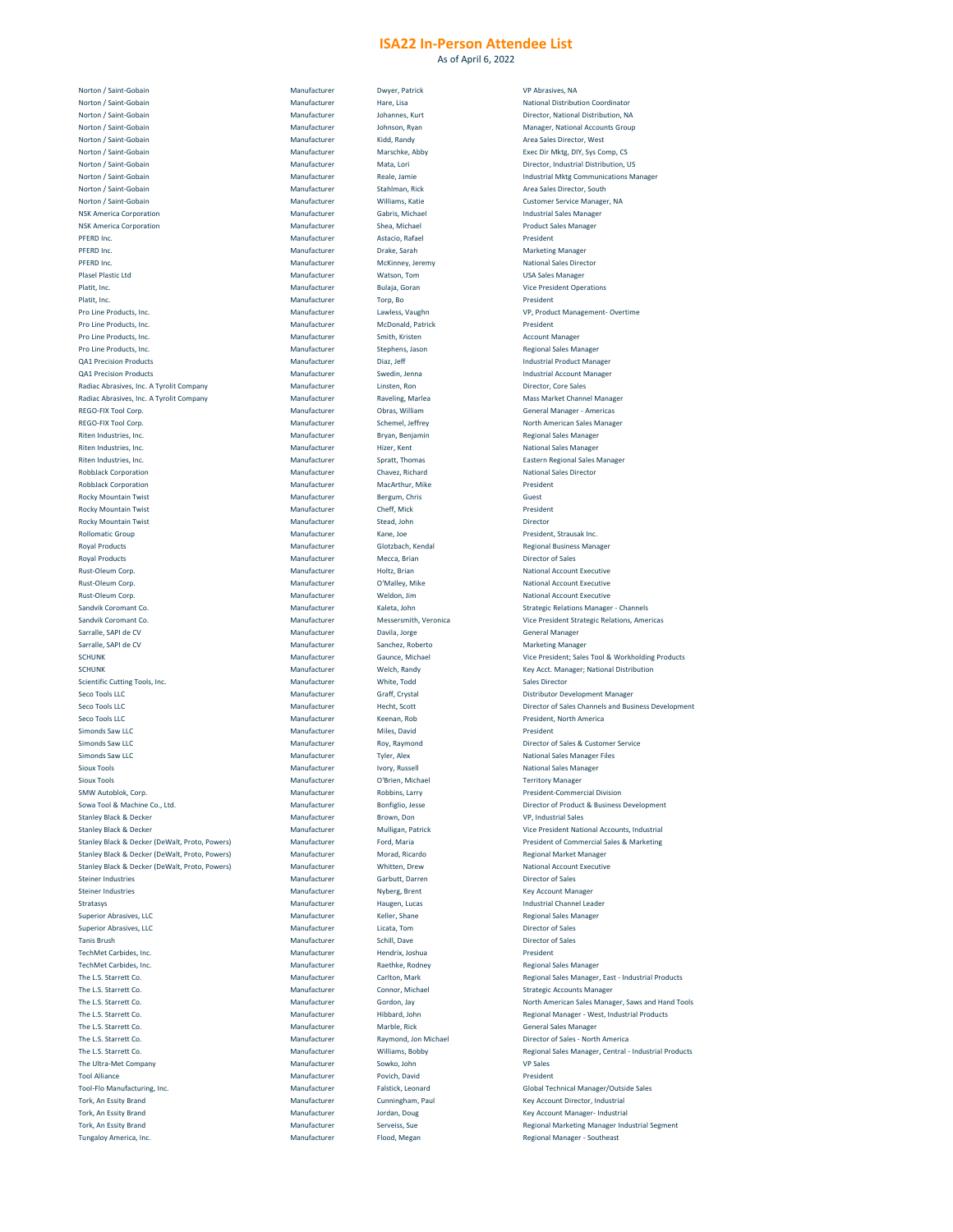As of April 6, 2022

| Tungaloy America, Inc.                                                                                                                                                                                                                                                                                                                                                                                                                                               | Manufacturer            | Flood, Russell              | President                                                                                                                                                                                                                                 |
|----------------------------------------------------------------------------------------------------------------------------------------------------------------------------------------------------------------------------------------------------------------------------------------------------------------------------------------------------------------------------------------------------------------------------------------------------------------------|-------------------------|-----------------------------|-------------------------------------------------------------------------------------------------------------------------------------------------------------------------------------------------------------------------------------------|
| Tungaloy America, Inc.                                                                                                                                                                                                                                                                                                                                                                                                                                               | Manufacturer            | Mitchell, Scott             | <b>Regional Mana</b>                                                                                                                                                                                                                      |
| Tungaloy America, Inc.                                                                                                                                                                                                                                                                                                                                                                                                                                               | Manufacturer            | <b>Starnes, Tony</b>        | <b>Divisional Sales</b>                                                                                                                                                                                                                   |
|                                                                                                                                                                                                                                                                                                                                                                                                                                                                      |                         |                             |                                                                                                                                                                                                                                           |
| Tungaloy America, Inc.                                                                                                                                                                                                                                                                                                                                                                                                                                               | Manufacturer            | Wasilewski, Andy            | <b>Divisional Sales</b>                                                                                                                                                                                                                   |
| <b>Vargus USA</b>                                                                                                                                                                                                                                                                                                                                                                                                                                                    | Manufacturer            | Hebert, Tracy               | <b>Sales Manager</b>                                                                                                                                                                                                                      |
| <b>Vargus USA</b>                                                                                                                                                                                                                                                                                                                                                                                                                                                    | Manufacturer            | Magee, Herman               | <b>Product Manag</b>                                                                                                                                                                                                                      |
| <b>VSM Abrasives Corp.</b>                                                                                                                                                                                                                                                                                                                                                                                                                                           | Manufacturer            | <b>Briggs, David</b>        | <b>National Accou</b>                                                                                                                                                                                                                     |
| <b>VSM Abrasives Corp.</b>                                                                                                                                                                                                                                                                                                                                                                                                                                           | Manufacturer            | Schallenberg, Dolph         | <b>Sales Manager-</b>                                                                                                                                                                                                                     |
|                                                                                                                                                                                                                                                                                                                                                                                                                                                                      |                         |                             |                                                                                                                                                                                                                                           |
| <b>Walter Surface Technologies</b>                                                                                                                                                                                                                                                                                                                                                                                                                                   | Manufacturer            | Parengkuan, Billy           | <b>Regional Sales</b>                                                                                                                                                                                                                     |
| <b>Walter Surface Technologies</b>                                                                                                                                                                                                                                                                                                                                                                                                                                   | Manufacturer            | Tisdell, Jeff               | <b>GM &amp; VP - U.S.</b>                                                                                                                                                                                                                 |
| <b>Walter Surface Technologies</b>                                                                                                                                                                                                                                                                                                                                                                                                                                   | Manufacturer            | Wilcox, Mark                | President                                                                                                                                                                                                                                 |
|                                                                                                                                                                                                                                                                                                                                                                                                                                                                      |                         |                             |                                                                                                                                                                                                                                           |
| Walter USA, LLC                                                                                                                                                                                                                                                                                                                                                                                                                                                      | Manufacturer            | Allen, Danielle             | <b>Director of Sale</b>                                                                                                                                                                                                                   |
| Walter USA, LLC                                                                                                                                                                                                                                                                                                                                                                                                                                                      | Manufacturer            | Benjamin, Thomas            | <b>Director of Bus</b>                                                                                                                                                                                                                    |
| Walter USA, LLC                                                                                                                                                                                                                                                                                                                                                                                                                                                      | Manufacturer            | Engler, Gregg               | <b>Channel Develo</b>                                                                                                                                                                                                                     |
| Walter USA, LLC                                                                                                                                                                                                                                                                                                                                                                                                                                                      | Manufacturer            | Novak-Isackson, Jagear      | <b>Business Develo</b>                                                                                                                                                                                                                    |
|                                                                                                                                                                                                                                                                                                                                                                                                                                                                      |                         |                             |                                                                                                                                                                                                                                           |
| Walter USA, LLC                                                                                                                                                                                                                                                                                                                                                                                                                                                      | Manufacturer            | <b>Trent, Robert</b>        | <b>Director of Sale</b>                                                                                                                                                                                                                   |
| <b>Weiler Abrasives Group</b>                                                                                                                                                                                                                                                                                                                                                                                                                                        | Manufacturer            | <b>Briggs, Steven</b>       | Director, Sales                                                                                                                                                                                                                           |
| <b>Weiler Abrasives Group</b>                                                                                                                                                                                                                                                                                                                                                                                                                                        | Manufacturer            | Conner, Jason               | <b>Vice President</b>                                                                                                                                                                                                                     |
| <b>Weiler Abrasives Group</b>                                                                                                                                                                                                                                                                                                                                                                                                                                        | Manufacturer            | Dwyre, Bill                 | VP, Global Sale                                                                                                                                                                                                                           |
|                                                                                                                                                                                                                                                                                                                                                                                                                                                                      |                         |                             |                                                                                                                                                                                                                                           |
| <b>Weiler Abrasives Group</b>                                                                                                                                                                                                                                                                                                                                                                                                                                        | Manufacturer            | Hawkins, Jennifer           | Director, Sales                                                                                                                                                                                                                           |
| <b>Weiler Abrasives Group</b>                                                                                                                                                                                                                                                                                                                                                                                                                                        | Manufacturer            | Weiler, Chris               | <b>CEO</b>                                                                                                                                                                                                                                |
| Whitney Tool Co., Inc.                                                                                                                                                                                                                                                                                                                                                                                                                                               | Manufacturer            | <b>Baker, Scott</b>         | CEO                                                                                                                                                                                                                                       |
|                                                                                                                                                                                                                                                                                                                                                                                                                                                                      |                         |                             |                                                                                                                                                                                                                                           |
| Whitney Tool Co., Inc.                                                                                                                                                                                                                                                                                                                                                                                                                                               | Manufacturer            | May, Chris                  | <b>Business Develo</b>                                                                                                                                                                                                                    |
| Williams                                                                                                                                                                                                                                                                                                                                                                                                                                                             | Manufacturer            | Casey, Dan                  | <b>Territory Mana</b>                                                                                                                                                                                                                     |
| Williams                                                                                                                                                                                                                                                                                                                                                                                                                                                             | Manufacturer            | Davis, Bill                 | V.P. Industrial I                                                                                                                                                                                                                         |
| Williams                                                                                                                                                                                                                                                                                                                                                                                                                                                             | Manufacturer            | Leitz, Bobby                | <b>National Sales I</b>                                                                                                                                                                                                                   |
|                                                                                                                                                                                                                                                                                                                                                                                                                                                                      |                         |                             |                                                                                                                                                                                                                                           |
| Williams                                                                                                                                                                                                                                                                                                                                                                                                                                                             | Manufacturer            | <b>Skinner, Rusty</b>       | <b>Territory Mana</b>                                                                                                                                                                                                                     |
| Williams                                                                                                                                                                                                                                                                                                                                                                                                                                                             | Manufacturer            | Willis, Brian               | <b>Territory Mana</b>                                                                                                                                                                                                                     |
| Wright Tool Co.                                                                                                                                                                                                                                                                                                                                                                                                                                                      | Manufacturer            | Ryding, Al                  | <b>VP Sales</b>                                                                                                                                                                                                                           |
|                                                                                                                                                                                                                                                                                                                                                                                                                                                                      |                         |                             |                                                                                                                                                                                                                                           |
| <b>Xebec Deburring Technologies</b>                                                                                                                                                                                                                                                                                                                                                                                                                                  | Manufacturer            | Hauberg, Mark               | <b>Executive Vice</b>                                                                                                                                                                                                                     |
| <b>Xebec Deburring Technologies</b>                                                                                                                                                                                                                                                                                                                                                                                                                                  | Manufacturer            | Johnson, Robert             | President                                                                                                                                                                                                                                 |
| <b>Xebec Deburring Technologies</b>                                                                                                                                                                                                                                                                                                                                                                                                                                  | Manufacturer            | Short, Steve                | <b>CEO</b>                                                                                                                                                                                                                                |
|                                                                                                                                                                                                                                                                                                                                                                                                                                                                      |                         |                             |                                                                                                                                                                                                                                           |
| YG-1 Tool Co.                                                                                                                                                                                                                                                                                                                                                                                                                                                        | Manufacturer            | Hollenbaugh, Shane          | <b>Executive Dired</b>                                                                                                                                                                                                                    |
| YG-1 Tool Co.                                                                                                                                                                                                                                                                                                                                                                                                                                                        | Manufacturer            | Rabe, Brian                 | <b>CEO North Ame</b>                                                                                                                                                                                                                      |
| AD                                                                                                                                                                                                                                                                                                                                                                                                                                                                   | <b>Service Provider</b> | Carr, Mike                  | President - Indi                                                                                                                                                                                                                          |
|                                                                                                                                                                                                                                                                                                                                                                                                                                                                      |                         |                             |                                                                                                                                                                                                                                           |
| <b>AD</b>                                                                                                                                                                                                                                                                                                                                                                                                                                                            | <b>Service Provider</b> | Carroll, Brian              | <b>Senior Vice Pre</b>                                                                                                                                                                                                                    |
| <b>Billfire</b>                                                                                                                                                                                                                                                                                                                                                                                                                                                      | <b>Service Provider</b> | Wiedenski, Tony             | <b>VP of Sales</b>                                                                                                                                                                                                                        |
| <b>Brandmovers</b>                                                                                                                                                                                                                                                                                                                                                                                                                                                   | <b>Service Provider</b> | Kraez, Jeff                 | President - Indi                                                                                                                                                                                                                          |
|                                                                                                                                                                                                                                                                                                                                                                                                                                                                      |                         |                             |                                                                                                                                                                                                                                           |
| <b>Brandmovers</b>                                                                                                                                                                                                                                                                                                                                                                                                                                                   | <b>Service Provider</b> | Mitchell, Oliver            | VP, Sales                                                                                                                                                                                                                                 |
| <b>Brandmovers</b>                                                                                                                                                                                                                                                                                                                                                                                                                                                   | <b>Service Provider</b> | Torrero, Renee              | <b>Account Manag</b>                                                                                                                                                                                                                      |
| Conexiom                                                                                                                                                                                                                                                                                                                                                                                                                                                             | <b>Service Provider</b> | Cole, Kiara                 | Manager, Prod                                                                                                                                                                                                                             |
| Conexiom                                                                                                                                                                                                                                                                                                                                                                                                                                                             | <b>Service Provider</b> | Durham, Andrea              |                                                                                                                                                                                                                                           |
|                                                                                                                                                                                                                                                                                                                                                                                                                                                                      |                         |                             | <b>Enterprise Acco</b>                                                                                                                                                                                                                    |
| Conexiom                                                                                                                                                                                                                                                                                                                                                                                                                                                             | Service Provider        | Grady, Ray                  | President                                                                                                                                                                                                                                 |
| Conexiom                                                                                                                                                                                                                                                                                                                                                                                                                                                             | <b>Service Provider</b> | Luptak, Logan               | <b>Account Execut</b>                                                                                                                                                                                                                     |
| Conexiom                                                                                                                                                                                                                                                                                                                                                                                                                                                             | <b>Service Provider</b> | Mehra, Tanmay               | <b>Senior Sales En</b>                                                                                                                                                                                                                    |
|                                                                                                                                                                                                                                                                                                                                                                                                                                                                      |                         |                             |                                                                                                                                                                                                                                           |
| DataXstream                                                                                                                                                                                                                                                                                                                                                                                                                                                          | <b>Service Provider</b> | Kirk, Jeff                  | <b>Sales Engineer,</b>                                                                                                                                                                                                                    |
| DataXstream                                                                                                                                                                                                                                                                                                                                                                                                                                                          | <b>Service Provider</b> | Taggart, Kathleen           | Developer                                                                                                                                                                                                                                 |
| DataXstream                                                                                                                                                                                                                                                                                                                                                                                                                                                          | <b>Service Provider</b> | Votto, Ron                  | VP, Sales & Ma                                                                                                                                                                                                                            |
|                                                                                                                                                                                                                                                                                                                                                                                                                                                                      |                         |                             |                                                                                                                                                                                                                                           |
| DataXstream                                                                                                                                                                                                                                                                                                                                                                                                                                                          | <b>Service Provider</b> | Yates, Cailin               | CCO                                                                                                                                                                                                                                       |
| DataXstream                                                                                                                                                                                                                                                                                                                                                                                                                                                          | <b>Service Provider</b> | Yates, Timothy              | <b>CEO &amp; Presider</b>                                                                                                                                                                                                                 |
| <b>DCKAP</b>                                                                                                                                                                                                                                                                                                                                                                                                                                                         | <b>Service Provider</b> | Zaza, Justin                | <b>Sales Developm</b>                                                                                                                                                                                                                     |
|                                                                                                                                                                                                                                                                                                                                                                                                                                                                      |                         |                             |                                                                                                                                                                                                                                           |
| <b>Digital Marketing Direction</b>                                                                                                                                                                                                                                                                                                                                                                                                                                   | <b>Service Provider</b> | Connors, Jackie             | Founder & CEO                                                                                                                                                                                                                             |
| Direct Business Media, LLC                                                                                                                                                                                                                                                                                                                                                                                                                                           | <b>Service Provider</b> | Vurva, Rich                 | Partner, Publisl                                                                                                                                                                                                                          |
| Direct Business Media, LLC                                                                                                                                                                                                                                                                                                                                                                                                                                           | <b>Service Provider</b> | <b>Wolf, Patricia</b>       | <b>National Sales I</b>                                                                                                                                                                                                                   |
|                                                                                                                                                                                                                                                                                                                                                                                                                                                                      |                         |                             |                                                                                                                                                                                                                                           |
| Dorn Group                                                                                                                                                                                                                                                                                                                                                                                                                                                           | Service Provider        | Dorn, James                 | President & CE                                                                                                                                                                                                                            |
| Enlighten. Net, Inc.                                                                                                                                                                                                                                                                                                                                                                                                                                                 | <b>Service Provider</b> | <b>Richard, Ellen</b>       | <b>Vice President</b>                                                                                                                                                                                                                     |
| <b>Epicor Software Corporation</b>                                                                                                                                                                                                                                                                                                                                                                                                                                   | <b>Service Provider</b> | Kehoe, David                | <b>Director of Sale</b>                                                                                                                                                                                                                   |
|                                                                                                                                                                                                                                                                                                                                                                                                                                                                      |                         |                             |                                                                                                                                                                                                                                           |
| <b>Epicor Software Corporation</b>                                                                                                                                                                                                                                                                                                                                                                                                                                   | <b>Service Provider</b> | Safranek, Richard           | <b>Territory Mana</b>                                                                                                                                                                                                                     |
| IBC - Industrial Supply Plus, Inc.                                                                                                                                                                                                                                                                                                                                                                                                                                   | <b>Service Provider</b> | Bebenek, Scott              | <b>Vice President</b>                                                                                                                                                                                                                     |
| IBC - Industrial Supply Plus, Inc.                                                                                                                                                                                                                                                                                                                                                                                                                                   | <b>Service Provider</b> | Higgins, Mark               | <b>Business Develo</b>                                                                                                                                                                                                                    |
| IBC - Industrial Supply Plus, Inc.                                                                                                                                                                                                                                                                                                                                                                                                                                   | <b>Service Provider</b> | Nunez, Ron                  | President / CO                                                                                                                                                                                                                            |
|                                                                                                                                                                                                                                                                                                                                                                                                                                                                      |                         |                             |                                                                                                                                                                                                                                           |
| Infor                                                                                                                                                                                                                                                                                                                                                                                                                                                                | <b>Service Provider</b> | Anderson, Mitzi             | <b>Account Manag</b>                                                                                                                                                                                                                      |
| Infor                                                                                                                                                                                                                                                                                                                                                                                                                                                                | <b>Service Provider</b> | Aschenbach, David           | <b>Account Manag</b>                                                                                                                                                                                                                      |
| Infor                                                                                                                                                                                                                                                                                                                                                                                                                                                                | <b>Service Provider</b> | Jara, Robert                | <b>Account Manag</b>                                                                                                                                                                                                                      |
|                                                                                                                                                                                                                                                                                                                                                                                                                                                                      |                         |                             |                                                                                                                                                                                                                                           |
| Infor                                                                                                                                                                                                                                                                                                                                                                                                                                                                | <b>Service Provider</b> | Levy, Steve                 | <b>VP, Sales Consu</b>                                                                                                                                                                                                                    |
| Infor                                                                                                                                                                                                                                                                                                                                                                                                                                                                | <b>Service Provider</b> | Monsey, Kristen             | <b>Sr. Marketing N</b>                                                                                                                                                                                                                    |
|                                                                                                                                                                                                                                                                                                                                                                                                                                                                      |                         | Quinn, Will                 | <b>Industry Princip</b>                                                                                                                                                                                                                   |
|                                                                                                                                                                                                                                                                                                                                                                                                                                                                      | <b>Service Provider</b> |                             |                                                                                                                                                                                                                                           |
|                                                                                                                                                                                                                                                                                                                                                                                                                                                                      |                         |                             |                                                                                                                                                                                                                                           |
|                                                                                                                                                                                                                                                                                                                                                                                                                                                                      | <b>Service Provider</b> | Yarnevic, Patrick           |                                                                                                                                                                                                                                           |
|                                                                                                                                                                                                                                                                                                                                                                                                                                                                      | <b>Service Provider</b> | Samuels, Phil               |                                                                                                                                                                                                                                           |
|                                                                                                                                                                                                                                                                                                                                                                                                                                                                      | <b>Service Provider</b> | Nehez, John                 |                                                                                                                                                                                                                                           |
|                                                                                                                                                                                                                                                                                                                                                                                                                                                                      |                         |                             |                                                                                                                                                                                                                                           |
|                                                                                                                                                                                                                                                                                                                                                                                                                                                                      | <b>Service Provider</b> | Brown, Kevin                |                                                                                                                                                                                                                                           |
|                                                                                                                                                                                                                                                                                                                                                                                                                                                                      | <b>Service Provider</b> | Rust, Meg                   |                                                                                                                                                                                                                                           |
|                                                                                                                                                                                                                                                                                                                                                                                                                                                                      |                         |                             |                                                                                                                                                                                                                                           |
|                                                                                                                                                                                                                                                                                                                                                                                                                                                                      | <b>Service Provider</b> | Gale, Tom                   | CEO                                                                                                                                                                                                                                       |
|                                                                                                                                                                                                                                                                                                                                                                                                                                                                      | <b>Service Provider</b> | Hockett, Mike               |                                                                                                                                                                                                                                           |
|                                                                                                                                                                                                                                                                                                                                                                                                                                                                      | <b>Service Provider</b> | Richards, Lee               |                                                                                                                                                                                                                                           |
|                                                                                                                                                                                                                                                                                                                                                                                                                                                                      |                         |                             |                                                                                                                                                                                                                                           |
|                                                                                                                                                                                                                                                                                                                                                                                                                                                                      | <b>Service Provider</b> | Brado, Zach                 |                                                                                                                                                                                                                                           |
|                                                                                                                                                                                                                                                                                                                                                                                                                                                                      | <b>Service Provider</b> | <b>Byrnes, Paul</b>         |                                                                                                                                                                                                                                           |
|                                                                                                                                                                                                                                                                                                                                                                                                                                                                      | <b>Service Provider</b> | Washburn, Todd              |                                                                                                                                                                                                                                           |
|                                                                                                                                                                                                                                                                                                                                                                                                                                                                      |                         |                             | <b>Account Manag</b><br>VP Sales & Mar<br><b>Sales Executive</b><br>Co-Founder/CE<br><b>SR Director of E</b><br><b>Executive Editc</b><br><b>Managing Partr</b><br><b>VP Supplier Det</b><br><b>VP Member De</b><br><b>VP of Business</b> |
|                                                                                                                                                                                                                                                                                                                                                                                                                                                                      | <b>Service Provider</b> | <b>Bagley, Steve</b>        | <b>Group Executiv</b>                                                                                                                                                                                                                     |
|                                                                                                                                                                                                                                                                                                                                                                                                                                                                      | <b>Service Provider</b> | Laratta, Stephen            | <b>VP Facilities/M</b>                                                                                                                                                                                                                    |
|                                                                                                                                                                                                                                                                                                                                                                                                                                                                      | <b>Service Provider</b> | Adamek, Dylan               | <b>Account Execut</b>                                                                                                                                                                                                                     |
|                                                                                                                                                                                                                                                                                                                                                                                                                                                                      |                         |                             |                                                                                                                                                                                                                                           |
|                                                                                                                                                                                                                                                                                                                                                                                                                                                                      | <b>Service Provider</b> | Matelich, Kirsten           | <b>Corporate Acco</b>                                                                                                                                                                                                                     |
|                                                                                                                                                                                                                                                                                                                                                                                                                                                                      | <b>Service Provider</b> | <b>Sharum Daniels, Kate</b> | <b>Industry Partne</b>                                                                                                                                                                                                                    |
| Infor<br>Infor<br>Intuilize<br>Kerridge Commercial Systems (KCS)<br><b>LeadSmart Technologies</b><br>MarketPush<br><b>Modern Distribution Management</b><br><b>Modern Distribution Management</b><br><b>Navigant Associates, LLC</b><br><b>NetPlus Alliance</b><br><b>NetPlus Alliance</b><br><b>NetPlus Alliance</b><br>Nuvei Technologies Inc.<br><b>OMNIA Partners</b><br><b>Oracle NetSuite</b><br><b>Oracle NetSuite</b><br><b>Oracle NetSuite</b><br>Precision | <b>Service Provider</b> | Durante, Joe                | <b>VP Industrial</b>                                                                                                                                                                                                                      |
| Proton.ai                                                                                                                                                                                                                                                                                                                                                                                                                                                            | <b>Service Provider</b> |                             |                                                                                                                                                                                                                                           |
|                                                                                                                                                                                                                                                                                                                                                                                                                                                                      |                         | <b>Bohling, Connor</b>      |                                                                                                                                                                                                                                           |
| Proton.ai                                                                                                                                                                                                                                                                                                                                                                                                                                                            | <b>Service Provider</b> | Cohen, Benj                 | <b>Regional Sales</b><br><b>CEO</b>                                                                                                                                                                                                       |

Regional Manager - South Divisional Sales Manager - East Divisional Sales Manager - West Product Manager **National Account Manager** Sales Manager-National Accounts Regional Sales Director GM & VP - U.S. Sales Director of Sales, West US Director of Business Development Channel Development Manager - East Zone Business Development Manager- West Zone Director of Sales - East Zone Director, Sales - East Vice President Sales, US and Canada VP, Global Sales and Marketing Director, Sales - West Business Development Director Territory Manager V.P. Industrial Distribution Sales National Sales Manager Territory Manager Territory Manager Executive Vice President **Executive Director of Sales** CEO North America President - Industrial and Safety Divisions Senior Vice President, Supplier Relations, Industrial & Safety Divisions **President - Industrial Division** Account Manager Manager, Product Marketing Enterprise Account Executive Account Executive Senior Sales Engineer Sales Engineer, Sales & Marketing VP, Sales & Marketing CEO & President Sales Development Rep Founder & CEO Partner, Publisher/Editor, Industrial Group **National Sales Manager** President & CEO Vice President Sales and Marketing Director of Sales Territory Manager Vice President - Industrial Buying Group Business Development, Relations & Recruitment President / COO Account Manager, Sales Account Manager, Sr, Sales Account Manager, Sr, Sales VP, Sales Consulting, Customer Support **Sr. Marketing Manager, Marketing** Industry Principal Sales Director, Sales Account Manager, Sr, Sales VP Sales & Marketing Co-Founder/CEO SR Director of Business Development **Executive Editor** Managing Partner VP Supplier Development VP Member Development - Team Lead VP of Business Development **Group Executive** VP Facilities/MRO Account Executive Corporate Account Executive Industry Partnerships Director Regional Sales Director